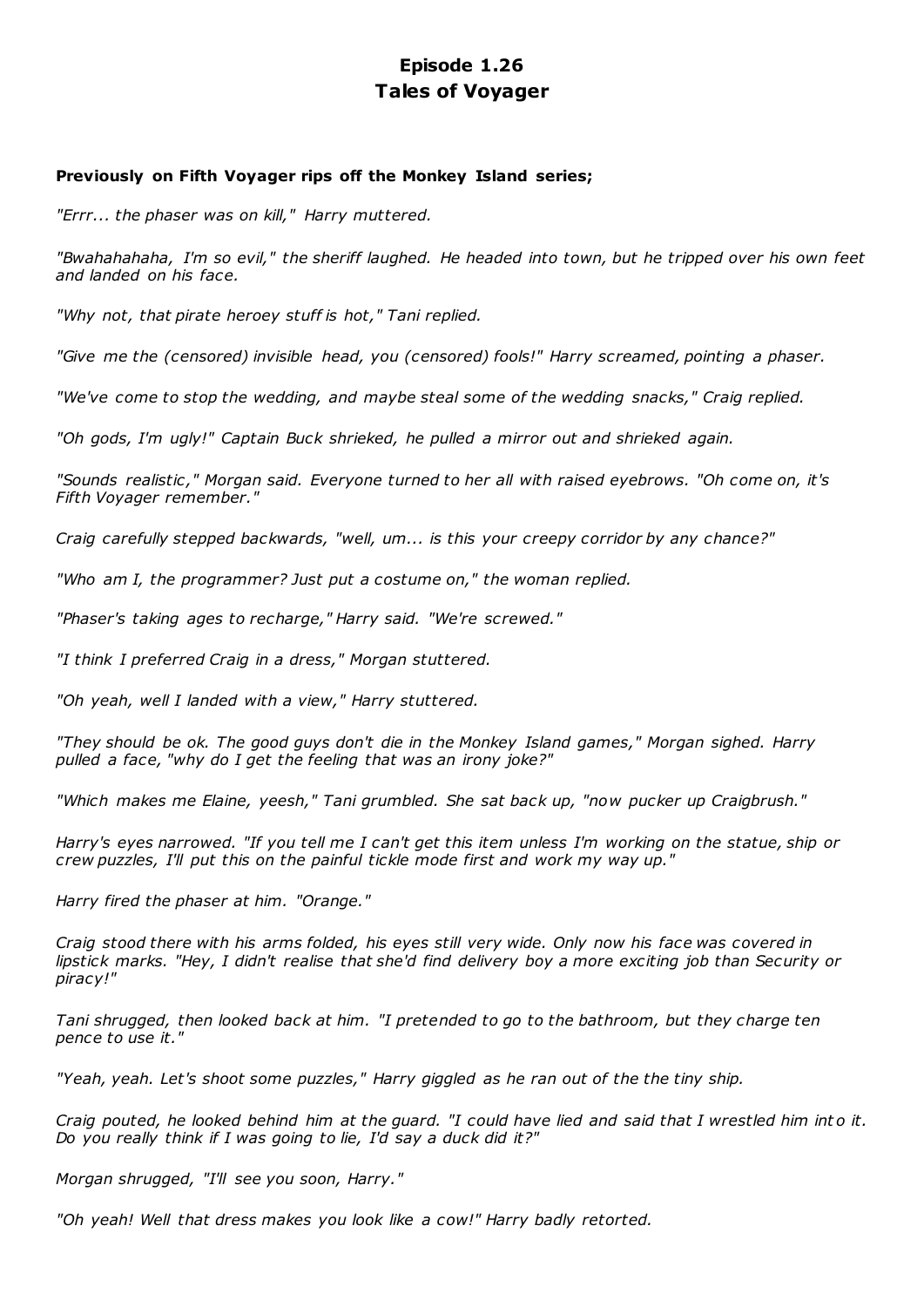*Craig pulled a face, "ew, don't start with the exclaiming. This is the reboot Season One, not the original."*

*"Pfft, this amnesia side quest better help us out and not be some stupid excuse for a plot twist. I'd be so mad if that happens," Harry marched off.*

*"Oh dear, I parked my backup ship in there," Buck Statue complained.*

*Harry then quickly nudged Pinch-Nose underneath it just in time for a witty retort. "I'll see you soon, Pinch-Nose." He quickly ran off to the monkey for cover. "You will? That's worrying," Pinch-Nose said.*

#### **And now the really unfunny** *conclusion* **presented by the best character; me, the Narrator.**

**Um, I assume I'm in this right? Right!?**

Deep in the middle of an asteroid belt, on top of one of the largest asteroids, sat a small alien craft. Inside it a large, familiar man was cackling away whilst holding a small alien by the scruff of his neck.

"At last, I finally have my bride, ahahahaha!"

Sitting opposite him, tied up to what looked like a ceiling support with rope, was Tani. She huffed, rolling her eyes. "Look you crazy decomposer, I'm not the one you're after!"

Buck chose to continue his speech anyway. "Soon this area of space will belong to me, and we shall rule it together, my beloved. All I need now is these little vermin to complete the rites, and we'll be off on our honeymoon."

Tani shuddered, "oh god."

"How does a week in Hell sound, hmm?" Buck cackled at her.

"Sounds like, well, hell actually," Tani mumbled to herself. She looked up with a determined look in her eyes. "Look mister, you've kidnapped me four times, surely you must have noticed one of those times that small, tiny detail." He stared at her, puzzled. "I'm not Morgan!"

"Three," Buck corrected her.

"Um no, four. First time for that wedding. Second the theme park, third roller coaster. What's your issue with that, by the way? Tani rambled. "Then that ridiculous giant..."

Buck's face crinkled in rage, his voice tried to hide it, "oh aye. The fourth time with the giant voodoo lady, and the stab in the heart. I didn't even capture you then, my dear."

Tani shook her head, "what? No! That's ridiculous yes, but that's not even the same series."

Buck looked a little relieved but still confused. "Giant sea or space creature eating ships?" Tani shook her head again. "Cursed coins? Fountain of youth?"

"Oh for god's sake," Tani groaned. "Giant statue of you, guy with no nose."

"Do you think we're in a Pirates of the Caribbean parody, love?" Buck asked.

Tani kicked her legs out, hitting nothing but it still eased her rage a bit. "No, t hat's you! No wonder you keep getting Morgan and I confused."

"No matter, I'll impress ye when I command the entire sector. Then the quadrant. Are you yet, 'cause I am getting a little tired at the moment."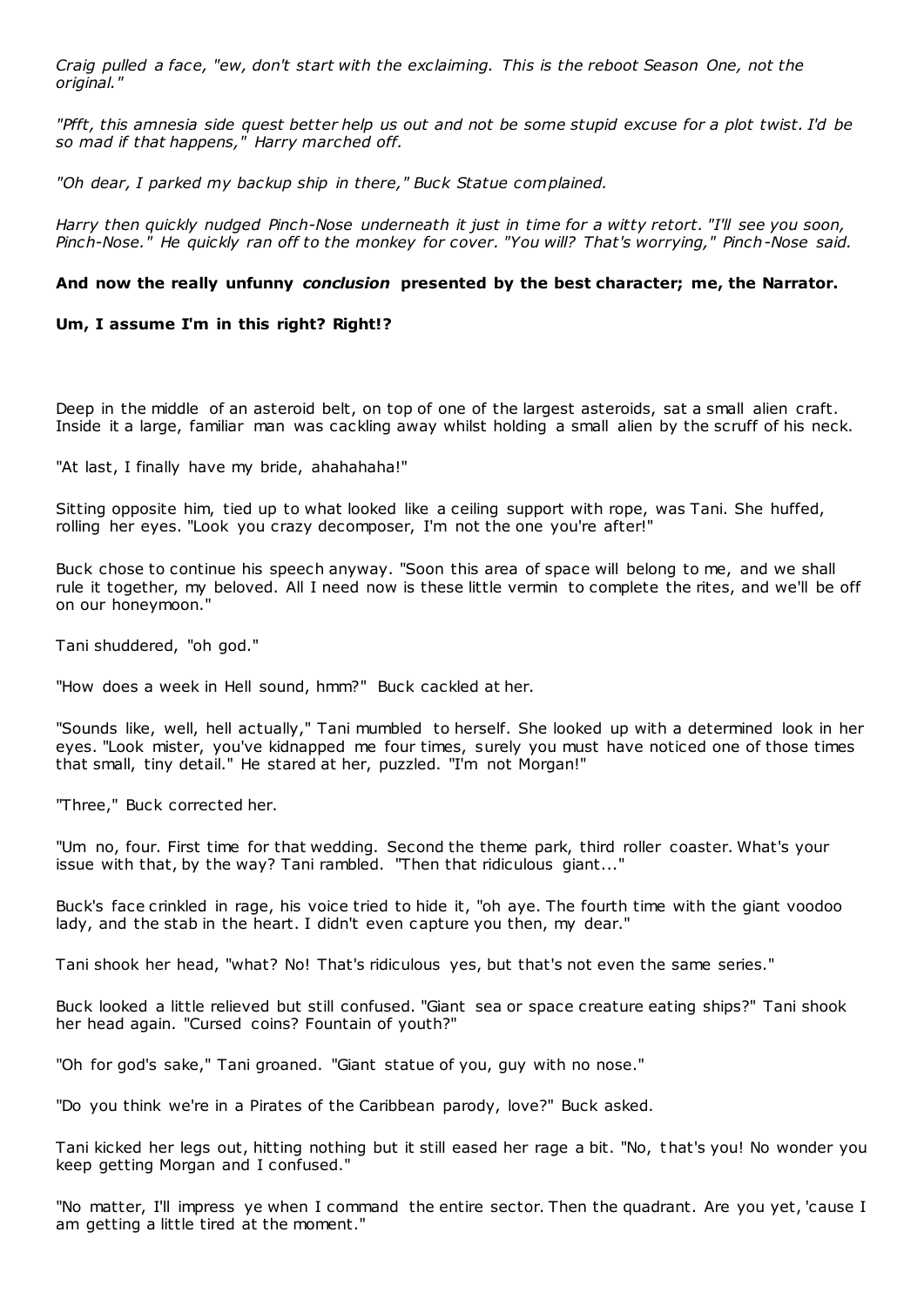"I'll be a lot more impressed if you impaled yourself," Tani huffed.

"Really?" Buck was about to do what she said, but he only managed to poke himself. He pulled the sword back, "ow! No."

Tani rolled her eyes, "any minute now the knight in shining armour I ordered will show up. I hope. My ropes are itchy."

Buck laughed, only halfheartedly and a little strained as he was still recovering from his stab. "Not even Phaser Happy Kim and Pansy Anderson will rescue you now. I left them to be torn apart by my pet piranha kittens."

The intercom buzzed nearby, both of them could hear everything on the other side.

*"Of course I had to shoot them; one was going for my eye!"*

*"It wasn't even near your knee. You just like shooting things."*

*"Uh, did you actually hail him?"*

*"No... Oh crap."*

"Arrrgh not you again!" Buck screeched. He tossed the alien side to side before dropping him. Then with a press of a button he put a fake smile on his face. "Ah my friends, it's so good of you to join us."

*"Uh, two way hail," Craig's voice mumbled.*

Buck growled like he was there in front of him. "Whatever. How did you enjoy your little trip to the locker?"

*"What?"*

*"What?"*

Tani sighed, "I think he's in denial about the fourth game. Just go with it."

*"Oh yeah, it was fine," Craig's voice sighed.*

*Harry laughed slightly, "yeah, too much turtle combat, not enough rum drinking. Now can we just get on with it, four of these were bad enough."*

*"No two, the first four games are two episodes. This is the third," Craig muttered.*

Buck's eyebrow twitched, "combat you say?"

#### **Meanwhile on the nearby shuttlecraft:**

"I hope that thing works. I don't like the idea of being beamed over with a dud," Craig said.

"It'll work," Harry said as he turned his seat away from the front window. Right in front of them was Buck's larger shuttle. "Now get ready, the combat comment should have peed him off enough to pick a fight." Sure enough Buck's ship quickly turned to face them and picked up speed. Craig turned his head slightly so he could see this. "The new shields should overload his phasers and affect his..." The shuttle shook violently just as its view of anything else was obscured by the ship.

"Yep that worked," Craig commented.

Harry stared at him. "Well go, no shields."

"Why me?"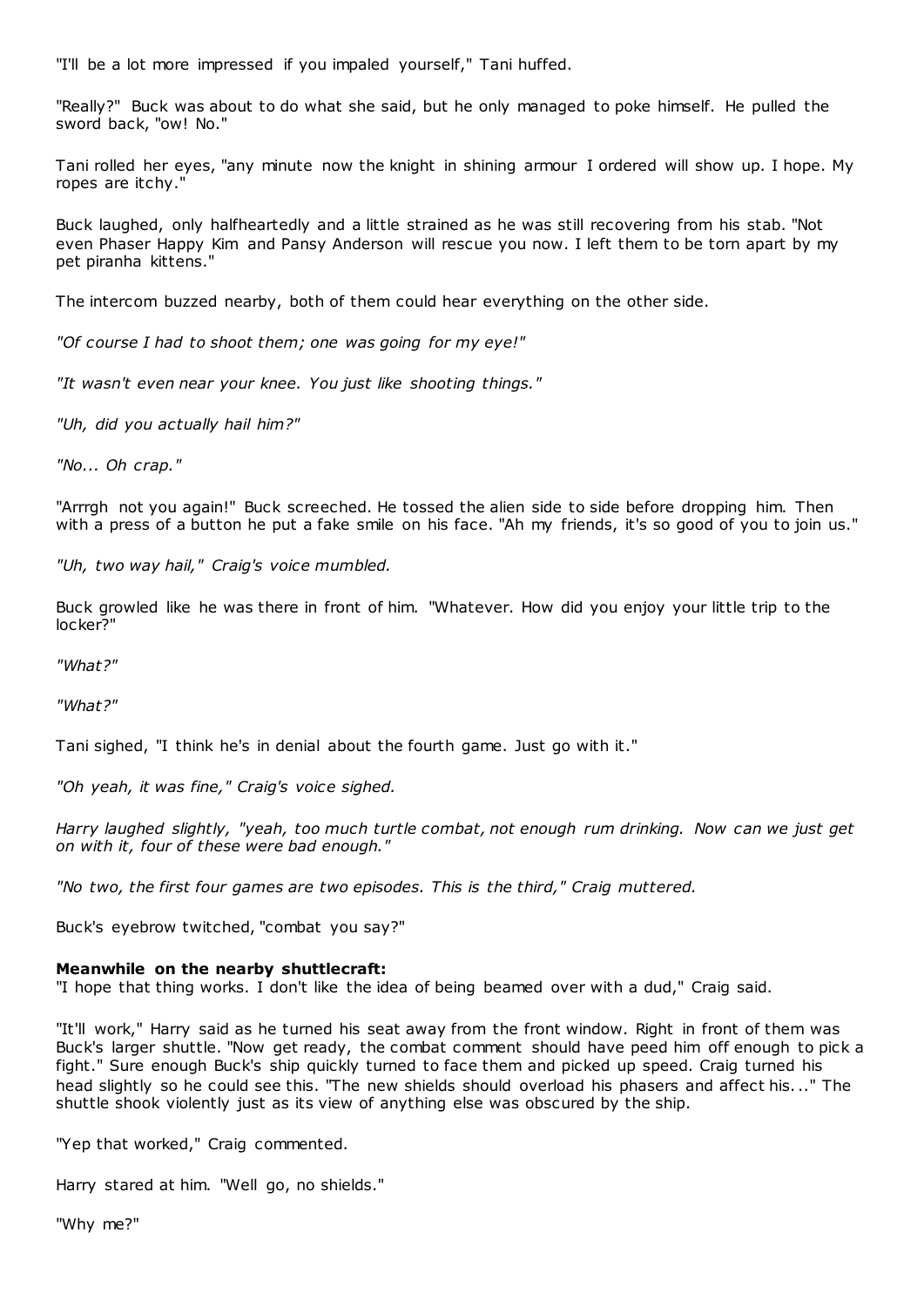"Rock beats scissors."

Buck's ship reversed and then headed forward again.

"Then again, a team effort could be useful," Harry muttered to himself.

Buck laughed as he watched the Voyager shuttle explode on his screen. "Now with that distraction out of the way, I can continue the ceremony." He grabbed the alien again, the others could only watch in their cages.

"Prepare for the distraction!" Harry announced.

Buck looked down to see Harry standing in front. "What distraction? Where?"

Harry pointed behind the corpse, "there."

"Here?" Buck pointed behind him.

"Maybe."

"Hmm, interesting." Buck turned just in time to see Craig. He stabbed him in the stomach with a curved sword. "Owee! That was sneaky."

"Ow," Harry also complained.

Craig looked up, "ow?"

"You scratched me with the tip, god!" Harry rubbed a small nick on his chest.

Craig tried to pull the blade back, but Buck grabbed his hand. "You fool, I'm already dead."

"You still said ow," Craig meekly said.

Buck's whole body started to glow green, so did Craig's sword hand. "What's happening?" Buck screeched.

"Eeew," Tani groaned.

"This is my favourite uniform," Harry whined, not paying any attention to what was happening.

The sword slid out of Craig's hands and Buck on its own, then clattered to the ground. The green died down. Craig and Tani gasped at Buck now that he was a lot less green.

"Holy..." Craig stuttered.

"Yum," Tani smiled.

Craig frowned, "no."

Buck looked at his hands, then his arms. All the Tolg pieces were gone, and his skin had a lot more colour and a lot less damage. "I'm, I'm alive?"

"Well this is officially the stupidest sword ever," Craig commented.

Tani shook it off, "I wouldn't mind that wedding now. You don't mind, right?"

Buck looked over at her hopefully, but then he noticed. "Wait, that's..."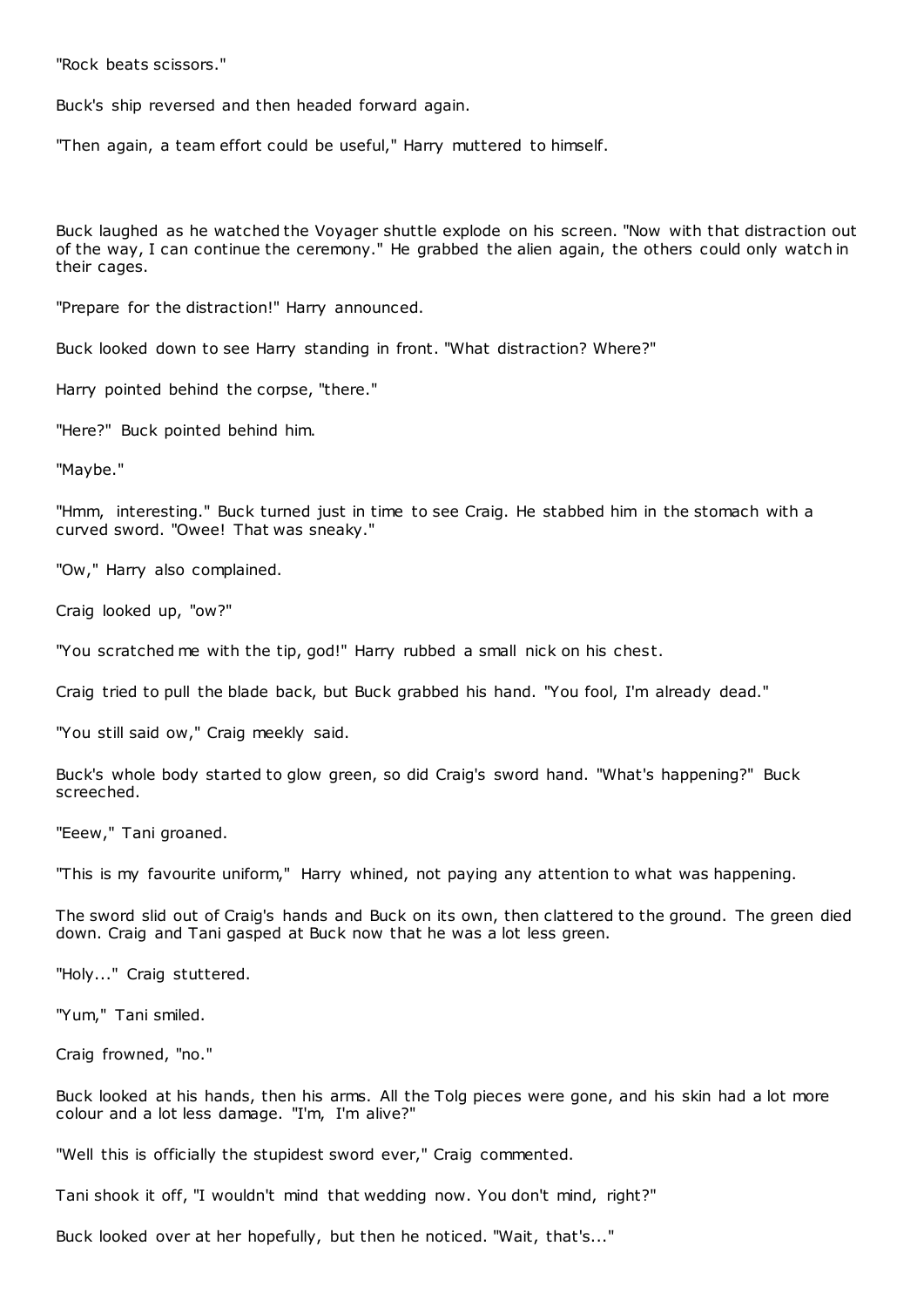"Tani yeah," Craig shook his head. "Now what?"

"Yes indeed," Buck muttered.

Harry looked up, "well now that is over. Let's go." He then noticed Craig pointing at Buck, looking freaked out. "Oh, still alive. That's typical."

"Yeah *alive*," Craig said.

"That's what I said. Best finish the job and vamoose," Harry said.

Craig frowned, "uh right." He went to pick up the sword. As soon as he grasped it his hand had better ideas. It swung the sword into the air, then back and forth, pulling his whole body side to side. "Uh, help!"

Everyone looked on in amusement. Well almost everyone. Harry groaned and looked around at some of the computers nearby. "Screw this, where's the helm?"

"I said, help!" Craig yelled.

"Why, you're doing that great," Tani giggled.

Buck backed off a bit as Craig's hand antics got more erratic by the second. The sword eventually flew out of his hands, and straight into a green light fixture. "Uhoh."

The computer voice spoke up, "Separation sequence in ten seconds."

"Oops," Harry stuttered.

Tani's eyes widened, "no wait, is that your own oops or Craig's oops?"

Craig looked confused as a forcefield appeared in front of him. As he tried to reach for it, his right hand decided to punch himself in the face instead.

"What? No, I just triggered the auto pilot," Harry replied.

Tani's eyes widened further. "Undo the separation!"

It was too late. The ship separated at the forcefield. The part Craig and Harry were stuck on shot off into warp, leaving the other half behind.

"Oh shoot!" Tani muttered.

## **PART 1: Launch of the Screaming Phaser**

The locals could only watch as a strange ship that looked like it had been sliced in half, nose dive out of the sky and into the surrounding ocean. Nobody seemed surprised though, once it was over they all got back to what they were doing before.

One man stood on the beach not far from the splash site. He yanked out a device from his pocket and started pointing it at the capsizing ship. Two dots approached from the wreck, as they got bigger he could hear voices getting louder.

Once he could clearly make out that the dots were heads, he could just make out what they were yelling. "... time, leave the auto pilot on!" the blonde haired one yelled.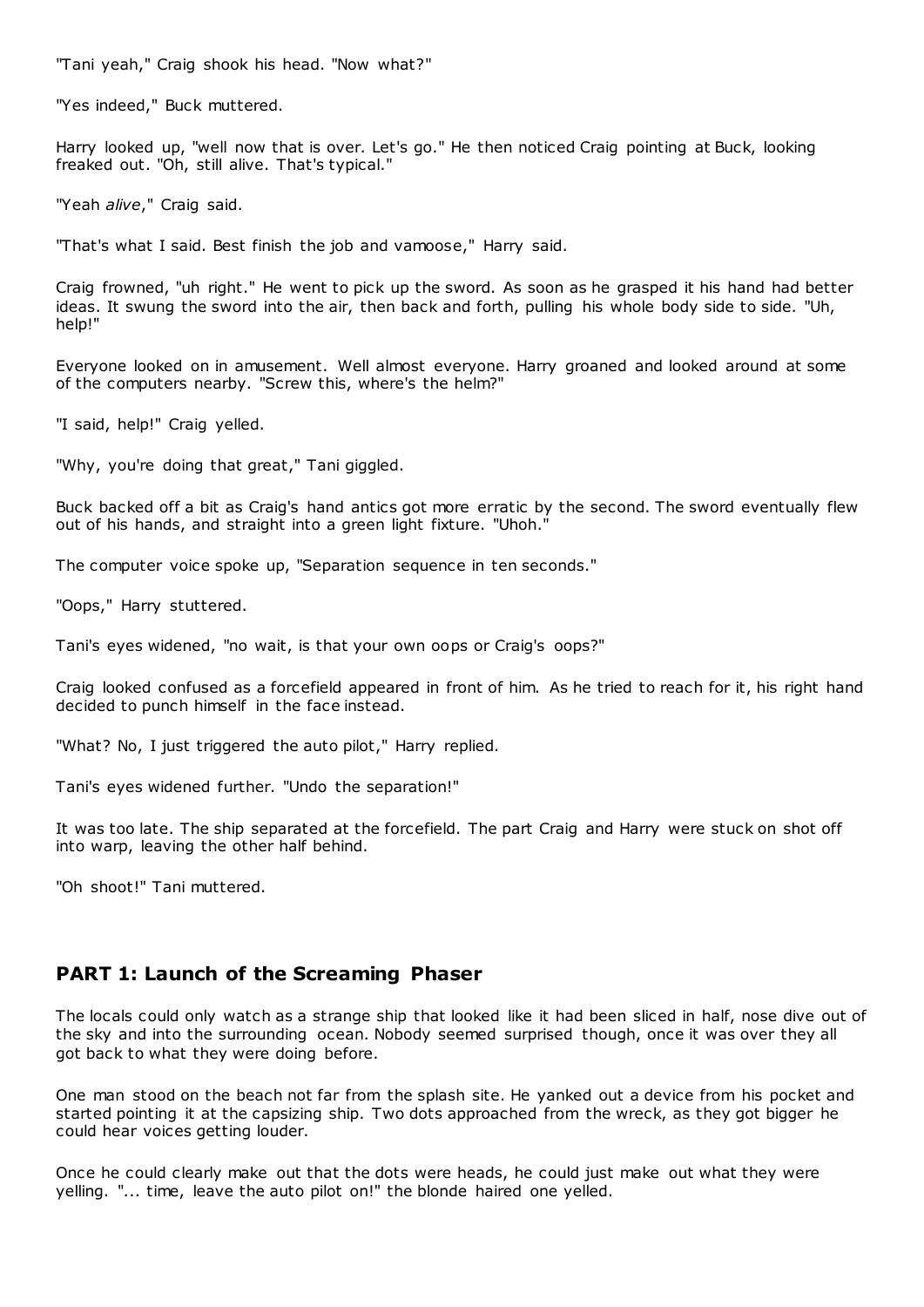"Says the idiot who threw a sword at the separate the bloody ship button!" the black haired one spat back, literally as well. "Ugh I swallowed sea water, this is your fault!"

By now the man could see arms and legs so he knew they were swimming and not floating their way towards him. The blonde one stumbled under the water for a second, then his whole body rose out of it with the water at knee level. The black haired one did the same thing.

"My fault? I didn't get the only sword that revives people and has a mind of its own, did I?"

"Well at least I did something! You'd think you'd be at least good at staring at Morgan, but obviously not or we wouldn't be here."

The man cleared his throat, "excuse me." His eyes widened, then he quickly hid his device back in his pocket. The two men stared at him once they were on the sand. "Are you alright?"

The pair walked over to him awkwardly, their black boots were now a golden sand colour. Harry grumbled whilst staring down at them.

"Yeah, it's not our first shuttle crash," Craig replied.

Harry turned his head aside to spit out some water, he cringed immediately. "Ugh it's worse than our oceans." He lifted his leg up, hopping on the other, so he could pull his boot off.

"I wouldn't," the man warned a little too late. Harry ignored him, he tried to shake sand out of his boots but nothing was budging. Craig meanwhile watched him between the cracks of his left fingers. "That was a mighty fine crash, one of the best I've seen in a while."

"Like I said, not our first," Craig commented. He removed his hand and turned to face him. "Please tell me this planet has items we can just pick up, and not have to trade stuff for or in Harry's case, shoot them for."

The man's eyes sparkled, "shoot? Are you bad men here to rob our houses and encourage violence?"

Harry wobbled a bit as he shook his boot, then of course he fell over onto his butt. He growled loudly as the sand splashed over his wet black uniform and stuck to it. Craig cringed a little, embarrassed for him.

"More or less," he sighed.

The man grinned, "excellent." Craig frowned at him. "I need a good story to sell my papers. "

Craig looked behind him at the ship which only had a metre of it left above the water, then back at the man. "I take it you don't get many shuttles around here."

"Sure we do, that's the problem. It's boring," the man replied. "This planet generates a strong gravity pull, anything that goes into orbit gets chucked into the sea. We see more of that than birds flying by."

"Son of a bitch," Harry complained as he looked at his sandy hands. "It gets everywhere!"

Craig rolled his eyes. "I'm sure Harry shooting everyone will be old news within an hour." He then realised something about what the man said. "Wait, how does that gravity pull effect ships leaving orbit?"

The man belly laughed. "That never happens. No ship is powerful enough to get through the atmosphere to even get there."

"Even at warp?" Craig stuttered.

"Yeah sure," the man said chirpily. "If you also like crashing a high speed vehicle into a brick wall, it's just like that."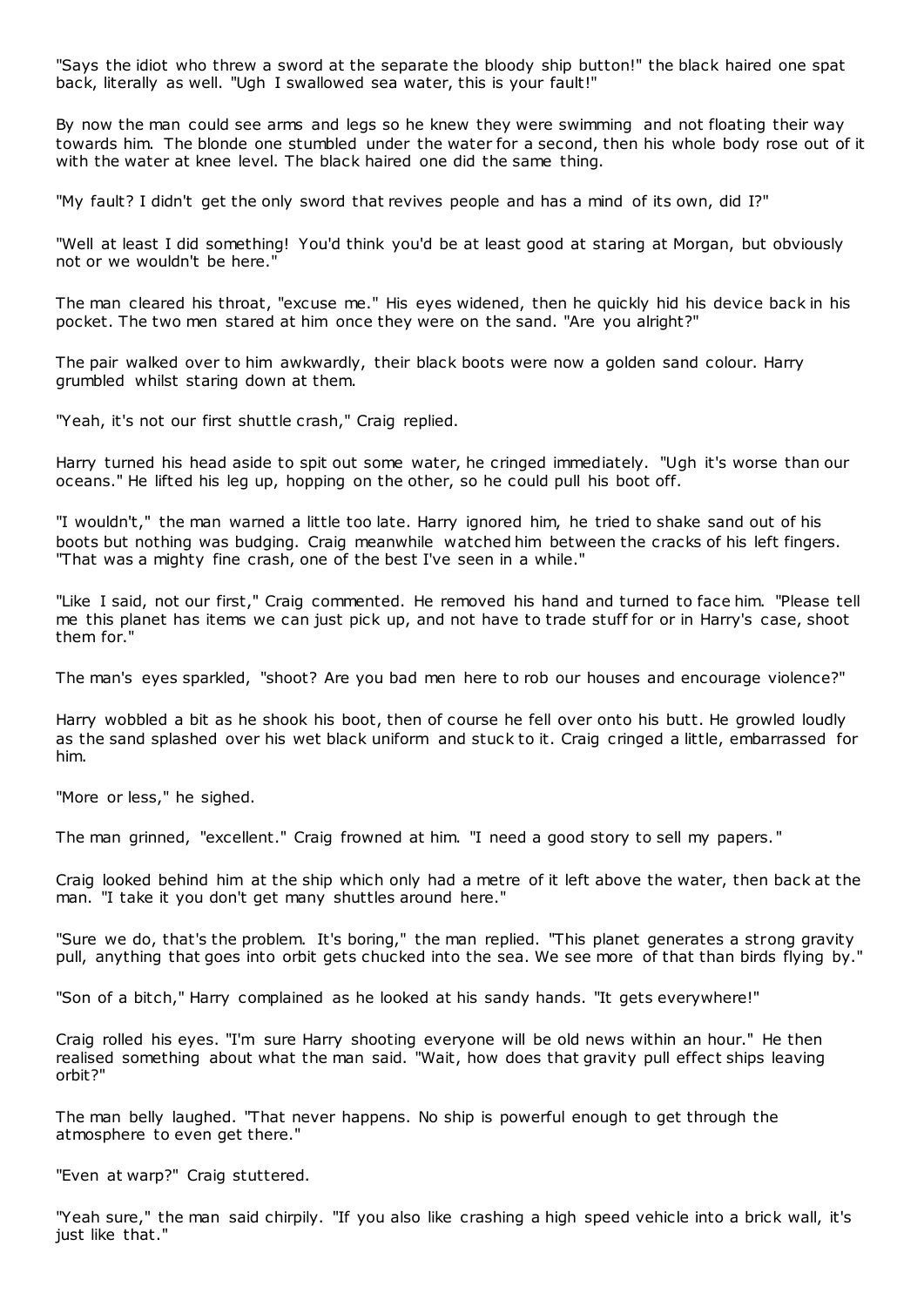Craig felt the heat leave his cheeks, his face paled as a result. "So we're stuck here?" Harry meanwhile chucked his boot back on begrudgingly and stood back up.

"Yup just like the rest of us," the man replied with a grin. "In fact there's only one ship in one piece on this whole island, and that's only because it was here before..."

"Island? What about the other countries, continents etc ... on this planet?" Harry grumbled.

"Only islands exist in these parodies, surely you've noticed that by now," Craig commented. Harry narrowed his eyes, his phaser hand shakily pointed it at him. Craig looked a little worried. He was about to say something when his sickly green looking hand flew up and slapped the phaser out of Harry's. It caught it as it fell. All three men stared at the hand with their eyes almost falling out of their sockets.

"Woah! Now that's a story," the man grinned. He took out the device and pointed it at his hand for a few seconds. He put it away again. "Where did you learn that sonny?"

"Uh..." Craig stammered.

Harry shook his head. "Never mind that crap. If no one is using it we can take the ship. I may be able to modify it."

"Oh, alien men steal ship, die tragically in escape. That'll be a good front page," the man said.

"Hang on, you said the ship was here before. Before what, the gravity pull?" Craig questioned. The man nodded. "Who lived here before the gravity started adding new civilians?"

"Ah that would be The Useful One," the man said. The two men waited for him to continue, Harry was starting to miss his phaser as a result. "Ah I couldn't just give away where he lives for free. You'll have to work for it."

Craig and Harry stared at each other with a knowing stare, they knew what that meant.

"What do you want and how easy is it to collect or put together?" Harry muttered. His hand edged for the phaser in Craig's hand, at the last second the hand swung into his jaw, knocking him flying to the ground. Craig's eyes widened, he smiled nervously. "Oh god, the sand's everywhere now!"

The man chuckled, "oh I'm sure you two will do nicely. I need news articles to fill the paper. Ship stealing would be a good one. Oh! Maybe the blonde kid can pick a fight or two. I'm sure my readers would be mighty impressed if you two found something hidden and of value as well."

Harry pulled himself up into a seating position. "Wait, treasure hunting?" He glared up at Craig. "That's what got us in this mess in the first place!"

Craig smiled meekly. "Can't we just wander the island to find him on our own? I take it there's a barrier to stop us until we solve the puzzles, there always is."

"No of course not," the man stuttered. "He wouldn't answer the door to just anyone and it'd be locked. Now get cracking." He turned to walk away towards the nearby village.

Harry pulled himself to his feet, muttering under his breath. He kept his glare on Craig as he did so. "Why do you keep hitting me and when did it suddenly become not funny?"

"It's still funny," Craig shrugged. Harry scowled. "I can't control it okay. Ever since I stabbed Buck it's been weird and green."

Harry sighed, "yeah yeah, any excuse. I'll take the easiest puzzle as somebody attacked me, you take the hardest. First we'll hijack the ship together."

"Uh Harry, you know these games like to mix the items for the puzzles up," Craig groaned.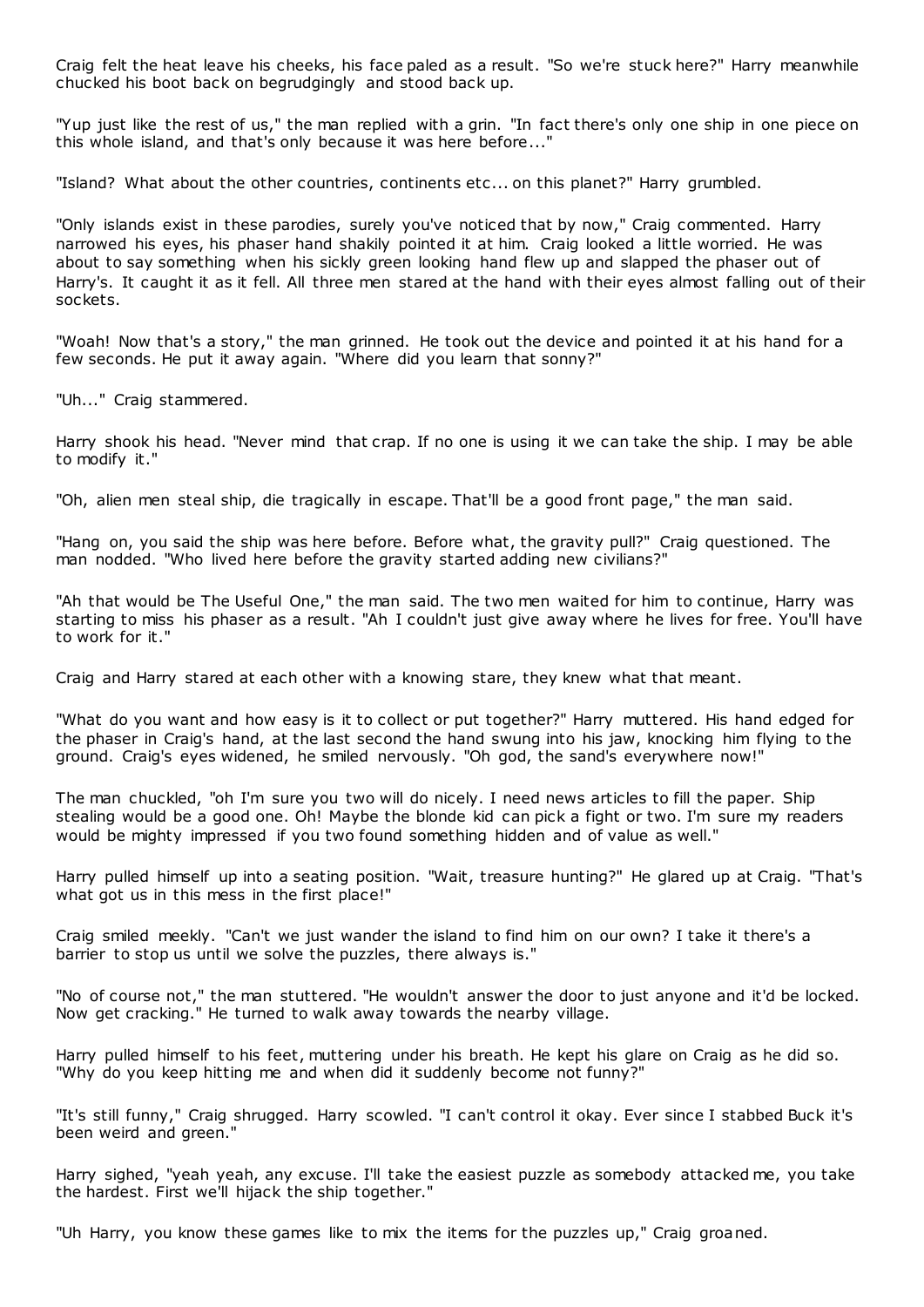"Somehow I don't think that's going to be a problem," Harry said, eyeing his partner's green hand. He looked down at it as well, grimacing as it didn't just look green, it was twitching on its own and looked like it belonged to Buck.

Harry and Craig didn't have to look far to find the only ship in the village. The pair were grateful that the small vessel parked in between two houses wasn't pink like the last one they borrowed. To make up for this though it wasn't going to be as easy for them to acquire. Their puzzle was standing on the ship's small bow, grinning at them through his overgrown moustache and beard.

"So why not?" Harry complained.

The man chuckled at him. "Anyone who attempts to get out of the atmosphere gets thrown back down here. The Nowe isn't going anywhere."

Craig raised his eyebrow at the ship's name. "No way?"

"No lad," the man answered anyway.

Harry groaned and rolled his eyes. "If you won't use this ship, we will!"

"You will? Wonderful," the man laughed. The two men stared blankly, they still weren't used to the strange characters they kept meeting. "I welcome a challenge lads, but first! I am Captain Windfast."

"Yeah yeah, what challenge are you blabbering about?" Harry asked.

"The Captain of the ship is the man who can knock the current owner off the hull," the man explained.

Harry smirked, "really?" Instinctively he reached for his trusty sidekick, touching his empty holster reminded him. He tried to cover his misery with a forced smile. "On second thoughts, we should probably get what we need first before stealing a ship..." he backed off while the other two stared at him, "puzzles, yeah, fun! Junk lying around, useful."

Craig didn't buy it, his eyebrow steadily raised. "And I suppose you'll leave the *easy* puzzles to me, right?"

Harry put his thumbs up at him before turning around to hurry off, "chump," he muttered under his breath. He'd barely finished turning around when he walked into a washing line hanging from the ship to a post nearby. Typically the item of clothing he walked into was Windfast's boxers. Craig and Windfast got a good laugh out of his flailing about. Doing so he knocked a piece of paper out from it, still soggy but readable. Harry decided not to question where it came from or even keep it, he was traumatised enough, so he ran off back into village.

Craig shook his head, "this is the last time I go on a mission with him, I swear." He walked over to pick it up.

The so called village only appeared to be a short street along the coast. Each building looked like it had been built up with whatever anyone could find, which mainly appeared to be ship parts. Harry walked by one building, only noticing from the corner of his eye that the text USS Voy was printed on its scorched, silver wall. He shook his head and carried on.

"Okay, I wonder if I'll get some items from in here like some booze," Harry said as he went for a saloon door. Instead of walking through it, he slammed into it.

A woman nearby walked passed, she stopped as Harry fell backwards onto the floor. "Oh yeah, we only had a month to build this. That door's just decoration, maybe try again in three chapters ey?"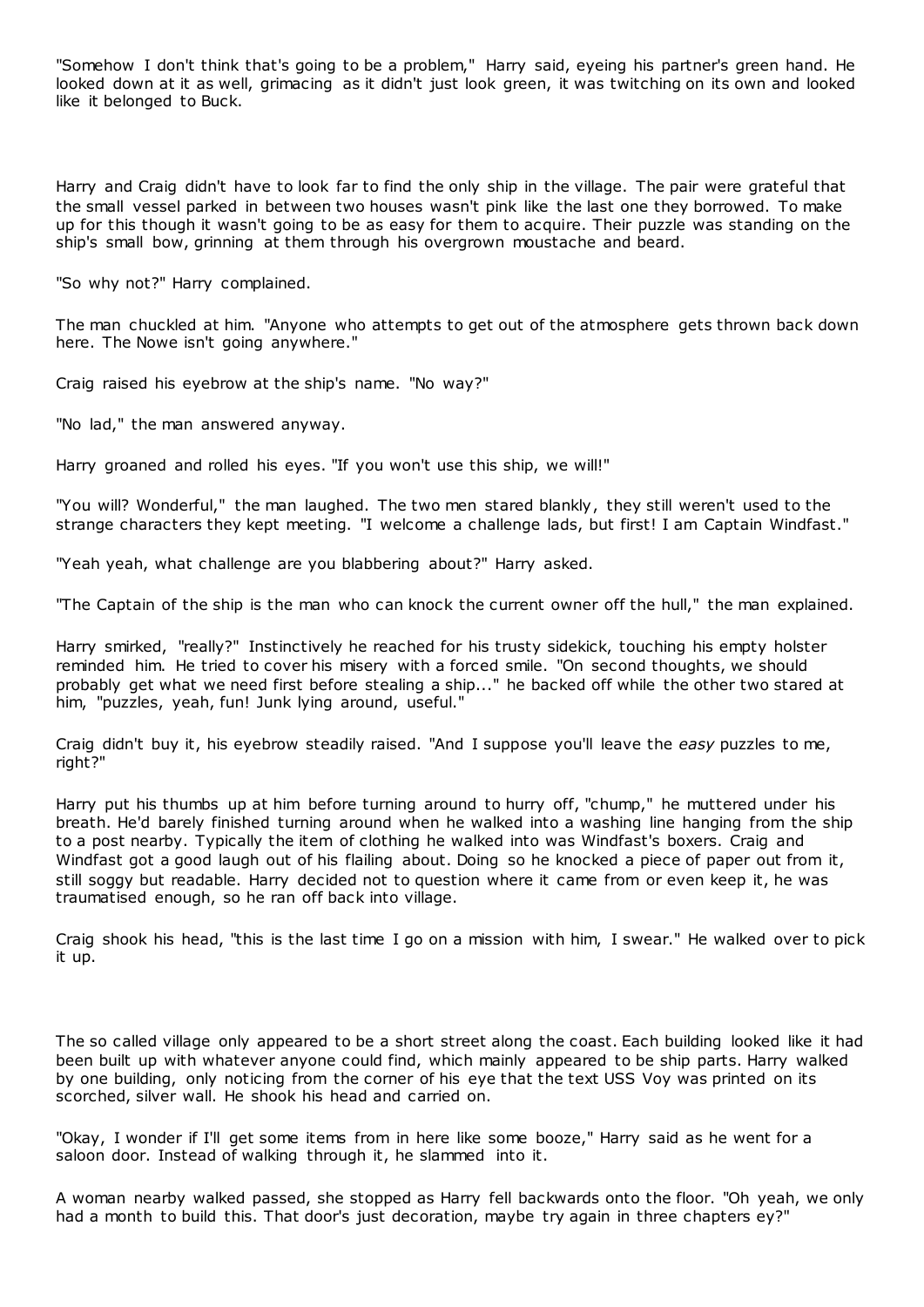Harry groaned his reply.

"What do you mean there's no treasure left?" Craig stuttered.

The man in front of him sighed impatiently. "I'll tell you what I told the crazy woman. A treasure hunter has already claimed everything just recently."

"Crazy woman?" Craig said.

"Yes, looked just like you so I'll assume you're the same species. Excuse me, I'm busy," the man grunted. He didn't move or do anything for that matter.

Harry found himself in a very noisy jungle. All he could hear were primates screeching, many insects buzzing around and he swore he heard a pig croaking as well. Dead ahead of him on the path he was on appeared to be an ancient stone tablet. Harry figured he was never going to be able to pick that up or need it, so he walked straight by it. His destination was the fork in the path. A quick dip in his head turned him to the right. As usual he couldn't see much further than a few metres, almost like it was really a game and the path was only obscured as it hadn't loaded yet. He thought that was just ridiculous as he wiped away the sweat on his forehead.

Once he reached the point where he couldn't see any further the environment warped around him.

Meanwhile somewhere else in the jungle a strange man with extremely wide eyes, had plonked himself down in the middle of the path. He wasn't alone. Homemade dolls made of some strange brown, unknown material were piled up next to him. One of them he swung around in front of his face, making ship engine sounds.

To his surprise Harry appeared only a few metres away, out of nowhere. The already irritated young man looked around to figure out where he was. His last glance was towards the stone pillars behind him which connected overhead to form an arch. Not far ahead of that he could see the so called village.

"Son of a bi..." an overwhelming stench caught his attention. It was familiar but he couldn't put his finger, or nose on it yet. Eventually he followed the smell to the man sitting on the floor whilst he was crashing his doll into the ground. "What... what are those?" he asked just as the doll *flew* up again.

The man jumped, naturally he flung the doll in his hand into the distance. "Ohno, my action coffee figure!" He cried.

He was about to get up and follow it when Harry quickly moved to stand in front of him. "Coffee what?"

"Hmph," the man pouted like a child. "You're a Human, we don't speak about the C word with Humans."

"Janeway's been here? That would explain the house made of one of our shuttles," Harry muttered to himself. "Look, I need to pick a fight with or steal from someone and you look like..."

The man's eyes widened even further in panic. Harry frowned, he wasn't used to seeing that, at least until his phaser was armed. Thinking that made him sad again.

"Okay, I'll tell you! This planet used to be rich in coffee, that's what she called it. We had to hide our reserves, we need it," the man quickly dashed to collect his runaway doll. Harry side stepped closer towards the pile of dolls.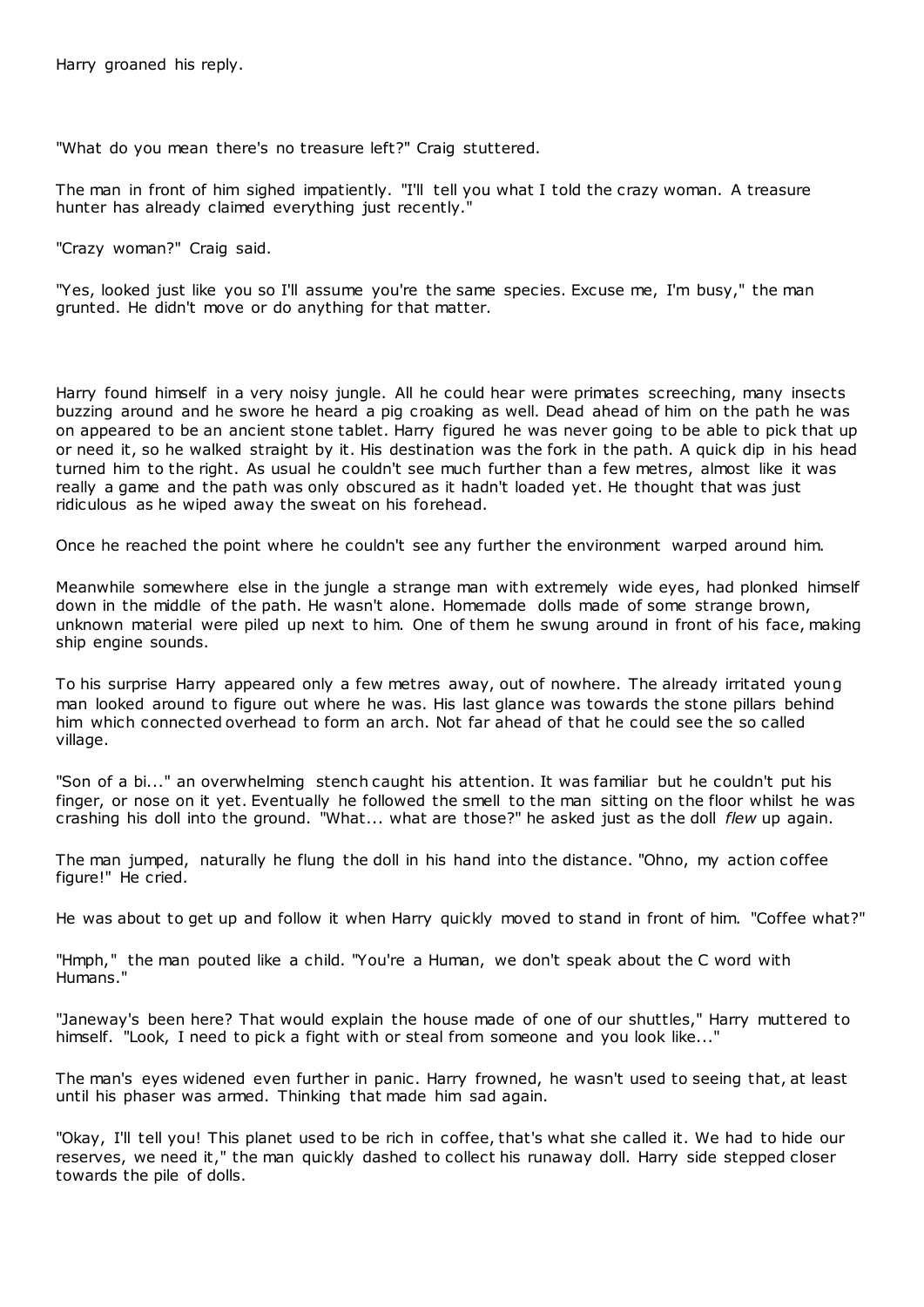"I see that," Harry commented. "If she didn't steal it, why is it *used to be*?" The man's eyes shifted between the pile of dolls and to the opposite side of him nervously. "Uh huh, so it's like a treasure now?"

"Sure! Why not," the man stuttered.

Harry smiled sneakily. "So where are the reserves?" The man laughed nervously, not noticing that Harry was closer to his treasure than he was. "I'll tell you what, I'll make it easy for you. Tell me where it is, or I'll drop this lot in the ocean." The man's eyes couldn't widen any further, he settled for whimpering instead.

With the soggy paper in his hand, Craig walked into the only pub in the village expecting to see a few things to collect for puzzles. Instead he walked into complete darkness so he didn't see the patron in his path. They weren't very happy about their collision.

"Oh sorry," his mouth said. His fist said something completely different.

Soon the entire room surrounded him. One guy knocked him straight to the ground, the rest got into position to beat him while he was unconscious. His fist however wasn't.

Moments later they were all nursing broken noses or busted lips.

Craig woke up just in time for the bouncers to arrive. They threw him out, literally.

Nearby talking to the reporter was Harry, he saw the painful landing. He walked over, unsure if he should laugh or not. He noticed the phaser lying a few feet away, so he inched down to his knees to grab it.

"Did I win?" Craig squeaked.

Harry laughed as the reporter joined them. "Amazing. It's true what they say about Humans. They're always looking for a fight."

"And coffee," Harry said, raising a jar.

"Wow, you have a lot of those," Craig mumbled.

"What do you expect?" Harry gloated. "Now all that's left is the ship. This should be a cinch, dunno why I was worried."

Craig was more than suspicious at this point. Although he was having trouble with keeping objects in his sight singular, so he assumed he misheard him. "Actually, I have an idea how I can do that."

Harry was more than a little disappointed, he tried not to show it. "Alright. I've got a *promise* to keep, so don't have too much fun without me." He wandered off toward the ocean with the jar, leaving Craig a lot more dazed as he was before.

#### **Many hours later**

"God, are you glued to that thing!?" Craig screamed at the Nowe Captain.

Harry strolled over looking amused. "Are you still stuck here? Here, let me try this item I picked up."

"You're not going to shoot him, are you?" Craig asked.

Harry lowered the phaser, "no. Oh come on, I've been good so far. I didn't shoot that idiot with the dolls. I gave you the bar fight."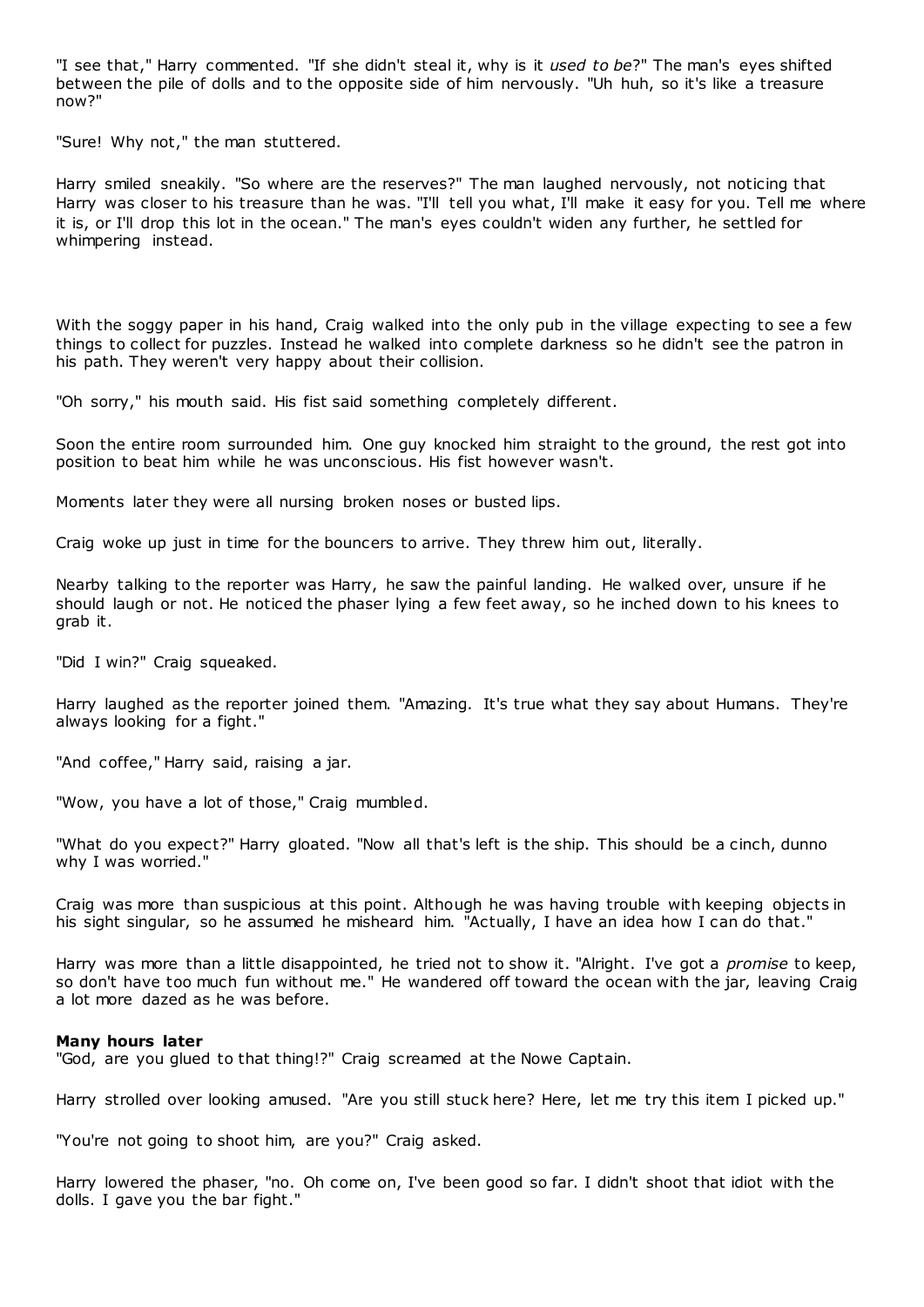"Yeah thanks for that," Craig rolled his eyes. "Let me try this last one." He held up a poster so Captain Windfast could read it.

"Bounty hunter for hire; Tiffany Flayer. Call this frequency. Ok?"

Craig looked confused. "Wrong one." He tossed it away and held up a different one. Windfast screamed like a girl, then fell backwards off the side of the ship.

"What was that?" Harry asked.

Craig showed him the poster of Kathryn doing her death glare, whilst holding one armful of coffee and the other reaching for the camera. On it said "Wanted; armed and *slightly* unhinged." Harry jumped a little.

"Is that a 3D poster? Her eyes are staring into my soul," he whimpered.

Craig shrugged his shoulders. Unknown to him Windfast had just climbed back up on to the hull.

"Nice try fellas."

Harry narrowed his eyes, and aimed the phaser. Craig could only sigh.

Harry and Craig stood on the hull of their new ship, both shaking their fists. "Draw!" Harry's fist changed to a flat palm, Craig's stayed as a fist.

"Ha, I'm the Captain," Harry said smugly.

Craig's right fist flew into the smug man's face, knocking him flying off the hull. Craig looked on with wide eyes. "Oops, sorry. I should have used my left."

Harry rubbed his cheek. "Ugh. Let's just see if we can find someone to help with that. A Doctor, a spell expert, or a woodsman."

Craig put his hands on his hips, "hey, don't talk to your Captain in that way."

Windfast appeared right next to a seething Harry. "First mate Windfast, at your service Captain Anderson."

"Wait hold on. I'm not even First? I knocked him off," Harry grumbled.

"Yes then he knocked you off. By the rules he's the Captain, and I'm First Mate as I called it," Windfast explained.

"See Ensign Kim, that's how it works," Craig smiled. "Now I'll look for something to calm this hand. You, go to that reporter and get the info we need."

Harry muttered a few insults under his breath as he walked away.

"Wait, it doesn't count if I leave to do other things, does it?" Craig asked.

"No sir. You can't be knocked off if you're not here," Windfast replied.

"Sweet, you guard the ship then," Craig smiled again.

"Yes sir, Captain Anderson!"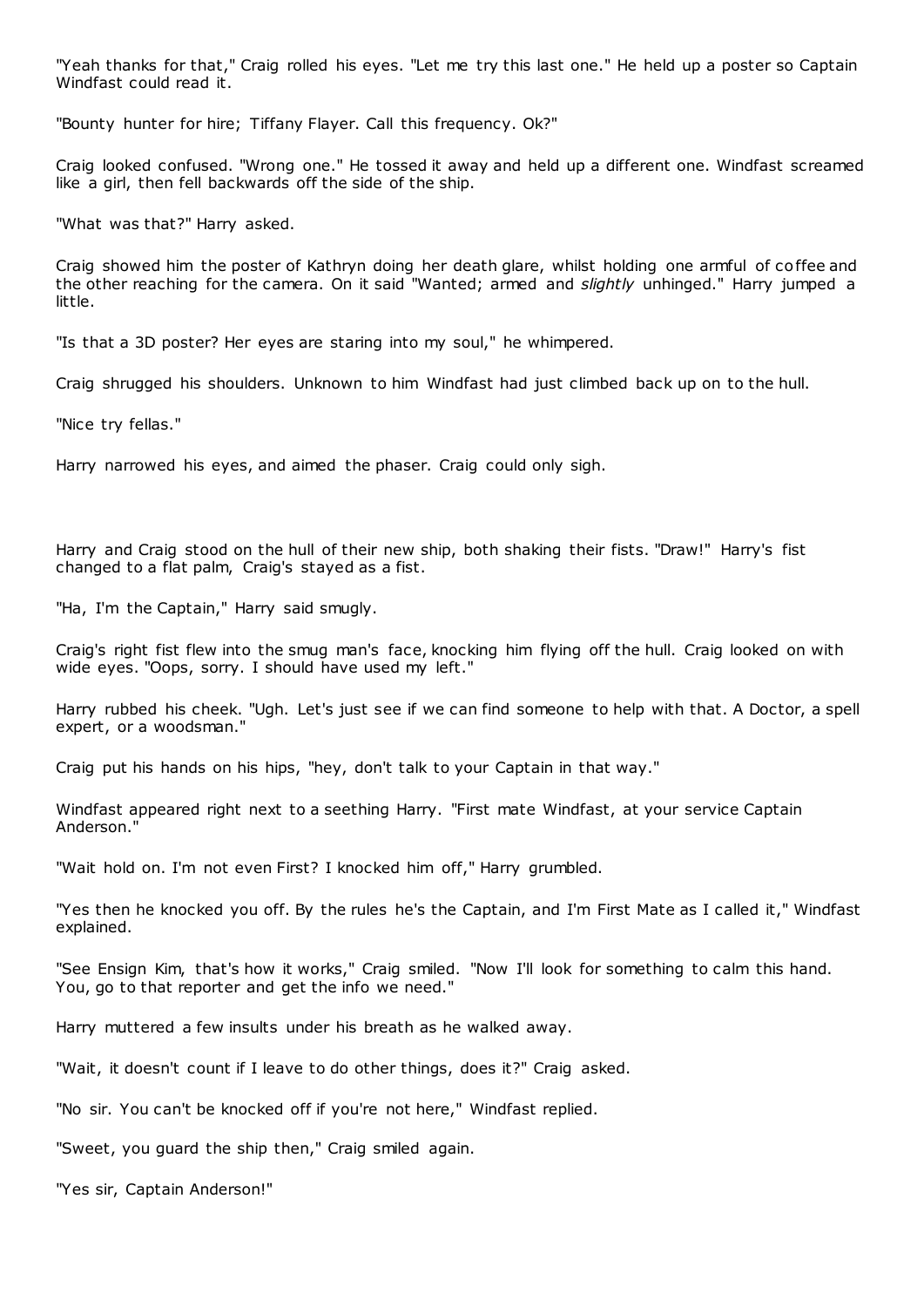The reporter grinned. This only made Harry's mood even fouler. He glanced down at the so called map in his hands, then back up at that stupid grin. Harry couldn't decide which was annoying him more. The map drew his attention again, if you could call it that. All it seemed to be was one squiggly line with badly drawn pictures of monkeys, bees and what looked to Harry like a boar with horns on its nose, dotted around it. Looking at it decided it for him, his hand reached for the phaser in his belt before he looked back up. When he did, that annoying grin was gone. All Harry could see was a distant figure running away.

"Great," he groaned. "Can't we do anything normal in these episodes?" As he felt sorry for himself the inhabitants were gathering around the streets, trying to get a good look at something. He stomped off towards the village's exit, rambling to himself. He missed poor Craig sprinting through the village with his eyes wide.

"Wait, come back!" a voice screamed from the crowds.

Harry turned his back to the crowds and well, everything when he left through the stone pillars. Just as he did a crazy looking man with a wooly white wig and a doctor's coat, ran in Craig's direction brandishing a butcher's knife.

"I bet Craig gets his problems sorted out, but no, let's mess with Harry," Harry continued to huff as he walked towards the jungle.

"Okay, so you're The Useful One, huh?" Harry said, his eyes narrowed. He didn't get the answer he wanted, or any response but a blank face. "Clearly the irony is lost on you, huh?" he waved the map he was given in her face.

"Harry Kim!" her voice boomed, startling him enough to drop the map. "You agreed to remember me for this part in exchange for information in the last one."

Harry seemed genuinely confused. "Wait, last one? Is that the one we're supposed to pretend happened to build up to this game quicker? Nice job on that by the way. Part One's are meant to be tiny prologues and yet here I am, wasting hours following some dumb map stolen from a kids menu."

The woman sighed in annoyance. "No, it was the one with the robot monkey head." Harry's eyebrow twitched, the woman smiled in response. "Now that I have your attention. I was the one who told you where to get the sword to destroy Buck. Tell me, how did it go?" Before Harry could go into flashback mode the woman shook her head, "no time. I must bind Buck's essence with a voodoo spell, now hand the sword to me."

"Um about that, it's either with Buck or... on the bottom of the sea," Harry replied. The woman stared at him in dismay. He used his hands to demonstrate the ship splitting in two, his left slanted down and *fell* down as far as his arm would let him. "Well you get the idea. Now Useless One..."

"I am the Voodoo Lady, I've been in every game episode," the woman interrupted. "The joke wasn't even funny in the second game parody, so cut it out." Harry still looked confused. "You said it could be with Buck, how?"

"Well I wasn't sure which side of the ship the ship separator was on," Harry replied. Voodoo Lady's eyes narrowed. "It was Craig's fault. His hand went all wonky and punchy, it started flying it around like a shuttle trying to stay in orbit for an awaymission."

"I mean how is Buck still alive? The sword should have absorbed his evil, his very soul!" the Voodoo Lady's voice boomed around the tiny shack.

"Wow, you're really getting into the Season One spirit with all that yelling," Harry commented. "Though I suppose at the end of the reboot series, that joke no longer makes sense now. Shame." The Voodoo Lady's stare managed to unnerve him a bit. "Craig stabbed him, Buck literally lived cos of it. The only thing that absorbed was Craig's hand," he replied. His hand instinctively went to his stab wound on his chest to scratch it, he winced immediately and flung his hand to his side.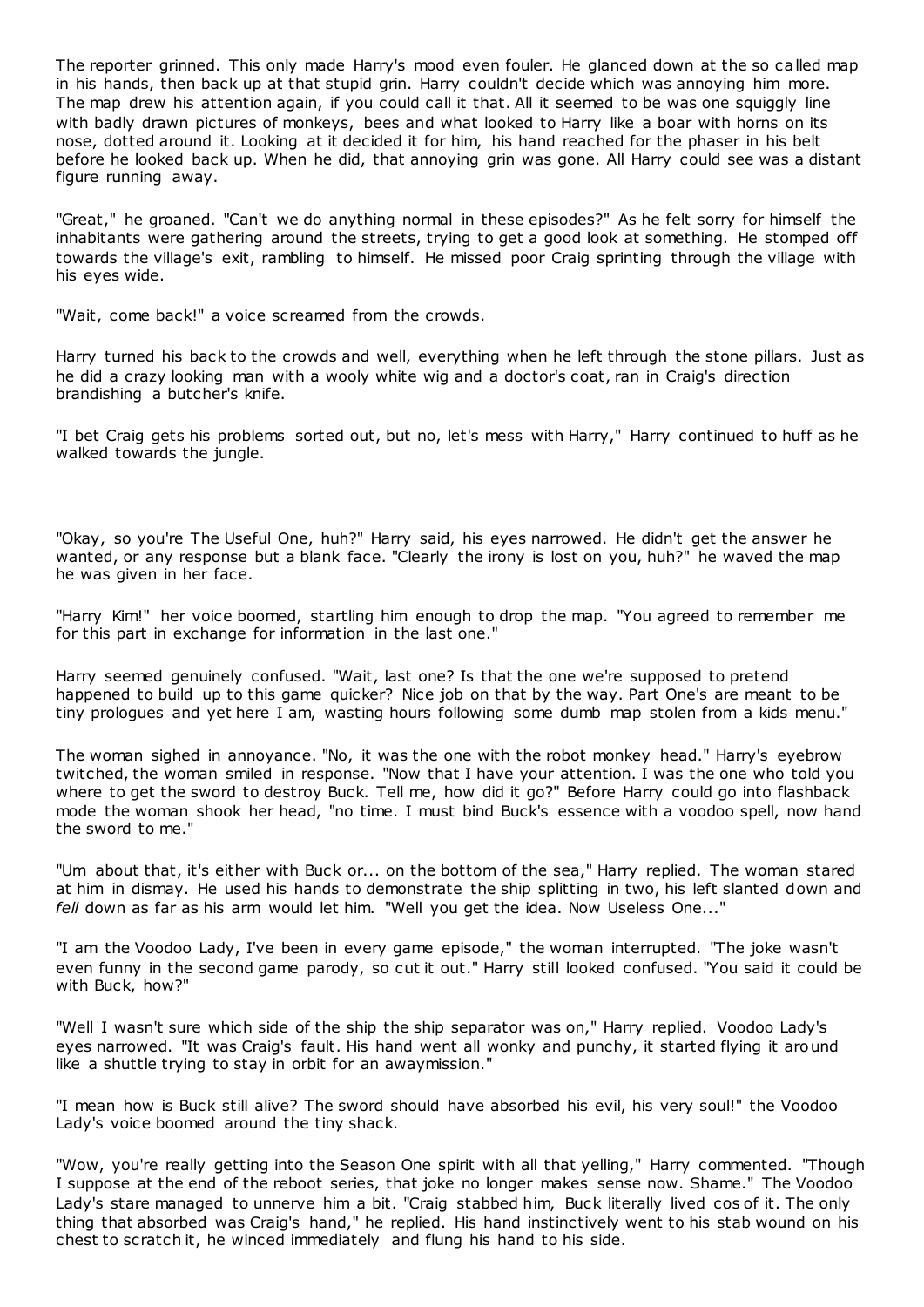The Voodoo Lady eyed his chest wound with interest. "Buck lives? This is troubling. The sword only sucked out his evil. However it seems to have not gone into the sword, but through it. Craig's hand, does it do unspeakable evil?"

"Oh my god, cut it out!" Craig cried. He slapped his out of control hand away from his face. It didn't help though, the bad hand turned into a fist and flew into his face. Naturally this knocked poor Craig out onto the floor again. One of the fingers on the bad hand pointed out to aim for his nostril.

"Buck rarely did evil. Unspeakable, I'll give you that," Harry grimaced. He would never forget the tutu or Buck's campaign dress. If the monkey robot was his doing he would have considered that evil though. "The hand does like punching people."

"This sounds like symptoms of... The Pox of Buck," the Voodoo Lady dramatically said as if she was in a trailer.

"Um, has this happened before?" Harry asked with a raised eyebrow.

The Voodoo Lady pouted, "no. You must find the cure, Mr Kim. I can tell you where to start. I have an... *acquaintance*, that can help you."

"I'm not touching the italics part, but how can you know of a cure for a disease you've only just named," Harry commented.

"Legends say that when true evil spreads, the only way to undo its wrath is to absorb it. You must find the *Pamo de Plato*, Mr Kim. That is the only thing that can do it," Voodoo Lady said.

Harry's face turned blank, "the dishcloth?"

The Voodoo Lady's hardened, so did her voice, "no!"

Harry shook his head, "hang on! If this cloth is the only thing that can absorb evil, why did you tell us to use that *evil absorbing* sword on Buck in the first place?"

The Voodoo Lady laughed nervously, she tried to cover it up with her normal laugh. "Let me give you the co-ordinates of the planet you must go to. My *friend* will know where to find the Pamo."

"It isn't literally a dishcloth, is it?" Harry was still suspicious. "Wait, I came here originally cos we're stuck on this planet. You were here before it became like this."

"Ah!" The Voodoo Lady was grateful for the change of subject. "I wasn't the only one. He's known only as the Hack Doc around here. When he arrived a lot of people suddenly became sick, it wasn't long until the gravity pull happened. If you find..." she stopped when she noticed Harry laughing quietly. "What's so funny?"

"Yeah I'm sure Craig is handling that one as we speak," he sniggered.

The Voodoo Lady ignored his sniggering and smiled broadly. "I expect nothing less. Now here are the planet's co-ordinates." She leaned forward to hand him a pocket watch. Harry grimaced as he took it, he expected to have to work out some bizarre puzzle to even open it. Luckily for him it opened into three sections with little effort, and the text inside in the centre was clear to him. Unfortunately so was the unflattering picture of the Voodoo Lady in the right window. A man he didn't know was in the left. "Now go, you must find the Pamo de Plato before the evil spreads any further."

Harry turned to leave. He stopped as a thought came to him. "I haven't collect ed anything in this stupid game yet." He looked around the room for anything. The first thing to catch his eye was a wooden model of a parrot. "Oooh."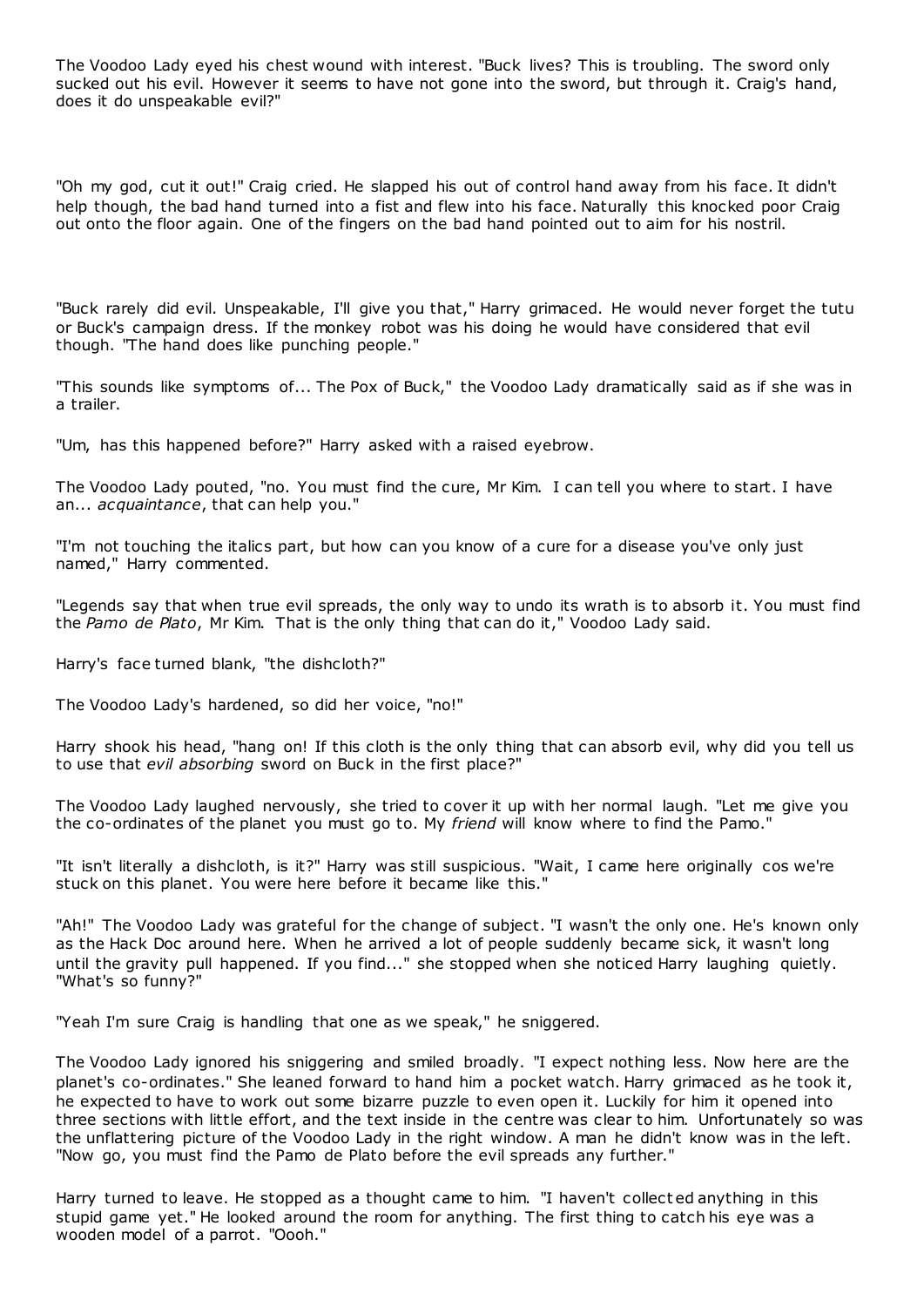"No!" the Voodoo Lady cried.

Harry's chest wound started to burn, his eyes flashed a piercing green. "Oh piss off oh Useless One, or I'll be phasering your chair out of existence and you'll have nothing to sit your fat ass down on!" His eyes returned to normal as he grabbed the parrot.

"Ohno," the Voodoo Lady looked on in concern.

The parrot seemed to come to life, "squark! Phasering your chair."

Harry smiled at it, "yeah, that'll do." He left before the Voodoo Lady could say anything else.

Craig's eyes weakly tried to open. He could make out a shadow in front of him through the thin cracks. His bad arm felt stranger, like it was lifting itself off the ground. That was when he noticed somebody was touching it. His eyes flung open.

"Ah good, hold still and..." Hack Doc cackled away. His own hand was tightly grabbing the wrist of the bad arm, the other held the butcher knife in the air. Craig quickly tried to sit up and push him away, but the hand had better ideas. This time two fingers stuck out of a fist and went for the doc's eyes. It was more than enough to make Hack Doc drop the knife but a little too close to his leg for his liking. It didn't matter, he ran for his hand's life.

"No! That hand is vital to my research," Hack Doc whimpered. Just then the clouds began to change to a murky green colour and fill up the empty patches of the sky. A green haze fell from the sky and settled on the village.

Hack Doc then noticed a few people nearby were also turning green in places just like Craig's hand. He growled in fury and walked off in the direction Craig went, passing by a woman with a green leg stamping on a random person's foot. On route back to his surgery he passed by a clothes shop where a very green looking man was eyeing up the pink dresses in the window. "I must have that unique specimen of Buck, everything depends on it."

Harry stared straight ahead of him with a deadly gaze. Well as deadly as Harry can manage it anyway. Obviously it wasn't really working, he probably couldn't scare pigeons away.

"Squark, useless one!" the parrot now sitting on his shoulder startled him.

Harry passed his *deadly* stare over to it and back again. He had been wandering the so called jungle for hours now, all he had managed to find were more of the stone tablets he had seen earlier. After a close inspection he realised every one was different and they each had some sort of puzzle to solve on it. Only metres ahead of him was a giant eyesore of a structure, and an earsore as well. If he wasn't in a game parody he'd be able to waltz through the trees and walk right up to it, but he figured he was forced to solve the puzzles on the pillars first. There was nothing else he could do.

Luckily though each puzzle tablet had some instructions on, in picture form. The first one seemed simple enough, there were coloured rocks inside the stone that he could only slide around, not pick up. "Heh, this is actually a puzzle. No problem," he smiled. After a few tries he managed to gather four red coloured rocks together. He was lining the third one up when the three blocks disappeared in a poof of smoke, leaving behind the one. Random coloured rocks took their place.

He waited, assuming that was what he was supposed to do. Nothing happened. Like it was instinct his hand reached for the phaser on his belt. His attention however went back to the instructions. The pictures seemed to hint to do the same thing twice. He sighed and continued sliding the rocks around. The longer it took the further the phaser would come out, luckily his other hand managed to match three again in time before the puzzle was shot. The stone tablet trembled and then slowly slid its way down into the ground.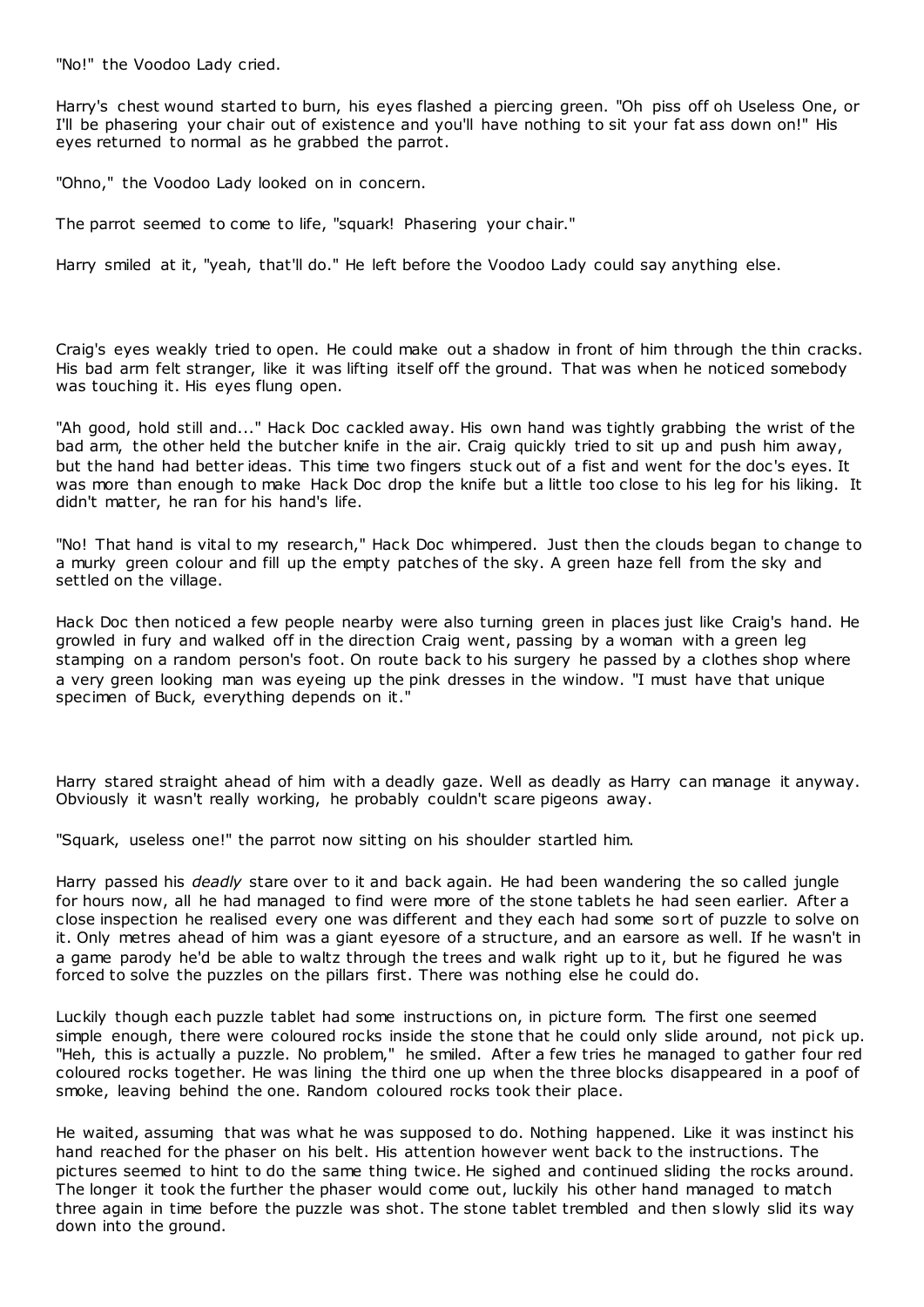"Ah, no sweat," Harry sighed in relief. One down, who knows how many to go. These kind of puzzles he liked so he figured he wouldn't need his phaser this time, not knowing that his hand had reached for it anyway.

Harry's eyes squinted as tried to understand what the instructions were telling him. "Move these weird shaped rocks to the bottom. I'm trying!" His hands tried to roll the differently shaped rocks closer to him. They wouldn't budge. The coloured ones still moved though. He moved a few of those around in frustration, accidentally matching up three yellows underneath the funny shaped rock. They disappeared, allowing it to clatter to the bottom. The tablet trembled like the last one. "Oh?"

As his hand pushed down the blue rock in between two others, one of the higher up rocks merged into the stone. Harry didn't notice it right away and went to make another move. Two reds were together, he could now move the other red and that was it. Just as he was about to move it, the same thing happened to the red rock he wanted. His eyes widened in horror. His hand was a lot quicker this time, the phaser was out and his thumb was on the fire button.

The next and final tablet wasn't going to be solved anytime soon, unless the object of it was to lean on it and sob the word *why* over and over again. He was too busy doing this to notice Craig running right by him with the mad doctor in pursuit.

"Wait, I'll pay you for that delicious hand of yours!" he screamed.

Of course that only made Craig run even faster than he was. Unfortunately though the jungle was still an illogical maze divided into *screens*, so he ended up back with Harry and the final tablet, only on the opposite side to where he left. Hack Doc had barely reached the other side when this happened. He swung around, cackling in a squeaky voice.

"Ah ha ha, you should be listening out for the wildlife boy. It's the only way to navigate this jungle," he sneered.

Craig looked confused for a moment, then he remembered the strange forest from the first game and it all made sense. "Can't I just follow some perverted shop keeper instead?"

"Mmm hmm, no," Hack Doc cackled. "I must have that hand. I will be immortal."

"That makes no bloody sense!" Harry yelled at the puzzle.

"Oh it makes all the sense in the world, I am a genius after all," Hack Doc sneered, glancing briefly at Harry. "Now, hold still and..." He frowned and glanced again at Harry. "What are you doing?"

"Contemplating suicide," Harry muttered.

Hack Doc growled in his direction. To Craig's relief he had chosen Harry as his target instead. He began to sneak away.

"Stop! I won't let you reset this planet's gravity," Hack Doc snarled before running towards him.

"What? Connect four, merge combined stone with another? Four times! Are you crapping me!?" Harry had more than enough. The phaser was out and pointing towards the puzzle. Hack Doc meanwhile lunged for him, and I mean that literally. Harry stepped back to get a better view so the Doc only just missed him and fell head first into the puzzle. The stone rumbled as he tried to force it out, with no success.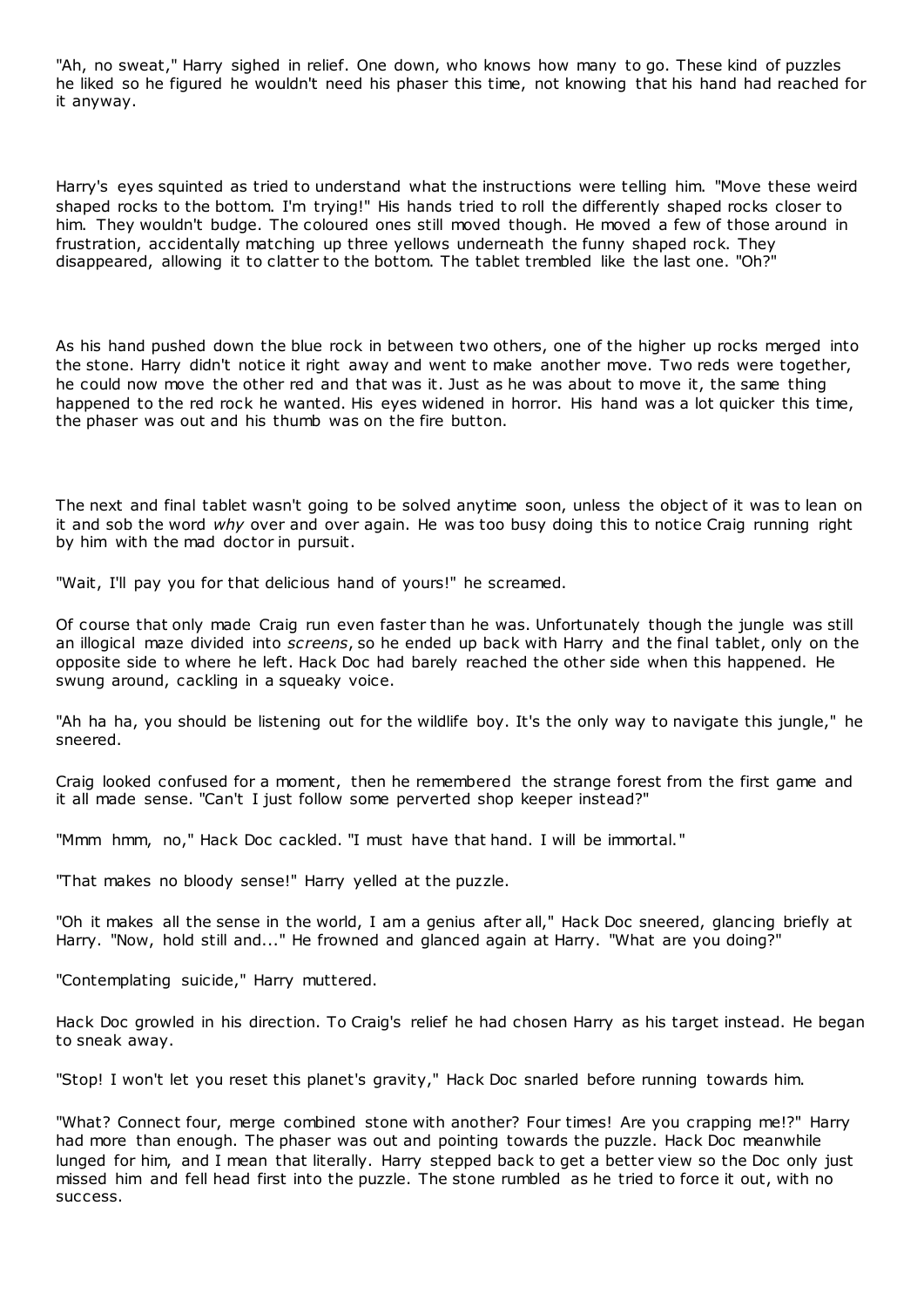Craig smirked at them both as he approached the very stressed Harry. "So you still can't use the phaser to solve the puzzle."

Harry's eyes narrowed. "I wouldn't be so sure." He aimed it only for the stone pillar to start moving down like the puzzle was solved. Hack Doc squealed as he went with it. "Damn!" The large structure behind them started to light up, it made a lot of noise doing so.

Harry and Craig returned to their new ship, Harry had his arms folded in a huff with the phaser tightly secure in his right hand.

"Now that the planet's gravity is back to normal, are you ready to go Captain Anderson?" Windfast asked while saluting at them.

Craig smiled proudly, Harry just scowled. "Of course First Mate. Set a course for..." Suddenly his out of control hand turned into a fist and punched him in the face.

Harry sighed, "oh look, I knocked him out. I'm Captain now."

"Nice try Ensign Kim," Windfast chuckled.

Soon the Nowe flew out of the planet's atmosphere, they continued flying straight ahead.

"Great, so do you know where this planet is?" Craig asked Windfast, he showed him the watch the Voodoo Lady had given to Harry. His bad hand knocked it flying out of his good one before Windfast could study it. Harry rolled his eyes, he turned his back on them both to try and ignore everything. He had a perfect view of the space ahead of them.

"Maybe we should look for Buck and Tani first," Craig laughed nervously.

Straight ahead Harry could see the remains of Buck's ship drifting. Even so the lights were still on. The pair soon spotted some movement inside, they kept a close eye on it while the Nowe continued its approach.

Craig gasped when he spotted Buck walking up behind a female figure with her back to the window. Buck blocked their view of her.

"What, we already knew he's kidnapped Tani. It'd be as surprising as him chucking another dress on," Harry groaned as he turned away. He heard a tiny little squeak come from the boy, so he looked again.

Buck walked off with a pleasant smile, allowing both to see the girl on the ship. Only it wasn't Tani like Harry thought.

"Freeze human scum!" a woman shouted from behind them. They turned around to find a blade pointed at Harry's nose.

Craig's jaw dropped while Harry was seconds from soiling his pants.

"Wait, you're..." Craig stammered.

**And once more Craig and the dog killer find themselves in quite the pickled onions. With their nemesis de-eviled, what's left for these hapless wannabes to pick up items and shoot things for? Now that they have fixed the gravity sink planet, they must search for the cure of their rather hilarious Buck disease before they swap their uniforms for unflattering**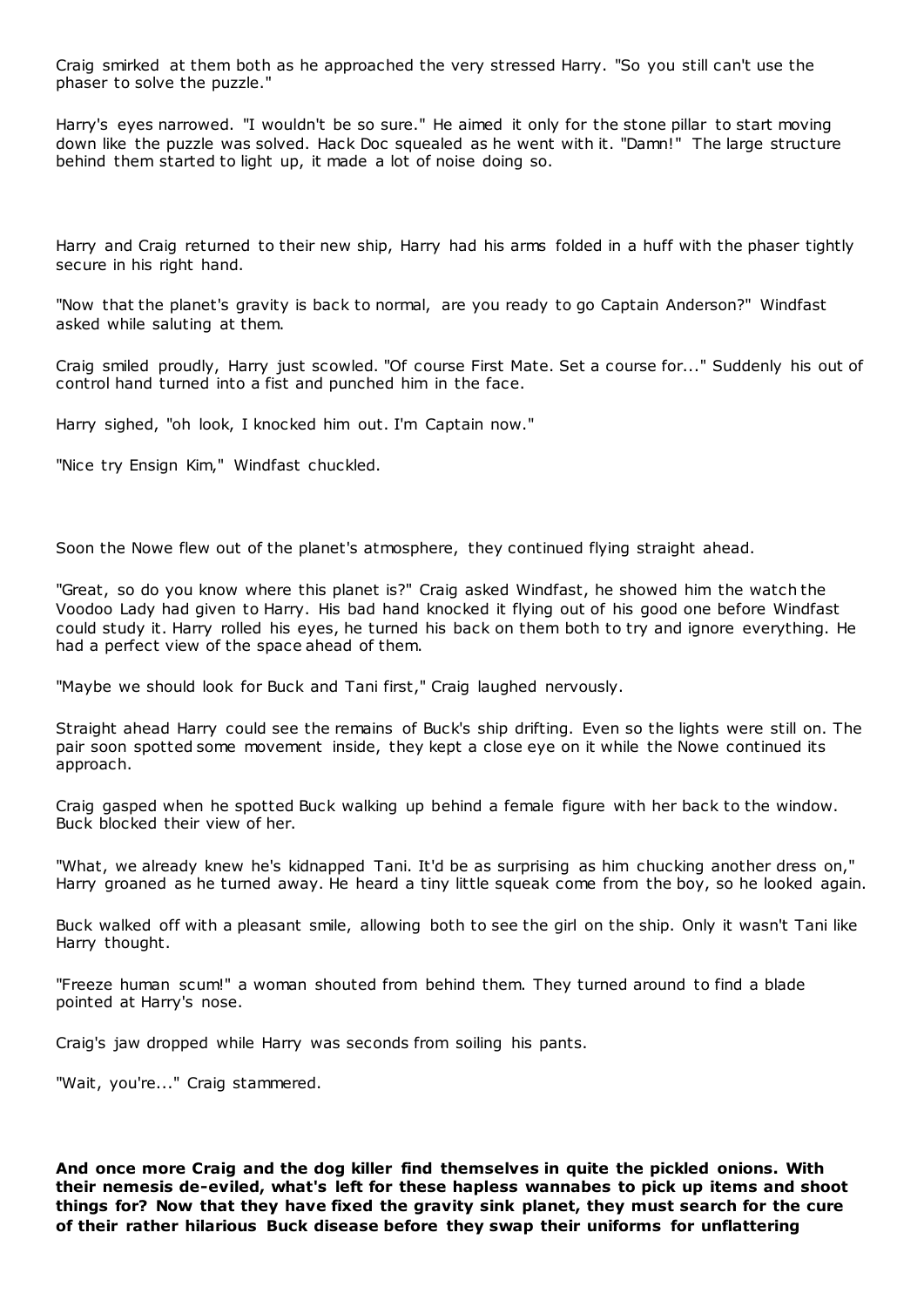**dresses. However like the idiots they are they have not considered what effects doing so will have on the surrounding system. Not that it matters, I'm just here for the sword face skewering. I assume the rest of the episode will then follow me and...**

A light tapping sound interrupted them. They sighed impatiently. **It's open.**

"Special delivery for Mysterious Lamenter. Two boxes of custom made cards..."

**That's meant to be Narrator. Oh whatever, it's ruined. Now I'm going to have to start over from the beginning.**

## **PART 2: Siege of Nothing Atoll**

"What the hell is this?" Harry asked.

Craig shrugged with one hand in the air, the other hand seemed more interested in trying to pick his nose again. "I'm no expert but I think a woman's pointing a sword at us."

"That's right," the woman snarled.

Harry rolled his eyes. "I mean the cliffhanger. This better not be in every part."

"Oh it won't be," the woman cackled.

"Please, these are my kinds of puzzles," Harry scoffed. He dug the phaser out of his pocket and aimed it at her. The woman's eyes widened, both men were surprised to see a grin spread across her face. Before they could figure out why, she snatched the phaser out of Harry's hands. His face drained, horror was obvious in his eyes.

"Oh my god, you're Harry Phaser Kim. I'm a huge fan!" she giggled like a school girl. "I've read about all of your adventures."

Craig wasn't sure whether to laugh or be horrified, while Harry was still reeling from losing his favourite thing.

"My favourite one has got to be the time when you retrieved the navigating head from the natives. No one else but you would have thought of that," the woman gushed.

"You're not wrong," Craig commented.

"Will you sign this?" the woman said, handing the phaser back.

Harry quickly reached out to take it, "no!" Ignoring the tone in his voice she just took it straight back.

"It's okay, knowing that you've touched it and it has been used in so many great tales," the woman giggled.

"Actually he lost the one he used to shoot dogs and innocent villagers a game or two ago. That may be mine, but I can't remember if he lost that too," Craig said.

The woman looked at him like he had just grabbed the phaser and licked it. Her giddy face returned when she turned back to Harry. "Please, I must have something you can sign. Will you?"

Harry was still too speechless and phaser-less to answer. The parrot piped up instead, "nothing to phaser."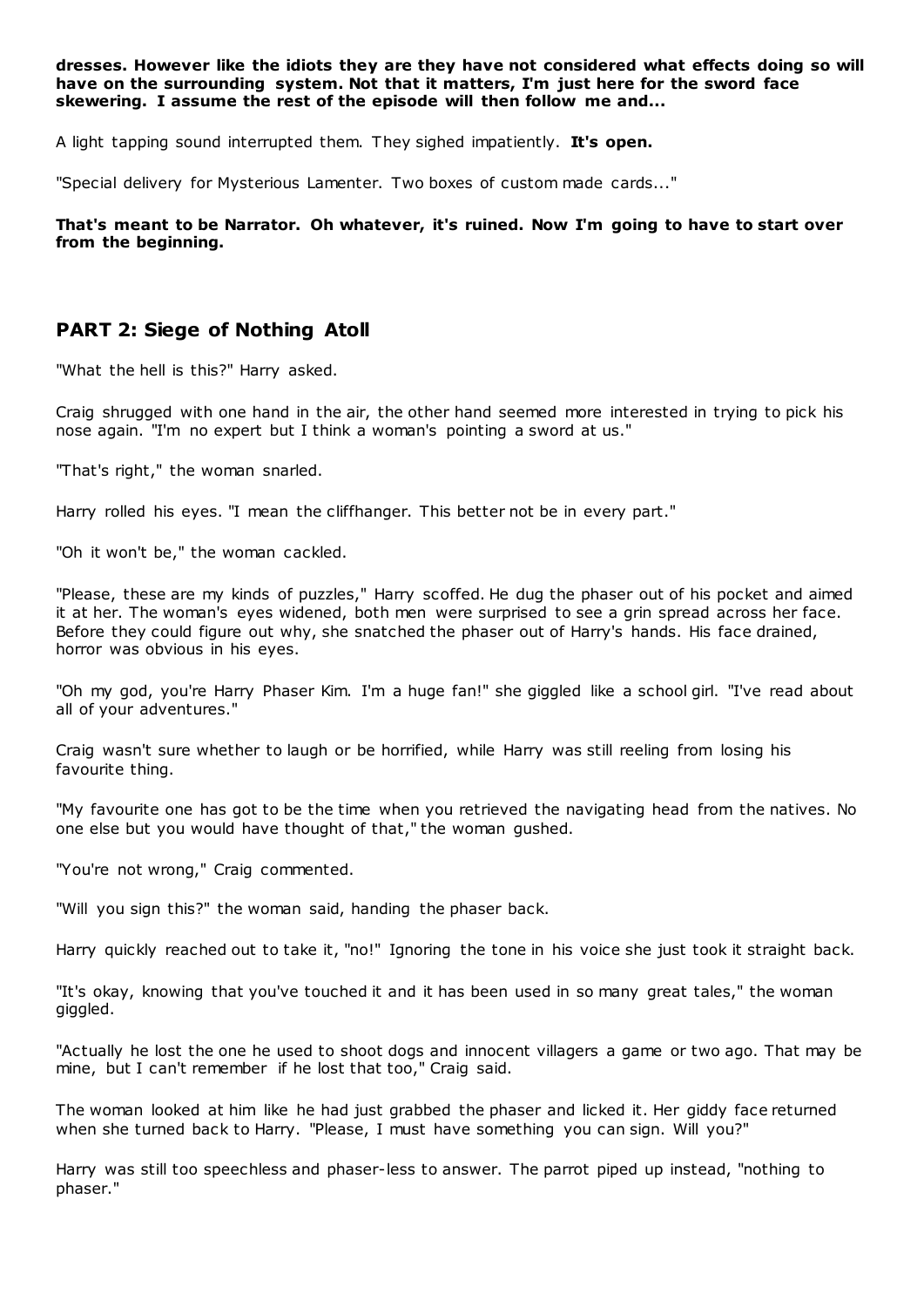Craig realised the woman was still pointing a sword at them, which was a lot more unnerving while she had a fangirl grin on her face. An idea popped into his head. "I'm sure Harry wouldn't mind signing that sword of yours," he said while elbowing Harry in the ribs.

"Really!" the woman's face managed to light up even further. "Can you write *Tiffany Flayer, you're phaserific , love Harry Kim*?"

Harry's eyes rolled to his right, silently wondering what he did to Craig to deserve this. He noticed Craig seemed to be using his to gesture to the sword as the woman handed it over, handle first. Reluctantly he took it. To Craig's dismay he started to fish around for a pen. "Really?"

The boys' new ship landed slowly and carefully on another planet's surface, which to their annoyance but little surprise was another small island. It parked in between an unfamiliar vessel and Buck's half a ship, which had slumped forward due to its missing front. The pair walked out of the airlock arguing yet again, while Windfast cheerfully waved them off.

"Well how was I supposed to know that?" Harry protested.

Craig slowly shook his head, "how would giving her an autograph help you get your phaser back and get rid of her?"

"Exactly, that's what I was wondering. If I hadn't thought of taking the sword while I was signing it, we'd still be there," Harry replied smugly. "See, we would get nothing done without me." Craig rolled his eyes so far back they looked mostly white. "I wonder who she was anyway."

"I dunno, did she look like the Sword Master? I could see her getting revenge for the shooting her incident," Craig said.

Harry nodded while his bottom lip stuck out. "Or maybe it was that uptight c ow who tried to charge me cruise money for some shoddy boat ride, so I taped her leaflet with her face on onto some Wanted for Dog Homicide poster."

"What?" Craig stuttered.

"What?" Harry repeated in an innocent tone.

Craig tried to shake it off, "or it could be a completely new person we haven't met yet."

"Yeah sure," Harry laughed derisively. "Next thing you'll be telling me is that you'll be in a love triangle with her and Morgan, with the fans preferring her over Morgan despite years of shipping her as your one true love, as well as being our antagonists' goal as well."

Craig blinked rapidly, "what?" he said more forcefully than earlier.

"See how dumb you sound," Harry said smugly.

He walked off through the short shipyard, which was doubling as a harbour for boats to dock and a small concreted area to park spaceships. The wooden path he was following was barely a foot above the sea water, even when he left the shipyard. The path ahead only seemed to lead to a circular lighthouse type building sitting on a small hill.

Craig hurried after him, only then he heard raised voices emanating from it. Movement by his feet distracted him, he looked down barely in time to catch the tiniest of waves hitting the path, sprinkling his feet.

"Give me what I want, or I'll tear your little town to pieces looking!" a gruff man's voice bellowed.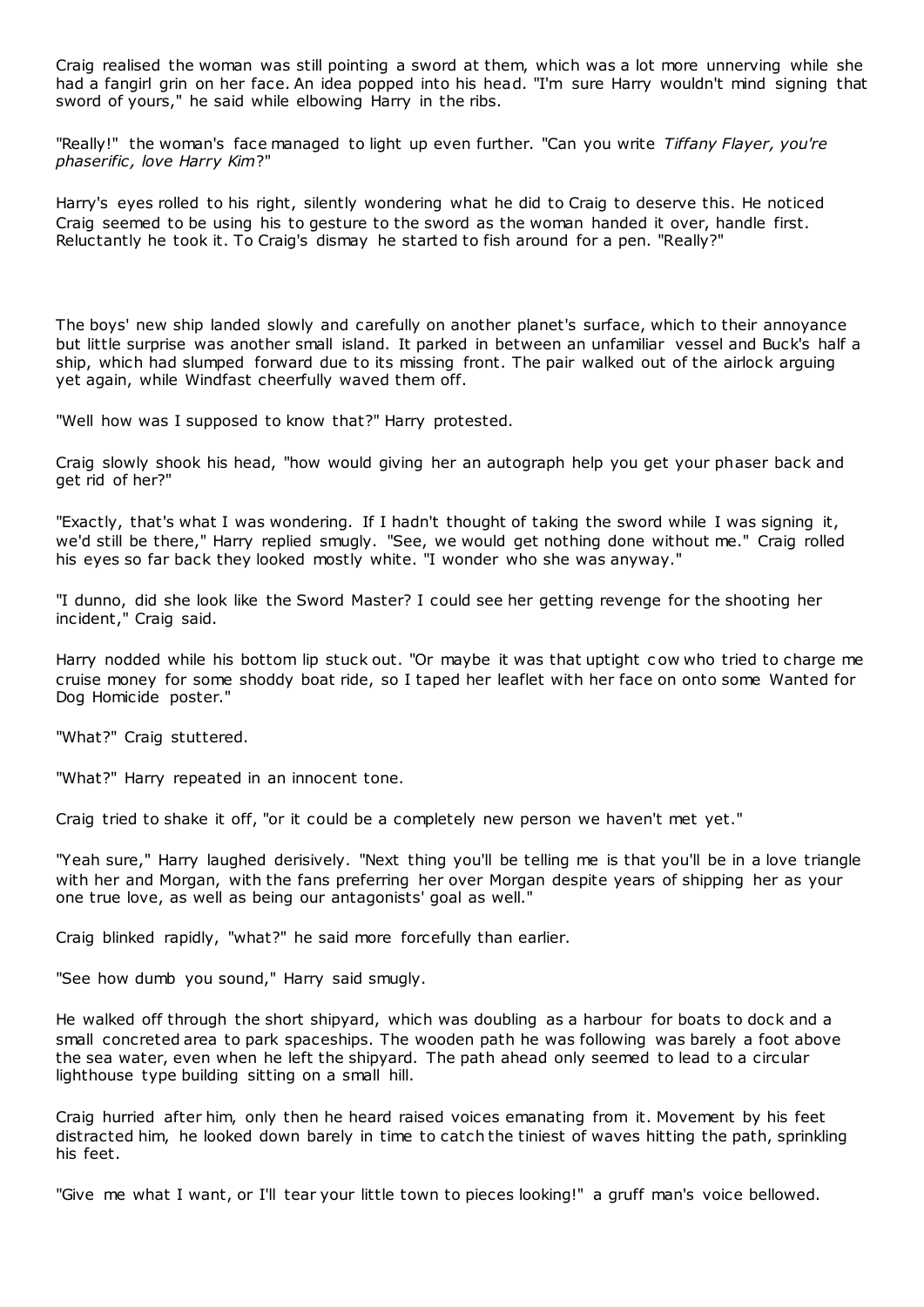"You and your men shall *not* have the ancient summoning artifacts," an imposing woman's barked back.

The next voice made both Craig and Harry's ears spring up. "Please, calm down. You're going in circles."

"Tani?" they both said and quickened their pace to the only building they could see.

All they found were stairs on the outside heading up to the top, so they rushed up them. There was no doors that they could see, they ran all the way to the roof of the building. Despite the fact that it looked like a lighthouse, the roof only had a water well in the middle. An alien woman looked to them like she was sitting in it, the top half of her scaly blue body was all they could see. Two more people stood around, one of which was a stressed looking Tani. The other a sickly green looking alien man with painful looking warts, occasionally coughing pathetically as if he were faking it. His right eye appeared very swollen and black.

Tani spotted the new arrivals, her face brightened. "Craig, Harry?" She ran over to greet them. "You took your time. How did you find me here?"

"Oh I'm sorry, next time I'll try not to crash land on a gravity sucking planet. How can you forgive..." Harry grumbled until he was distracted by a pale green finger going straight for his nostril. His eyes flashed green as he slapped it away, "Craig, seriously. Tie that thing up!" Craig hadn't even noticed until then, so the Lieutenant's screaming startled the life out of him.

"Oh my god!" Tani gasped, mostly in disgust. Craig's wayward hand meanwhile punched Harry in the cheek, knocking him out of the conversation. "What happened to your hand? It looks so gross."

Craig sheepishly tried to grab that arm and put it back to his side, it twitched but complied eventually. "Yeah, the story's already long and I don't get it. What are you doing here?"

"We came here originally to drop off some of those little aliens Buck kidnapped. They're native to this system," Tani replied.

"We?" Craig frowned. "You mean... where is she, I saw..."

Harry grabbed Craig's normal arm to pull himself back up, almost dragging him down as well. "Morgan," he grunted mid stand. Tani looked on, astonished. "How come you're here and we saw her with Buck? Don't tell me she's been kidnapped because he's not dead anymore."

"How did you...?" Tani stammered. Raised voices from the two aliens got her attention, she looked panicked. "I'd better get back before they kill each other." She hurried back to the argument. Harry and Craig reluctantly walked over to eavesdrop.

"Me and my men came down with the sickly pox, and this mermaid wannabe thinks she can hog the cure," the alien man snarled in their direction.

Harry stared at him blankly, "I... I didn't ask. And sickly pox? How old are you, six?"

"Ahem, the Caylians have an ancient secret prophecy about a mystical cloth that soaks up evil energy," Tani quickly said, hoping it would put off the alien man from giving Harry a pummeling.

"The Pamo de Plato," Harry said as if it were painful to.

Craig nodded, then grew confused. "That's what it's called? Sounds like something Neelix would make."

"Yes," the alien woman said in a breathy voice. "But to find the Pamo de Plato, you must seek the aid of the leviathans who can only be summoned by three of our artifacts. They will lead you to the mouth and the Pamo."

"Mouth?" Harry stammered.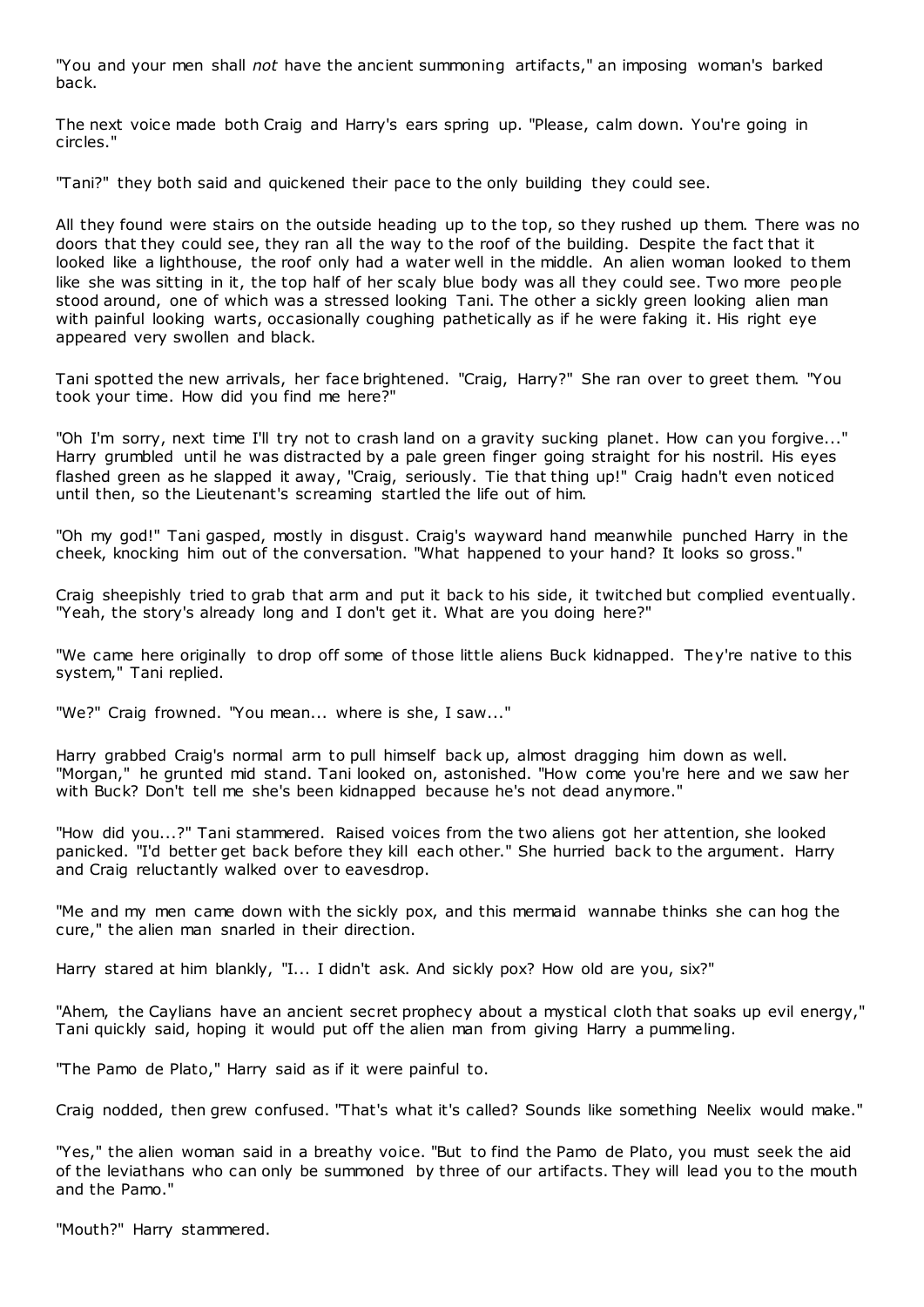"Oookay, so why aren't you lending them to these guys?" Craig asked at the same time.

The woman briefly glanced at him with a pre-armed scowl. "Why should we? Their violent reputation proceeds them. Always threatening to shoot people when they don't get what they want."

"We've never done that," the alien man protested.

Craig stared at Harry with an accusatory glance, he meanwhile tried to act nonchalant.

"Besides, we've already found one. What's the harm in us using the others?" the man asked. The woman only responded with an annoyed *huh*.

"I don't suppose you have any spares, right?" Craig asked.

"What do you think?" Harry groaned.

Tani winced, "hence the problem. If we don't convince leader Veruga to give Captain McVities here the remaining artifacts, we can kiss the ramo de packo goodbye."

"It's Captain Macveet!" the man snapped.

Tani laughed nervously, "right. That's why I'm here, I'm far more diplomatic than Morgan, as you can see," she said, gesturing to the alien captain.

Harry and Craig weren't sure why she did that so had to look twice. Only Craig re-noticed the black eye and he sighed knowingly, "I see.

"I don't. Tani's pissed him off just as much as anyone else," Harry grumbled.

"You'll see soon enough if you hang around," Tani warned him tiredly.

Harry shook his head. "Never mind him anyway, step *outside* a minute." He wandered off back to the stairs. Craig and Tani glanced at each other, shrugged and followed. "What the hell is going on here, and don't say ancient artifacts and extra strength wash cloths. What happened after Buck's ship separated?"

"Well, where do I start?" Tani said hesitantly.

"Give me what I want, or I'll tear your little town to pieces looking!" Macveet's voice bellowed in the background.

"You and your men shall *not* have the ancient summoning artifacts," Veruga's barked back.

Both Harry and Craig recoiled at the exchange, their eyes widening as they were directed to the indifferent Tani. It took her a minute to really notice it and still she didn't look bothered. "Yeah, two rounds of that and Morgan decided hanging out with *tutu creep* was less irritating."

"What? She's with Buck?" Craig stuttered. Tani looked at him like he was deeply stupid. "Alone, and you don't see the problem with that?"

"Of course. He's harmless," Tani snickered.

Harry spat a few feathers, "but he... that's..."

"Give me what I want, or I'll tear your little town to pieces looking!" Macveet bellowed.

"You and your men shall *not* have the ancient summoning artifacts," Veruga barked.

Harry instantly calmed down to his teammates surprise. "No, I get it. I really do."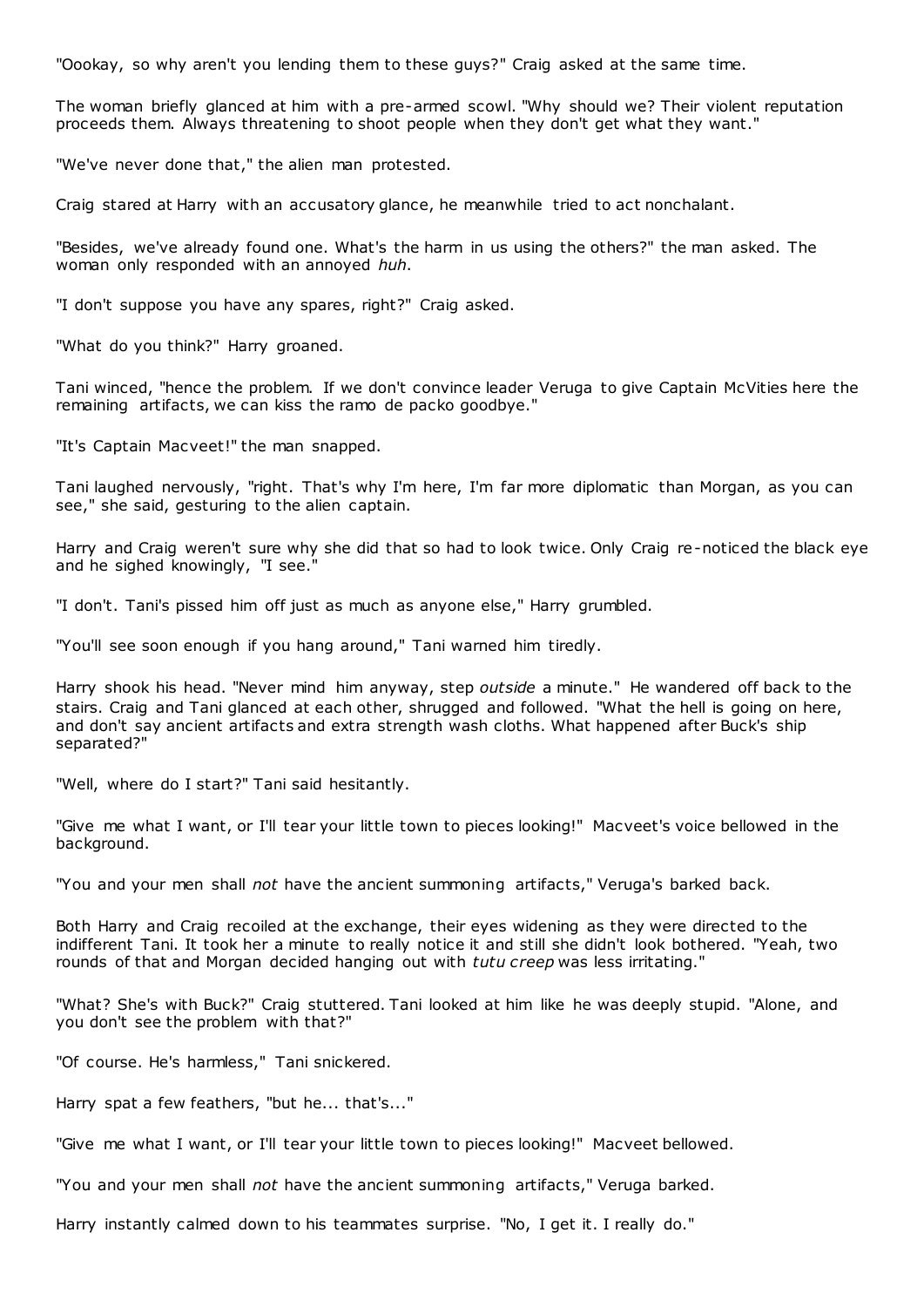"What do you mean harmless?" Craig asked, visibly twitching.

"You saw him. The evil gunk drained out of him, thanks to you. He's a good guy now," Tani said like it was obvious. "Only problem is the stuff was concentrated on your section of the ship, so the outbreak probably started in the atmosphere of the planet you crashed on."

"I thought it went into my hand, and at a stretch Harry's chest," Craig said.

Tani shrugged, "it did, some of it. I guess the ritual was interrupted and it spilled everywhere, whic h is strange because we didn't notice anything right away. It seemed to take a while to spread from wherever you were, like it was contained for a short while."

Craig thought about it, a confused frown planted on his face. The gravity issues came back to him which made his eyes shoot wide open. "Oh."

"So after the ship separated?" Harry said impatiently with a touch of green in his pupils.

"Alright keep your hair gel on," Tani hissed at him with narrowed eyes. "Buck untied me and apologised about everything he put us through. He's mortified about the crossdressing, said it was extremely offensive to assume a guy in a dress could be weaponised."

Craig pulled all manner of disgusted faces, "oh it wasn't the fact he is a man that made it so, gag worthy."

"Yeah well," Tani smiled and shrugged. "He's sorry about it. He also thought it wouldn't take long to return the aliens he kidnapped back to their home planets, but turns out eight out of twelve of the worlds here are habitable. Not to our standards mind you, these guys can live in all sorts of weird places that we can't. The last place was literally a floating snowball in space."

Something snapped in Harry's mind, and it not only turned his eyes fully green, his skin started to look it too. "Get to the point before I start phasering that stupid bimbo grin off your face, you little brat!" he shouted, even his voice changed.

"Wark, phasering your face!" Harry's parrot chimed in from his pocket.

Tani and Craig stared blankly at him briefly, then turned their attention back to each other, leaving him seething. "That's important sure, but I figured you'd have tried to find us first," Craig said.

"Yeah, that's what Morgan said. But Buck and I convinced her that we'd run into you guys eventually since we'd be all over this system at some point," Tani replied.

Harry cleared his throat and frowned, he looked around all disoriented. "That's really getting annoying."

"What is?" Tani asked.

"This Pox of Buck thing. My throat feels like someone's raked it," Harry said with a small sigh.

Craig chuckled, "oh that was the Pox, I couldn't tell the difference." Tani giggled while Harry glared at him. "So Morgan, I thought when he kidnapped you he'd left her behind at the spacestation.

"Yeah so did I, until she walked in in between our trips to the snow rock and this ball of water, asking how long I was going to be trying *crap* on," Tani said.

"Hmm, Buck's getting better. At least he's kidnapping both of you," Harry smirked.

"You mean like he did that first time?" Craig said to him. "So much for her going back to Voyager to get help."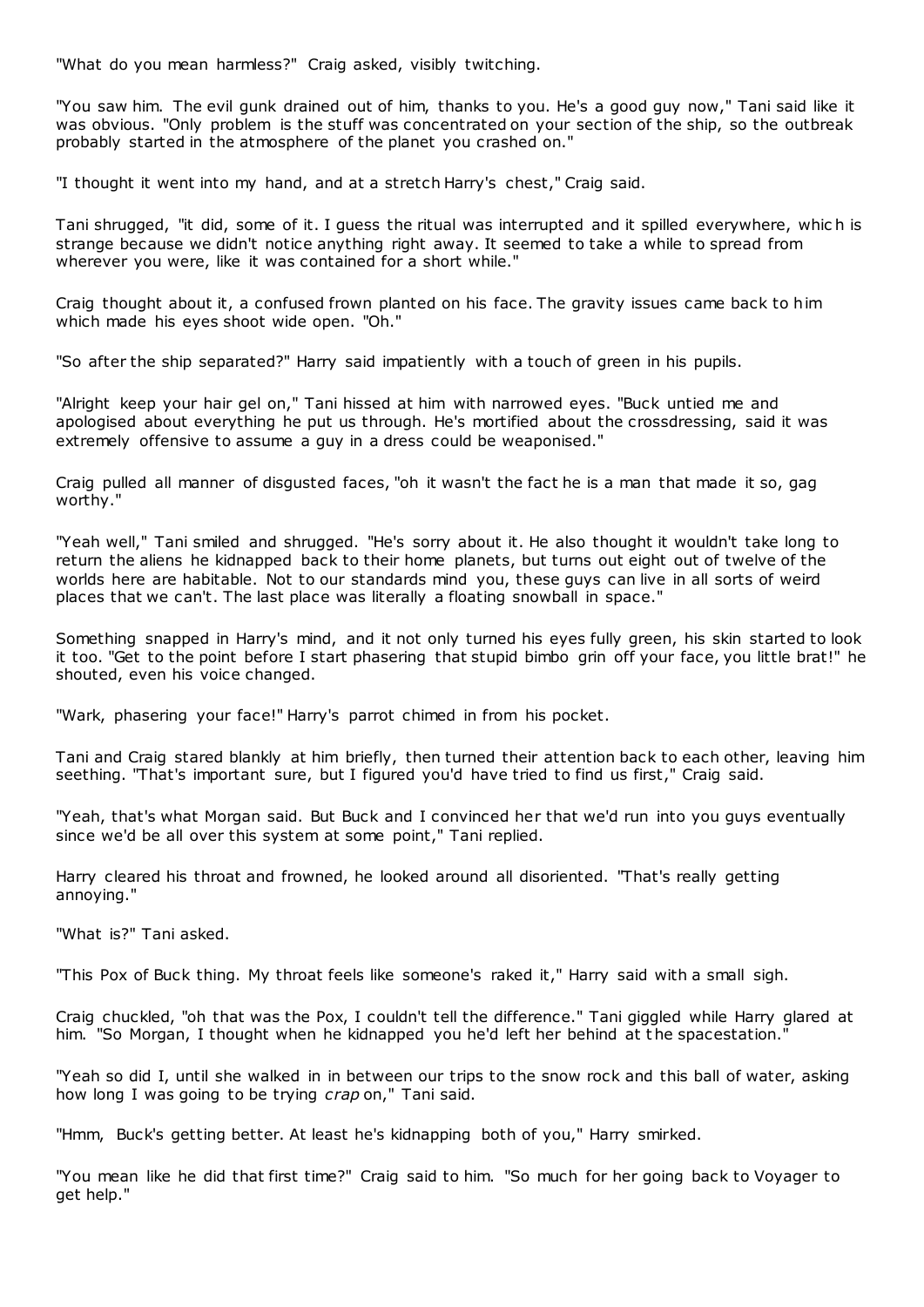Harry groaned, his eyes nearly rolled to the back of the sockets. "If you were expecting that, then maybe you should take Tani's place and negotiate with the NPC's here."

"The what?" both Craig and Tani asked.

"Give me what I want, or I'll tear your little town to pieces looking!" Macveet bellowed.

Harry shuddered violently. "In the meantime we should probably look for these artifacts. If these morons managed to find one, the Caylians obviously don't keep them in their drawers. They'll probably have them all over this island..."

"Reef," Tani cut in.

The interruption threw him right off, leaving him blinking rapidly. "Reef?"

"It's not an island, it's too small. There's a few smaller ones only a few metres big. Most of the planet is water," Tani replied.

"I honestly can't think of anything I care less about," Harry muttered, offending Tani enough to make her stomp back to the repetitive arguers nearby. "Though it should make it easier to find Morgan. And it wouldn't surprise me one bit if we have to solve a puzzle for that too."

"That was pretty rude," Craig pointed out, earning him a halfhearted stare. "Look we're wasting time here. Buck's got Morgan, and I'm not keen on standing around here yapping while he's trying to marry her, again."

Harry snickered at him. "Right, and what exactly are you going to do that she can't? I don't think writing Buck's name down with the comment *probably shouldn't date* will help her here."

"You know what," Craig sniped, his face hardening.

"What?" Harry did as well only to mock him.

Craig reached out to snatch the item out of Harry's pocket, "I'm taking this," he said as he placed it in his own. Then he stomped off.

Harry was about to panic when he realised which pocket it was. "Ohno, that's too bad," he said flatly with a straight face. A smirk betrayed him as he returned to the aliens and Tani, she turned her nose up at him. "So, um... just out of curiosity, what do these artifacts look like?"

As Tani had already warned them, the place they had landed on only spanned a mile and even then most of it was nothing more than rock formations with a few tiny caves dotted around them. Each one Craig investigated were so shallow that if he climbed and crawled into one, he'd reach the end and his legs would still be touching the ground outside. Not that he wanted to, the thought creeped him out and every single cave had been flooded he assumed by the high tide this place had.

Despite that he uncovered sandy patches alongside the edge of the western side, with rocks dotted around it as if it were marking a path. It looked to be going around the island, or reef as Tani had called it, so he assumed the sand was what was left of the beach. He followed it and sure enough the sandy path lead to another tiny isle not far away, filled with trees. He took the chance and followed the assumed path to it.

Harry meanwhile walked around the so called town for a sixth time, which had only t aken him five minutes to do. Annoyed he couldn't find anything to pick up he wandered back to the ship, not realising that something in the water on the harbour side of the shipyard was trailing him.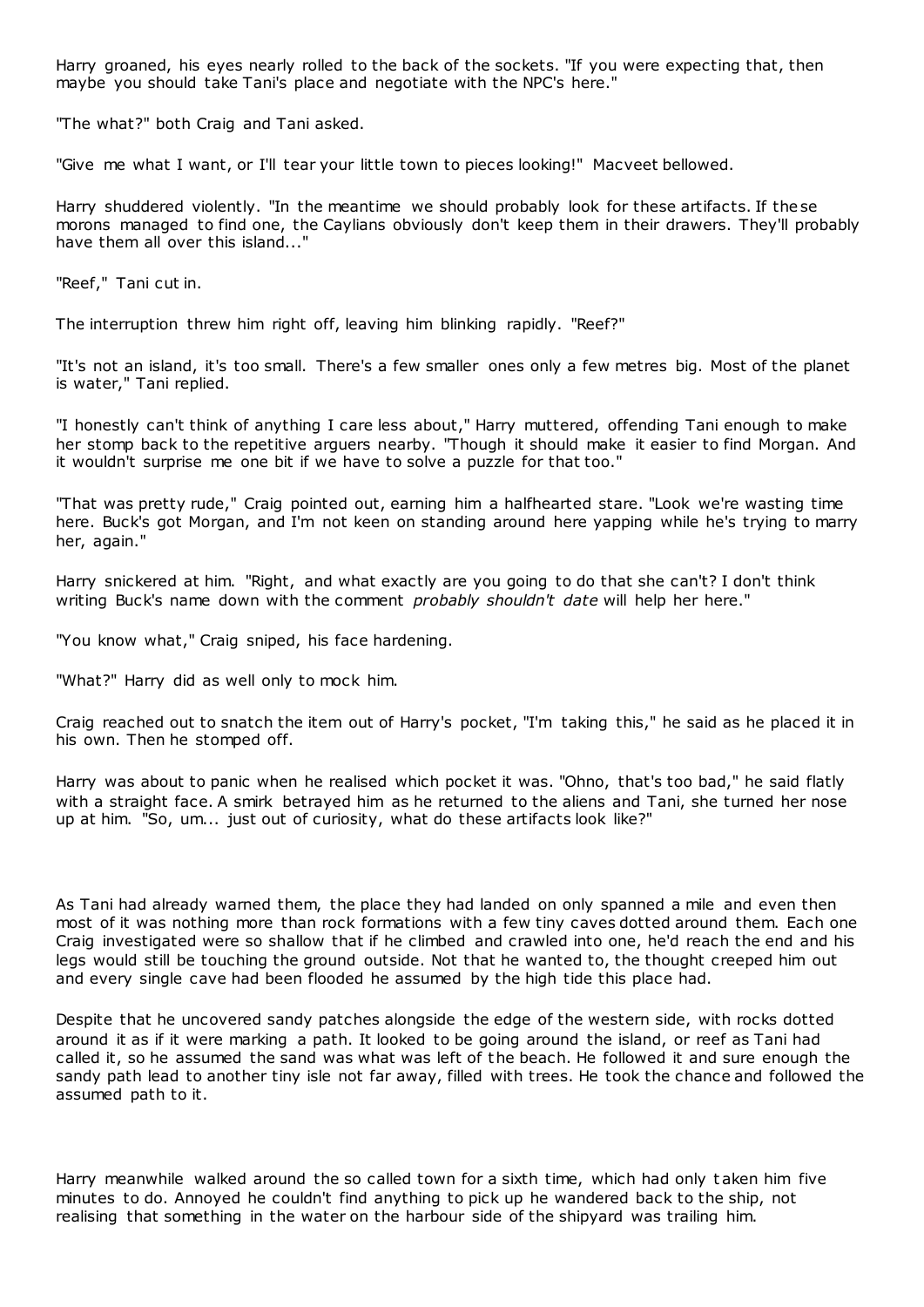"Hey spaceman," a feminine voice greeted him in his point of view out of nowhere.

"Aaaah!" Harry jumped a few feet. He followed the voice to the water, quickly discovering another one of the Caylians resting their arms on the path, staring at him fondly. "Who, what?"

"I'm Anomanom," she said with a friendly smile. Then he noticed the tail fins behind her fluttering about. "You look a bit stuck."

"Yeah well there's nothing to shoot, that notice it anyway," Harry grumbled, briefly glancing back at the not a lighthouse. He could hear the two repeating their two lined argument for the hundredth time even from where he stood.

Fortunately the alien found that amusing, not threatening. She giggled. "You're a strange one. You'll not get anywhere in Knot Atoll with those things," she said, pointing to his legs. "As sexy as they may be."

"Oh? Then how do you get anywhere?" Harry asked. Then her last line got to his brain. He blushed madly and stammered, "I'm sorry, the sand from that crash is still clogging my ear. Can you repeat that last part?"

"You need a boat cutie. Only the Forest of Mystery can be reached on leg, and that's only during high tide," Anomanom said, pointing at a tiny row boat opposite Buck's ship. Harry looked toward his own ship with a self pitying expression. "You won't be able to land that anywhere, unless it's got good buoyancy. Like me," she winked.

A few uncomfortable glances around and throat clearing later, Harry responded, "please. Please don't tell me I need to do some painstakingly puzzles to earn the right to use said boat, or clog a hole in it or something?"

"Oh waters no, how silly," Anomanom laughed. Harry breathed a sigh of relief. "You just need our chief's permission that's all."

Harry berated himself for being relieved too soon.

"Low and bright with the doodad. The plan has almost blown beat," a low voice mumbled.

They were met with a blank stare and then a, "what?"

Craig peeped around a tree, witnessing two figures hunched over near the edge of a cliff side. Well one was hunched, the other was only two feet tall and was still straining its neck to look up at their companion. Close to them was a seashell shaped rock sitting parallel to a stone alter on the edge of a tiny ledge.

The tallest of them made Craig's eyes narrow. "Buck!" he bellowed as he stomped out.

"Eek," the small alien gasped and shot off into the forest.

"Craig, you're alright?" Buck stammered as he approached, waving a large stick beside him. "Morgan and I were so worried."

His concern really put Craig off and so he forgot everything he was going to say to him. He was left pointing a finger at the previously dead man, his mouth slightly ajar and his eyes blinking more than usual. Finally words came back to him but not the ones he intended, "you, you were worried? You mean Tani and I right, because..."

"Ohno, Tani merely complained about rope burn. Morgan was deeply concerned," Buck said.

"Um," Craig managed to say before his jaw dropped.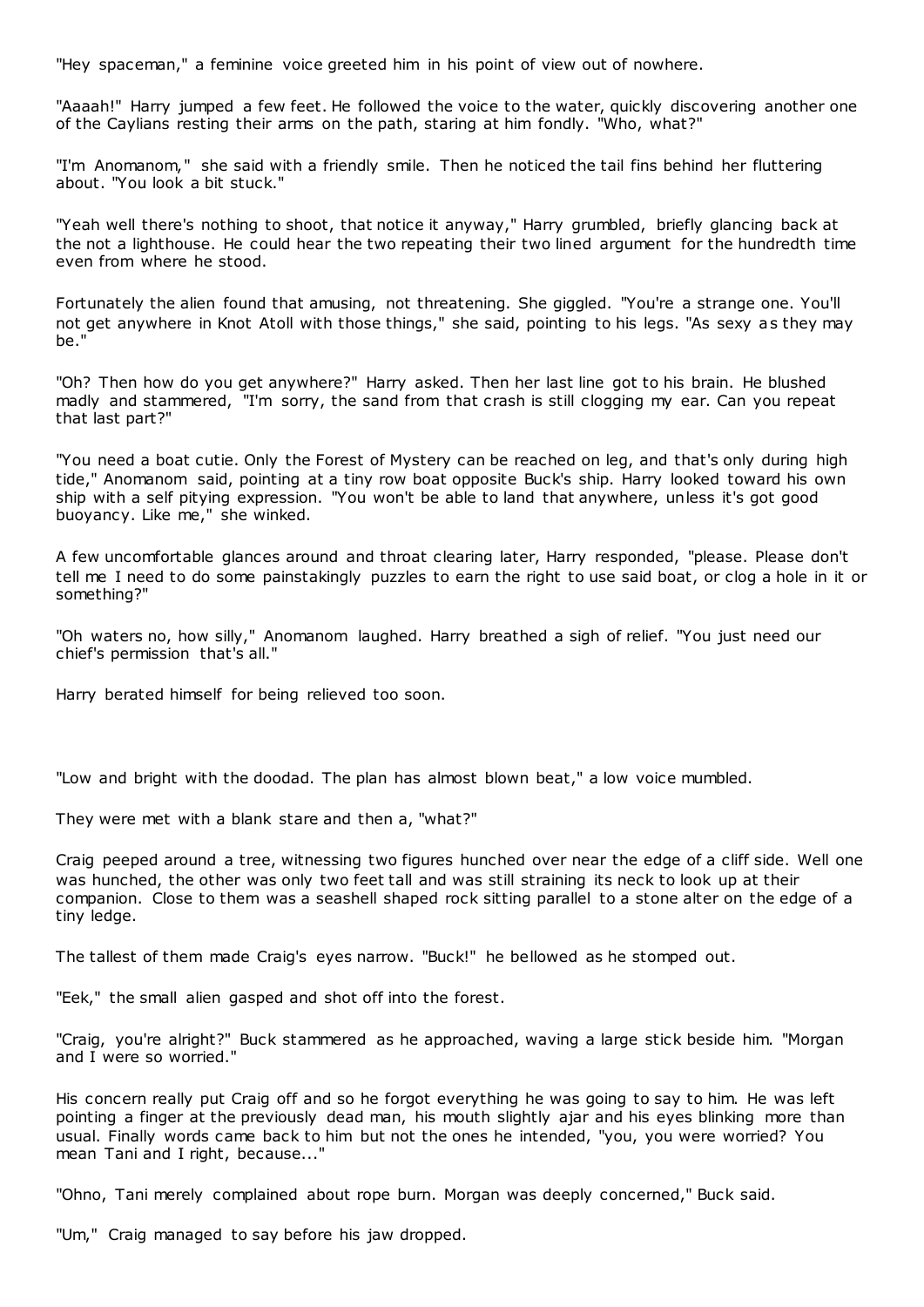Buck chuckled and slapped him affectionately on the shoulder. "I tried to reassure her you and Harry have survived worst, but she wouldn't have it. Poor thing, ran off with a bunch of doohikeys and told me to go and bend. So here I am," he said, gesturing to the stick in his hands. Now that Craig w as closer to him, he could see it looked more like a staff with wear marks and a slight bend.

"Those were her exact words? Go and bend?" Craig said slowly.

"Get some bend, something like that," Buck said thoughtfully. Craig tried with no success to repress a snigger. "She's such a spirited one, isn't she? Untamed like the beard I had last week. Boy that took some cutting, went through two saws and a knife."

Craig shuddered at the image of Buck trying to hack his way through mounds of tangled hair on his face. It angered him once more, "what are you up to Buck? You think you can be all nice and funny, then when our back's turned you'll stab us in the spine?"

"Ohno," Buck gasped in horror. "I'd prefer to stab in the front, if it's all the same to you."

"Ah, ha?" Craig whimpered.

Buck smiled politely, the hand on his shoulder rocked him gently. "Now that we've got all that suspicion cleared up, I believe I've found one of the artifacts. The problem is I haven't a clue how to get it." He gestured to the seashell, then to the altar nearby. Craig noticed then the seashell had a round indentation in its centre. "It seems I have to perform some kind of test to prove my worth before it'll open."

Craig nodded knowingly, at this point he wouldn't been surprised if there wasn't any sort of puzzle. "Right, we might need to hunt for some items to solve this. Unless..." his eyes fell to the staff.

"Yes, you and Harry are good at this stuff. I've always wondered how you managed to turn off a waterfall with a monkey," Buck said.

"What? I thought I dreamed that," Craig muttered under his breath. An idea popped up in his head and it made him smirk. Buck seemed none of the wiser and continued to smile broadly. "You know what, it's a funny story. Maybe I should demonstrate." His hand reached for his pocket to bring out what he snatched from Harry and point it at the man in front of him. His face drained immediately as soon as it was in his line of sight.

Harry clambered out of the tiniest of rowboats with a look of thunder on his face, his pants dripping onto the sand. He grumbled while upturning the boat barely big enough for him to sit in, and what seemed like twice its volume of water poured out, drenching him further.

A few minutes of excessive clothes wringing later, Harry stomped across the beach toward two arguing figures and a chest sitting in between them.

"Nuh uh, I don't see why I can't choose where to bury this flimsy artifact," one grumbled in a scratchy voice.

The second appeared to be judging him as if he were stupid enough to ask Neelix for seconds. "Because the last time you buried something, we had to hire a bulldozer to get it back."

The first man huffed, "oh yeah, well no one would think to look under a church, would they?"

Harry approached and stood in front of the pair, glancing at them once before eyeing the chest. The two men continued to bicker, so he knelt down to take a peek inside. Unbeknownst to him the two pirates spotted him. In perfect sync they reached for their belts. The only clue Harry got was the familiar sound of phaser fire coming from both sides before he saw black.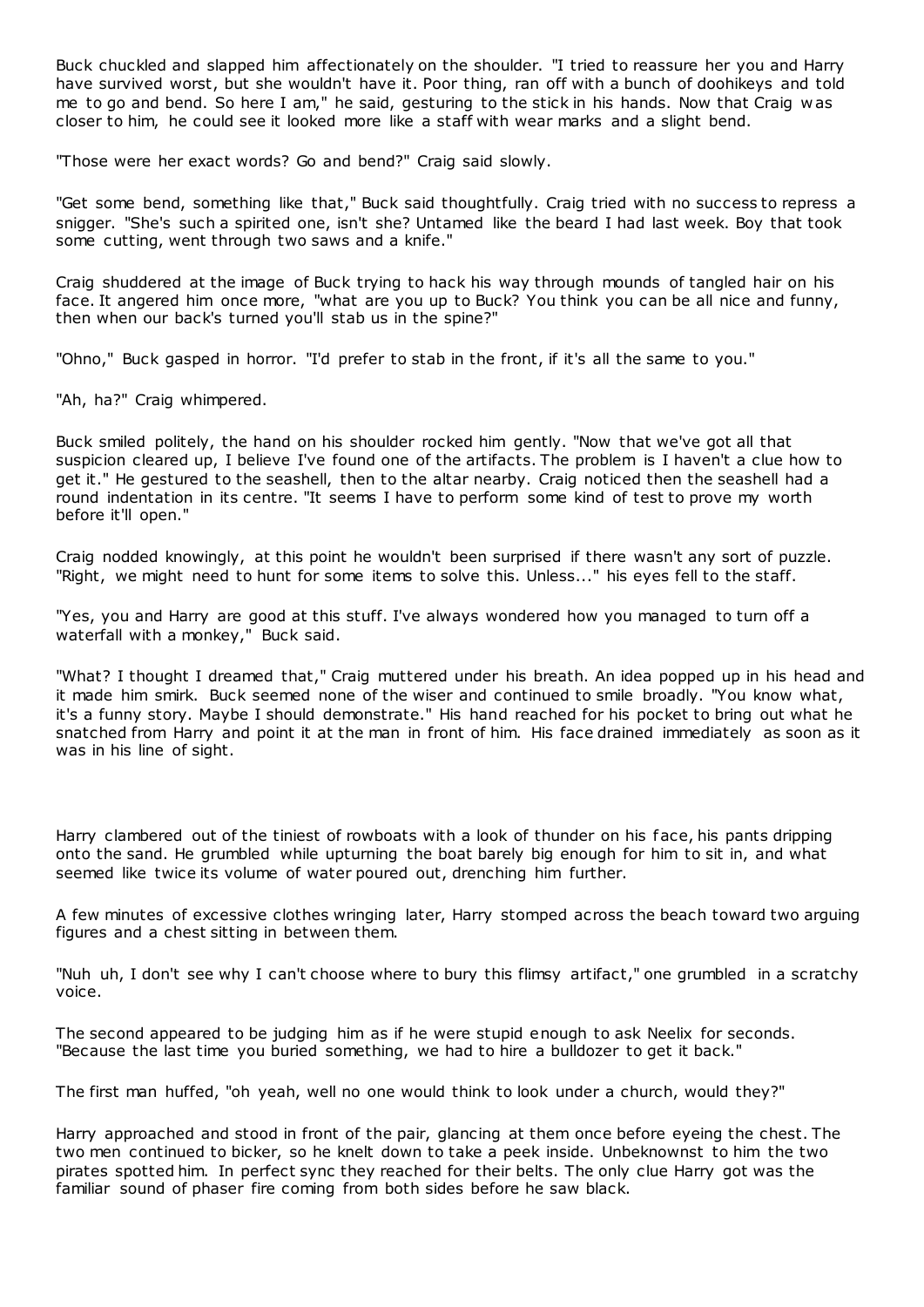Buck couldn't stop laughing at his latest prize. Meanwhile Craig stood there, sulking with his arms folded.

"Squark, stinking your pocket," the parrot in the previously undead man's hands chirped.

"Oh my, how delightfully hilarious," Buck chuckled.

Craig ground his teeth. "Yeah, I'm rolling on the floor and side splitting."

Buck's face was suddenly full of concern. "If I were you, I'd get that checked out as soon as possible. I'll deal with this."

"I..." Craig hesitated, then sighed. "I'll live."

"Oh, that remains to be seen," Buck said in a sad tone. Craig was instantly back on his guard. "Now, I must figure out this grotesquely difficult puzzle." He stared at the shell, gripping the pole tightly. His face turned red as he strained himself. After five minutes of this he cheered up as something clicked in his mind. Craig watched on, hopeful he'd figured it out. He was more than disappointed when the ex-Tolg poked it with his toe, to which made him burst out crying like a baby so the disappointment was short lived.

"Oh foul puzzle, you will be the death of me. Again," Buck whimpered as he hopped around on his good foot.

Craig waited for him to hop by so he could snatch the pole from him. "If only." He then inserted it into the centre of the seashell. When nothing happened other than Buck sucking his thumb, Craig sheepishly brought it back out and flipped it around to try again. Still nothing other than a catchy chorus of *I want my mummy*. Once more he flipped it around. This time the ground briefly trembled and the pole clicked to Craig's left on its own. The alter clicked, getting both men's attention.

Buck immediately decided he was better and slapped Craig once more on the shoulder. He didn't expect it and so jumped a few feet. "Wow lad, you did it. Such genius!"

"Um yeah?" Craig said uncomfortably. The pair hurried over to the alter to find the top plate had lifted up like a lid. A golden object sat inside, shaped a little like a dish brush. Craig reached to grab it, only to find two catches were holding it in place. "Well this is needlessly bloated, no wonder this one's long."

"Well that's not very nice," Buck huffed, startling Craig as he hadn't noticed him approach. Or stop crying for that matter. He brightened up when he saw the latest puzzle. "Oh, allow me. This one requires the kind of unrivaled strength that only a Morgan suitor can have."

Craig didn't look impressed. He tried a few more times to tug the artifact out, but only managed to get it to rattle a little. Buck looked too smug for his own good. "I thought you were supposed to be *good*  now. Why do you still think Morgan will go out with you?"

"Strange. I thought the heroines of every story were supposed to fall for the hero men types as an obligation, as that would explain your delusions on this matter," Buck sounded sincerely confused. He chuckled at Craig's resulting sour face. "I agree, it's so backwards and sexist. Morgan can decide for herself, it's up to us to prove ourselves."

"Go ahead," Craig bitterly said, pointing at the artifact.

Buck smiled politely as he went to force it out by slamming one side with an elbow. Doing so though he only managed to punch himself in the jaw. Craig got more than a good laugh as the blow made him topple over the edge of the cliff. To his relief it did the trick still, the hit had broken the catches and he was able to pick the artifact up. Just in case he peered over the edge to check on Buck. It didn't appear to be too far to the bottom and yet he couldn't see any sign of him. He hurried away with his prize.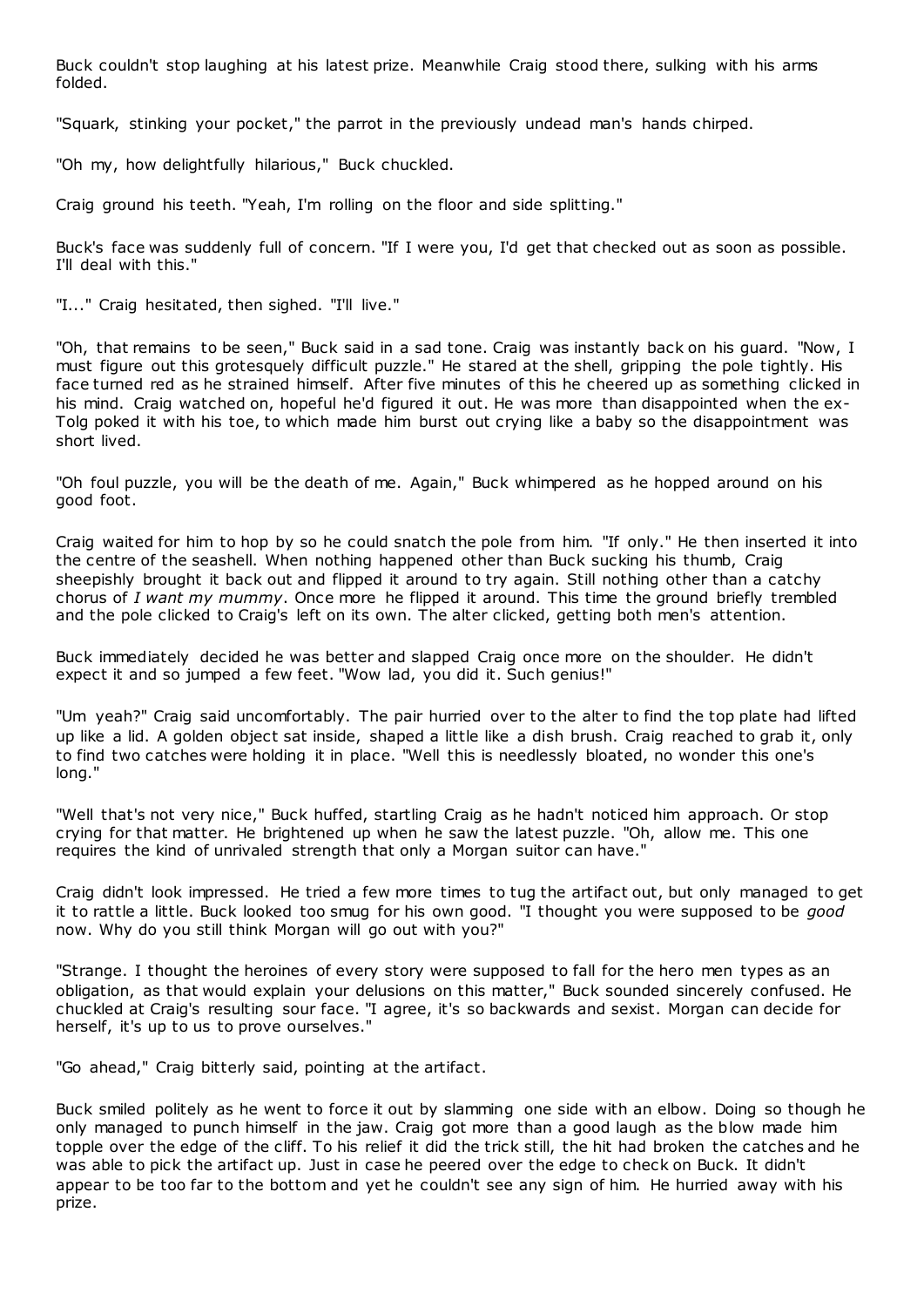The first thing Harry was aware of was a firm, almost stabbing sensation in his arm. He instinctively reached over to bat it away, groaning painfully. It did the trick for a few seconds. Then a much harder and painful nudge to his chest pushed him over onto his back. Only then he was able to make out the outline of someone hovering over him. He heard a muffled voice come from it, one he recognised and that cleared up the image of them even further.

"God, I could hear you on the other side of this ref thing," Morgan growled.

Harry scrambled into a sitting position, his eyes wide. Morgan pulled a disgusted face while shuffling backwards on her knees. He looked around, expecting to be in the same place he was before. While he was still on the beach, he noticed he was once more soaking and lying in inch deep water beside some mossy stones. He also noticed his tiny boat had gone missing. "What?" was all he could splutter before spraying water all over himself.

"Who snores when they're knocked unconscious? I thought it was a wear," Morgan said.

"Wear? Do you mean bear?" Harry stared at her blankly, silently judging her. The narrowed eyes told him to cut it out. "What are you doing here?"

Morgan shuffled around into a sitting position herself. He spotted something gold in her hands, which she began to gently toss up and down. "Cleaning up after you, it seems."

"Is that?" Harry's eyes widened. When it landed in her palm he tried to grab it. That earned him a Janeway glare before she pulled it back out of his reach. "You got it from those two? Damn, I really wanted to introduce them to someone." His hand reached into his pocket, which to his dismay was empty.

"No," Morgan scoffed, not noticing the pocket business. "The only clue I got was this stupid joke book I assume Tom wrote. So I threw that down the sodding well the artifact was meant to be in, and nothing happened. Then some guy mermaid tried to sell me gross slimy goop, and..."

Harry quickly got up to run back along the beach toward the two men still arguing over a chest. "Hey, did you morons mug me after shooting me?"

The two looked at him with distaste. "You? Yeah right, as if we'd want something of yours," first man said.

"Neh, this big bloke picked you up, claiming he was rescuing you until he spotted this young lass carrying a mallet twice her size into the trees," the second said. He laughed and dropped his hand with a squeal, "aaah bam."

Harry glowered at the two of them. "Are you talking about Buck?"

The two men panicked, they turned on the spot to face the trees to Harry's right. "Where?" they both squeaked fearfully, and yet stayed still.

Harry eyed the chest in between them again. Since they were distracted he reached for it again. Once more he heard the familiar sounds of a phaser beam or two. Morgan saw the whole thing and rolled her eyes.

Knowing that every single path he encountered would be a magic maze which always warped him to the beginning if he took the wrong turn, Craig hoped it wouldn't take him long to shortcut his way back. After a few *screens* he started to worry he was taking the exact path he used to get to the artifact and Buck, until he reached a pile of damaged bricks lying around a hole in t he ground. He took a peep inside, quickly noticing the same type of bricks lining the perimetre of the hole all the way down until some water. He shrugged and moved on.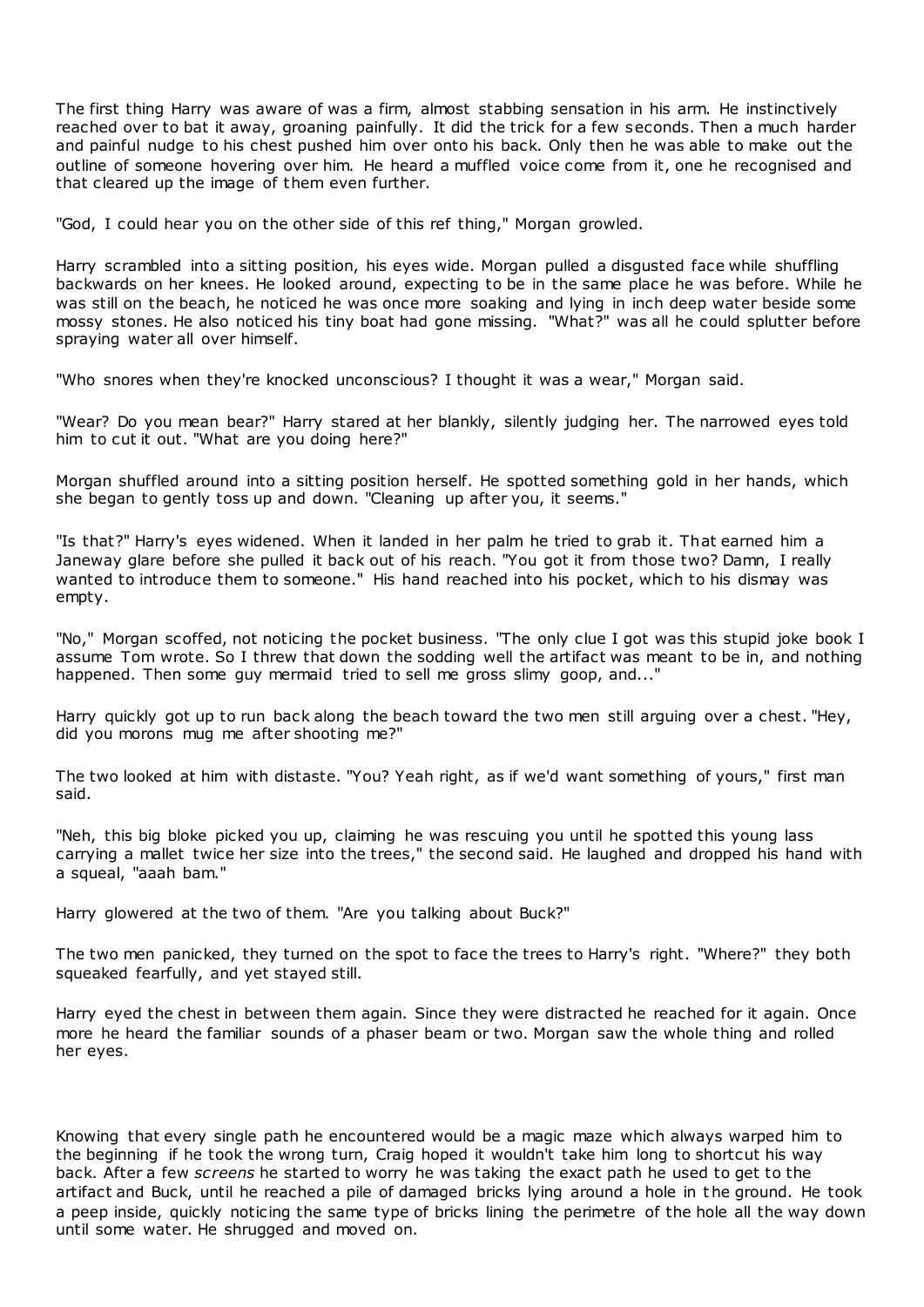To his great annoyance a familiar figure bounded toward him with a chirpy grin on his face, brandishing Harry's tiny boat. "Look, I collected something just like you lads do. Aren't you pro..." He managed to trip over a massive wooden mallet lying in plain sight in the middle of the path. Craig walked around him and left him to his whimpering.

That was until he heard Morgan's name in between gasps. Craig groaned more at himself for stopping, then turning around to check on him. "Do you need a hand?"

"Yes, that would be handy, hahaha," Buck laughed pitifully and forcefully through his tears.

Craig offered a hand to help him up, doing so nearly brought him down to join the clumsy ex-Tolg. Once Buck was eventually back on his feet, he slapped his rescuer across the back. "Oh, how I love a good callback. So clever."

It took a few minutes before breathing in stopped hurting. Then Craig responded with simply, "Morgan?"

One of the guarders of the chest glared ahead at the trees, the other glared at his back. Harry once more stood in front of the chest, losing his will to even avenge his phaser loss.

Morgan meanwhile looked on a bit further behind him, her mouth slightly open and her eyes wide and quizzical. "But..."

"Don't," Harry cut in with a groan. "None of this is logical, don't even bother."

"Ah ha, you blinked!" the one staring at the back of the other cackled.

The guard facing the trees pointed backwards at him and yet still remained in the same position. "So did you. It's a draw."

Harry was about to say something when they turned back to facing each other and arguing over the chest. Morgan blinked a few times before shuddering with building rage.

"Ohno, it's almost lunch time. We'd better get this buried," guard one said. The second opened the chest so the first could throw something he brought out of his jacket into it.

Morgan stared at them with equally widening eyes and jaws as they wandered off with the chest. She looked to Harry who seemed to her almost bored with his straight face and folded arms. "What the..."

"Wait for it. The best is coming," Harry mumbled.

The two returned to stand in the exact same spot, without the chest, in total silence.

"So erm, are you sure you buried it in a safe spot?" Harry asked in a bored voice.

"Didn't you say that exact line an hour ago?" guard two asked.

Harry flinched, "um. No?"

"He's right. If it only took us a few seconds to find a spot, anyone looking will too," guard one said. The two panicked and rushed off.

Moments later they were back to square one with the chest in between them and the artifact in guard one's jacket.

"Screw this, you're on your own," Morgan grumbled, then stomped off.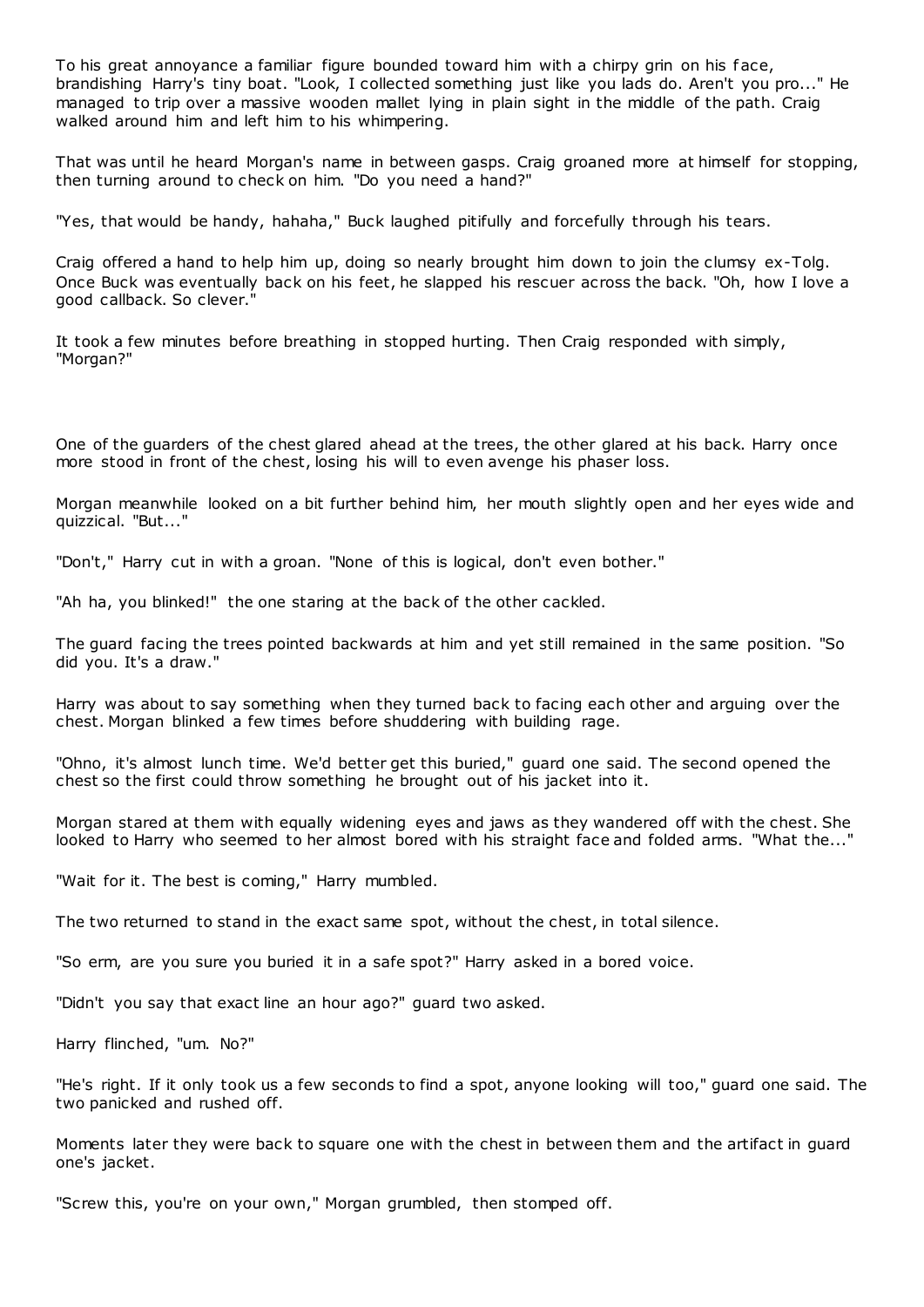Harry sighed. "So um, staring contest? Tenth time's the charm." The guards thought about it, all while Harry cursed himself inwardly. "No wait. Need you to turn around fir..." They started glaring at one another. "Shoot." To his annoyance they took him literally and once more he was down.

Morgan meanwhile stumbled on something strange lying in the water close to where she found Harry. As soon as she picked it up it squarked, "water in my pants!" It startled her enough to shriek and toss it flying over her shoulder.

The two guards finished their contest with another draw and once more opened the chest to bury the artifact. The parrot hurtled its way across the beach, landing straight into the chest just as they were closing it. They walked off in the same direction as before, surprisingly deaf to the squarks coming from inside the chest.

Tani smiled, more out of surprise than anything else. "Wow, that didn't take you long." She was quickly unnerved by the three identical death glares she got from her teammates. "Okay, well. Don't tell Biccies that you got them, or we're in..."

"Give me what I want, or I'll tear your little town to pieces looking!" Macveet bellowed.

"You and your men shall *not* have the ancient summoning artifacts," Veruga barked.

Morgan clenched her fists, Harry rolled his eyes so far back his eyelids were twitching, and Craig merely whined pathetically. Only it was Tani that swung around to scream at them until she was no longer *speaking* English. Everyone stared. Morgan carefully tip toed around to see if her friend was okay, but found her seething not with red cheeks, but green.

Harry and Craig dared to brave the cloud of smoke fumes surrounding her to join Morgan, with a bigger gap between them and Tani than she did. Harry was more puzzled than worried upon seeing her. "Why does Tani have the Pox?"

"Is that what we're calling it? I was calling it the Hissyfit Disease," Morgan said meekly.

Tani shook her head, which got rid of the green in her face. The smile she had earlier also reappeared for a brief second until she noticed the staring. "What?" she asked innocently.

"Give me what I want, or I'll tear your little town to pieces looking!" Macveet bellowed.

Harry started out groaning, by the time he was done it sounded more like a strained growl. "That's it, I'm out of this sinkhole." He swung around to leave.

"Wait!" Veruga shouted after him before he could take more than a step. He stopped but didn't turn back around.

"What?" Craig blurted out, then his face flushed bright red, "oh we need to know how to do the ritual don't we? Can't leave without that."

Veruga smiled and began to fish around for something inside of the well. Craig and Tani looked on curiously, while Morgan cringed with every bit of movement. Eventually the mermaid alien brought out something with a flourish, and a splash. "Would you like a cookie?"

The sight of the soggy they assumed biscuits sitting on a still dripping plate turned their stomachs. Craig was the only one trying not to show it though, his straight face struggled. "Um. I would not," he said carefully.

Veruga's face fell. "Cookie?" she squeaked almost childlike with a trembling bottom lip.

"No," Morgan bluntly replied.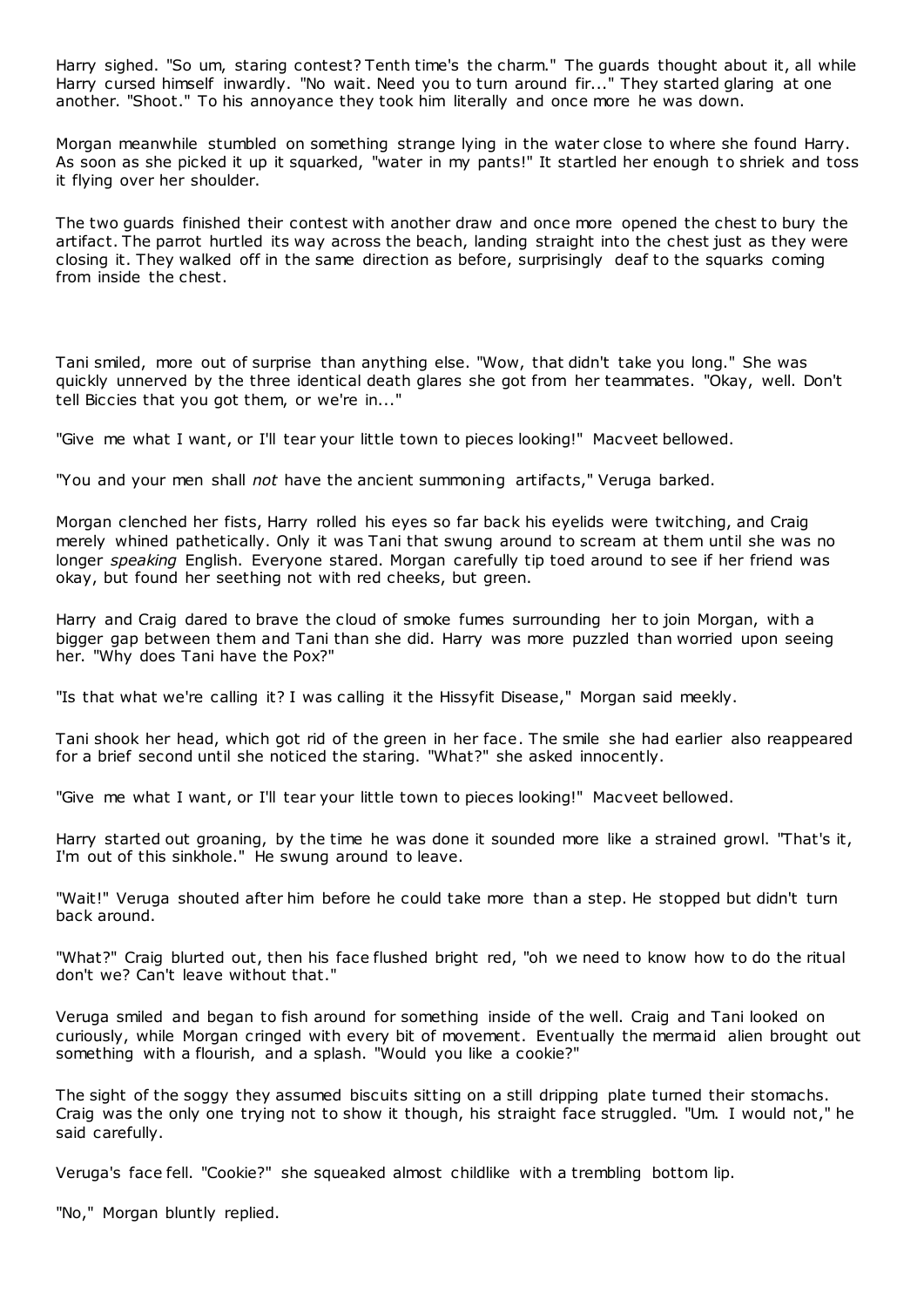Before the shaky lip could turn into something more, Macveet growled at the trio and snatched the plate from her hands. "It's about time, fishcakes." He stormed off with them, shouting for his crew to get his ship ready.

Tani was the first to shake it off, leaving the others still very dumbfounded. "He really is Captain McVities."

"Yeah so erm, the plate ritual?" Craig directed at Veruga.

"It's really very simple. Once combined the artifacts will draw the summoning creatures to you. They will show you the way," she answered.

Harry swivelled back around to join everyone once more. "Let me guess. It's on another island with a dumb name and we need to do more puzzles to hire or steal an ocean vessel. Annoying crewmember or two optional. When we get all that it's all for nothing because Tani's kidnapped. Rushed, quirky finale with a theme park theme, the end."

"Absolutely not," Veruga snarled in offense.

Morgan nodded, "she's right. Not one bit of that nonsense was bloated with phaser jokes."

The comment stabbed Harry in the gut. For a brief time he had blissfully forgotten. He triple checked his still empty pocket and whined like a sad puppy.

"I do not know where it is for certain. Myth would have it, the plato hides on a world of absolute darkness, away from those who'd abuse it," Veruga said, frowning at the group.

"So maybe we didn't need to do any of this. We could've looked for a moon in the system with an orbit..." Craig said. A large arm plopped onto his and Harry's shoulders which almost bowled them over.

"Oh what fun," Buck chuckled in between them. "It sounds like a grand adventure. Too bad we can't join you."

"We?" both Harry and Craig said suspiciously. Harry thought of something though and followed with, "you mean you and your kidnapped aliens?"

Tani shuffled her right foot nervously. Morgan stared at her with an eyebrow raised, Tani looked away to avoid eye contact. "You're not...?" Morgan muttered.

"Oh why not. Buck's a good guy now, I'm getting shot in the face, so why wouldn't Tani kidnap herself? Maybe next..." Harry rambled, his voice getting higher with every sentence.

"I'm going too," Morgan said, cutting him off before his voice broke the sound barrier.

Harry froze mid rant for a moment, the only movement being his rapid blinking. Finally his shoulders slouched as he sighed, "it gets better."

"But why?" Craig asked in horror.

Morgan discreetly took a few steps forward and leaned in slightly, lowering her voice to a whisper, "don't you think someone not Tani should keep an eye on Buck?"

"Well yes," Craig whispered back. "But he can tell the difference between the two of you now. Maybe Harry should go."

"Maybe Harry should take his new ship and leave you idiots behind to solve your own messes," Harry grunted. He walked away before Craig could argue with him.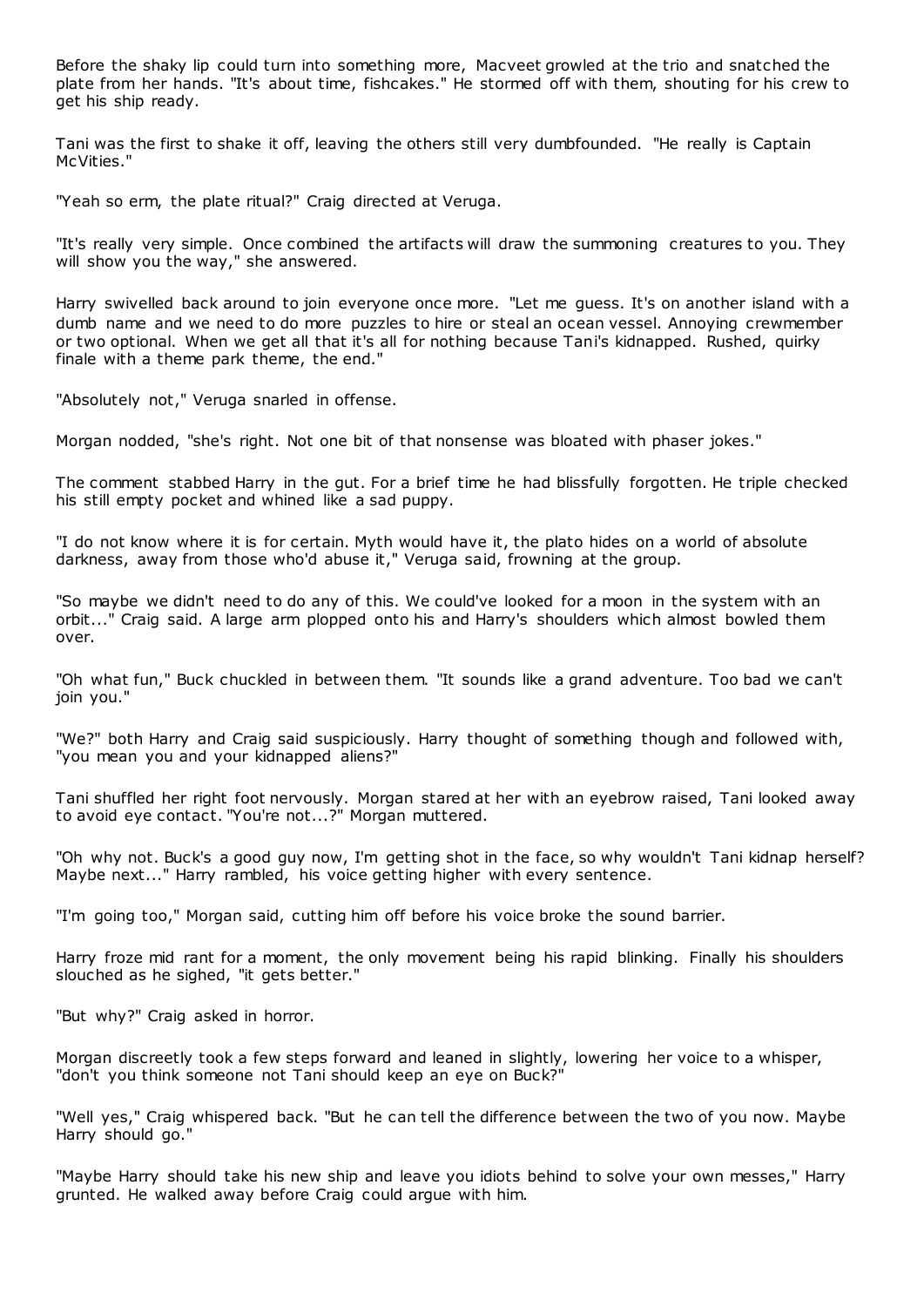Craig glanced frantically between him and the stubborn face of Morgan. "But... what? My mess? I wasn't in control, whereas you were when you hit the auto-pilot!" he shouted after the fleeing ex Ensign.

"Well I wasn't the one who spilled a can of coke all over the sword," Harry said.

"I can't believe you're comparing..." Craig complained as he looked back around. He jumped at the sight of Morgan glaring at him.

"You had my can, and you spilled it?" she snarled dangerously.

Craig's eyes widened, he hurried off after his teammate. Once he caught up, Harry stared at him quizzically. "What? Morgan can take care of herself and Tani," Craig tried to say normally but whimpered.

"Any moron without an inferiority complex knows that. Come on, let's get this over with," Harry said, his hand gesturing for the artifacts.

When he only received one he shuddered whilst closing his eyes. Craig wondered why until Morgan walked up to them and handed over the two she had without a word, but with a scathing head shake. Once she was out of hearing range Craig lowered his voice and glowered at Harry, "what's that supposed to mean?"

Harry ignored him so he could concentrate on putting the pieces together. He also tried to ignore that the artifacts were all shaped like dish washing utensils. It took a few tries before they all clicked together to form the wonkiest of triangles.

"What is that supposed to be?" Craig said.

Harry shrugged, "I'm really struggling to give a crap at this point." He noticed it started to hum as he raised it into the air. It stopped when he seemingly brought it too high. His face twisted when he lowered it a smidge, then shimmied it side to side. Its hum frequency changed everytime. To his distaste it was loudest while his arm was stretched wide and up in the air.

"Maybe the creatures thing is a mistranslation, and we follow that," Craig suggested with a smirk. "God I hope so."

"Well you know what they say; when all options are exhausted, the stupidest solution is always the correct one," Harry grumbled as he looked over his shoulder. When he was done he spotted Craig's eyes widening fearfully. Harry only groaned and glanced back, expecting something equally or more stupid. He was greeted by what looked a little like a black dolphin floating in the air, nearly inhaling the combined artifact into its nostrils.

Craig laughed nervously. "You had to say it, didn't you?"

"Nyeh, nothing so far has topped the ex-monkey head racing spaceship," Harry said in an attempt to shrug it off. It was already difficult for him, but the creature had to make it worse by snatching the artifact from him with a cute squeak. "Uh... right?" he also squeaked, "to the ship then?" Craig could only nod.

Back on the Nowe, Windfast hummed happily at the helm controls as if following a flying dolphin grasping an artifact made up of utensils through space was perfectly normal. Harry and Craig sat around the bridge deck below him, both wondering if the Pox was making them hallucinate.

"So did this guy tell you what to do once we got this cloth thing?" Craig asked after some uncomfortable silence.

Harry sighed into the hand his chin was resting on. "She wasn't a guy, and no."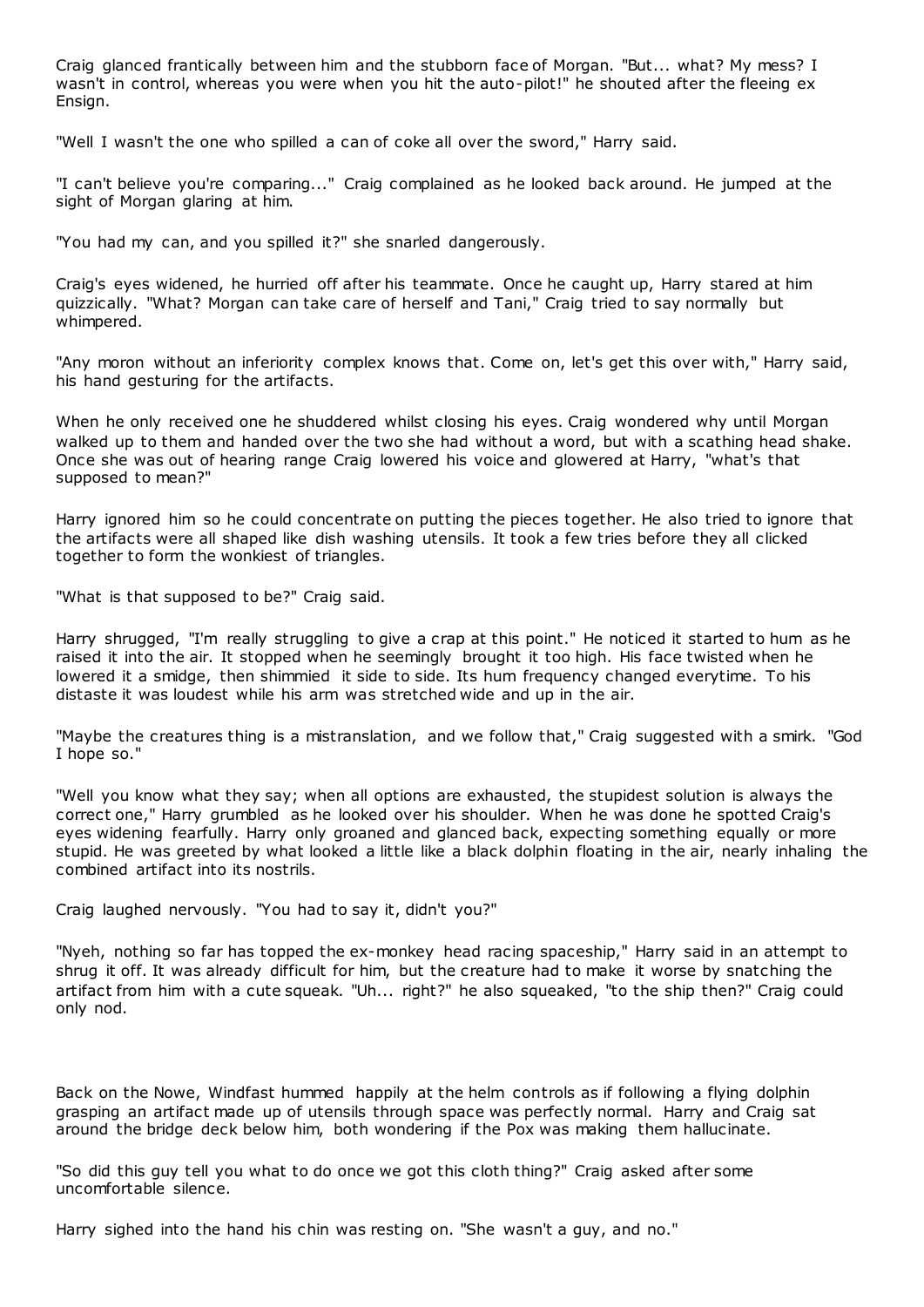Craig sat up with a confused look on his face. "You said you were to meet this guy who knew about the cloth."

"What's your problem, we clearly didn't need him," Harry replied bitterly. "As for when we get the cloth, I imagine we've got to combine it with something, probably Buck's mingy face. Flying dolphins aside, these puzzles don't really change their tune."

"I guess?" Craig didn't look so sure.

"Oh this is boring, when are you going to shoot something?" a woman whined impatiently. The two followed the voice up towards the helm deck, where they then spotted the Harry fangirl from earlier holding Windfast hostage with a sword across his chest.

Harry was the first to leap to his feet. "You again?" he cried in exasperation. "What do you want?"

"Well normally I'd settle for an autographed chest," Tiffany answered. Harry and Craig responded similarly; a brief eyebrow raise and widened eyes. Tiffany scoffed and brandished a box up with her spare hand. "But you two have more than just being a Human in this area of space bounty on your heads."

"You know we should sue for discrimination," Craig muttered.

Harry rolled his eyes, "what kind of bounty?"

"The Pox. You two have infected body parts Doctor Hack wants. I'm bringing you to him, more or less," Tiffany sneered.

"But there was literally an entire village of people infected with this. Why single us out?" Harry asked.

Craig stared at him, not so quietly judging him. "Wow."

Tiffany thought about it, then shrugged it off with disinterest. "I don't know, don't care. I'm getting paid regardless. Try anything stupid and the short one gets it."

"You know we'd usually be in the finale by now," Harry sadly said. Then he noticed Craig's stare had changed and yet he was still looking at him. "What hey, I'm not the short one."

"Um perhaps we should do this hostage malarkey later. We've got bigger problems," Windfast said nonchalantly, despite the blade on his torso.

Harry sighed, "what now?"

Windfast pointed ahead of him towards the main window at the front of the bridge. Everyone redirected their gaze to it and immediately regretted it. The dolphin was nowhere in sight, in its place they were almost nose to nose with a creature that looked more like a whale opening its mouth.

"Oh my god, what are you waiting for? Shoot it!" Craig screamed.

Harry whimpered, his hand shakily hovered over his pocket. "I can't."

"Why not?" Craig shouted. Harry merely squeaked in response. Craig's terror was momentarily swapped for disbelief and irritation, "are you freaking kidding me? The one time you should fire at something, you don't!" He hurried for the weapon controls.

The creature lunged for them with its mouth open wide. The crew screams could be heard until its lips closed around the ship.

**And so marks the end of Ensign See You Soon Harry, at last. Too bad about that Craig boy, I had great plans for him. Oh I had a delicious shippers war to stir up. Everyone loves a ship turn.**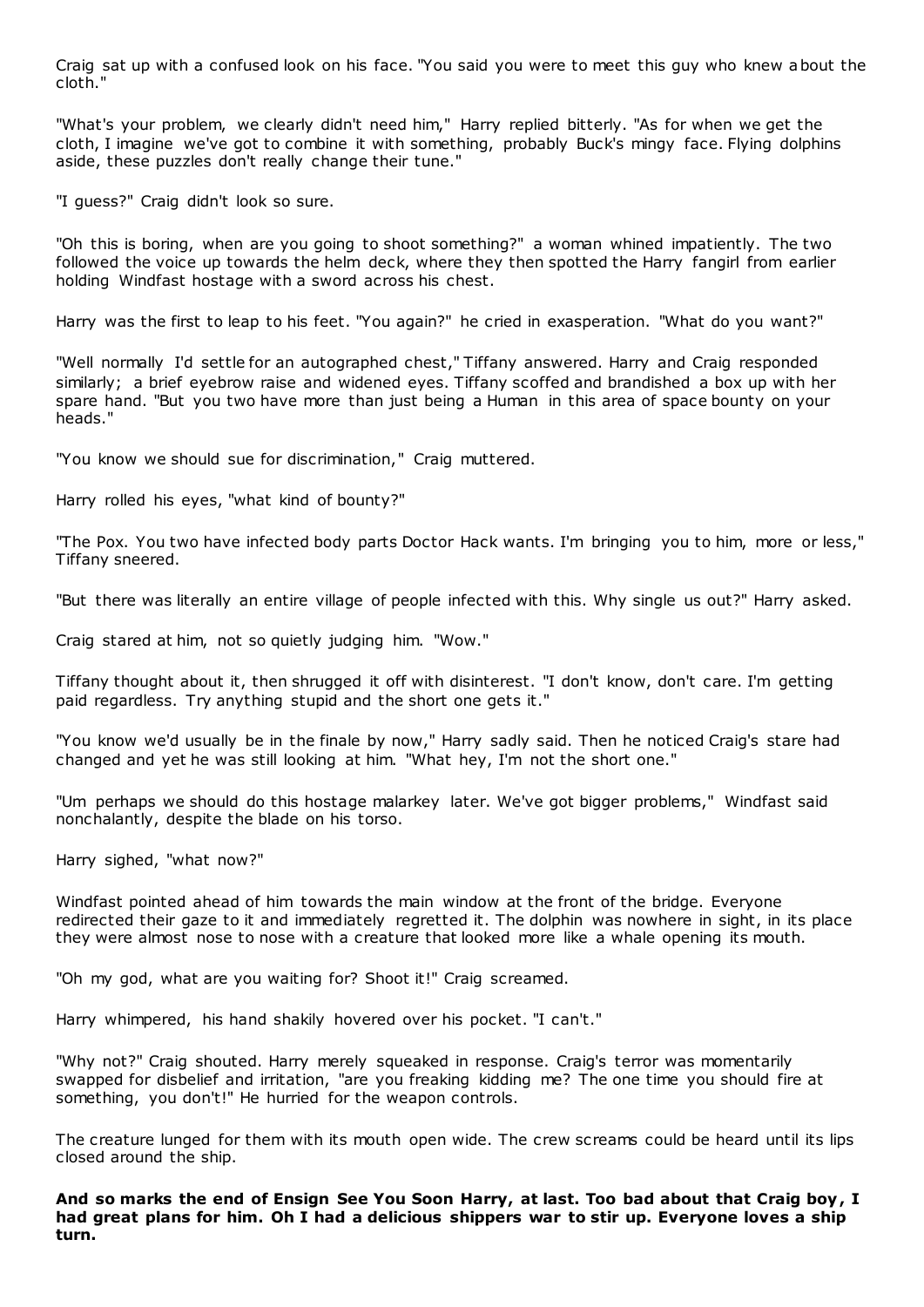"Oh god it stinks in here," Craig complained.

Harry groaned very impatiently, "yes, and now that I'm hearing it for the twentieth time I have now noticed it!"

**Oh. Well anyway. Now that the Pox has spread throughout the system, it is only a matter of time. It won't be long until I make an amazing cameo that'll knock your socks off. Any minute now.**

## **PART 3: Chair of the Leviathan**

Harry's plain face hid well his lack of patience and utter confusion. Craig wasn't fooled though, he nervously waited in baited breath for the fireworks.

"Can someone explain to me how, just how, did I end up here?" Harry asked calmly in between teeth grinding.

He got a overdramatic *oooophh* in response. "No, that's incorrect. The answer I was looking for was eating nachos in the cinema," a very pale, almost white alien man said, clicking his tongue in disapproval.

Harry scowled down at him from his floating cage, but he saved his worst one for his neighbour. "You do what? You make me sick."

His neighbour gasped in offense, "how dare you talk to your wife like that!?" Tiffany snapped.

Craig struggled not to laugh, which didn't help keep Harry's temper reigned in. He gripped the bars and tried to shake them free. It only shook his cage a little, making him squeamish. "I'm not playing along with this fake marriage charade just because this guy's insecure, not that I blame him. I mean who dresses like a William Shakespeare wannabe?"

The alien glanced at Craig in obvious confusion. He snickered first before looking over and shrugging. The old fashioned, almost bloated clothing of the alien coupled with Harry's insult nearly made him lose all composure. "He's crazy. They're matchmade, blah etc . So I'm curious, this girlfriend you think he's stolen from you, what's her name?"

"Voodoo Lady," the alien replied as if it were obvious.

Craig's face turned blank in an instant. "Is that short or long for something, Voodoodad or Voo?"

Harry rolled his eyes, they were getting tired by this point. "For god's sake. I only met her once and she told me to find you. We're only interested in this Pamo doodad which cures this Pox of Dumbassness. That's why I have your locket." Harry waived the locket the Voodoo Lady gave him, Craig grimaced as he got a good look at the two photos of her and the alien man inside it. "And to be honest I don't really care about that at the moment, cos let's face it I'm more worried about the being eaten by some space whale thing. Yes I know, my priorities are skewed but hey, that's me!" he ended up shouting.

The alien narrowed his eyes suspiciously toward him, then leaned to one side to whisper to Craig. "Your friend talks too much." He cleared his throat while raising a card. "Now Tiffany, your turn. What did your husband say was his biggest passion?"

Tiffany smiled proudly, "shooting fools in his way, obviously." She beamed toward Harry, he glared at her back.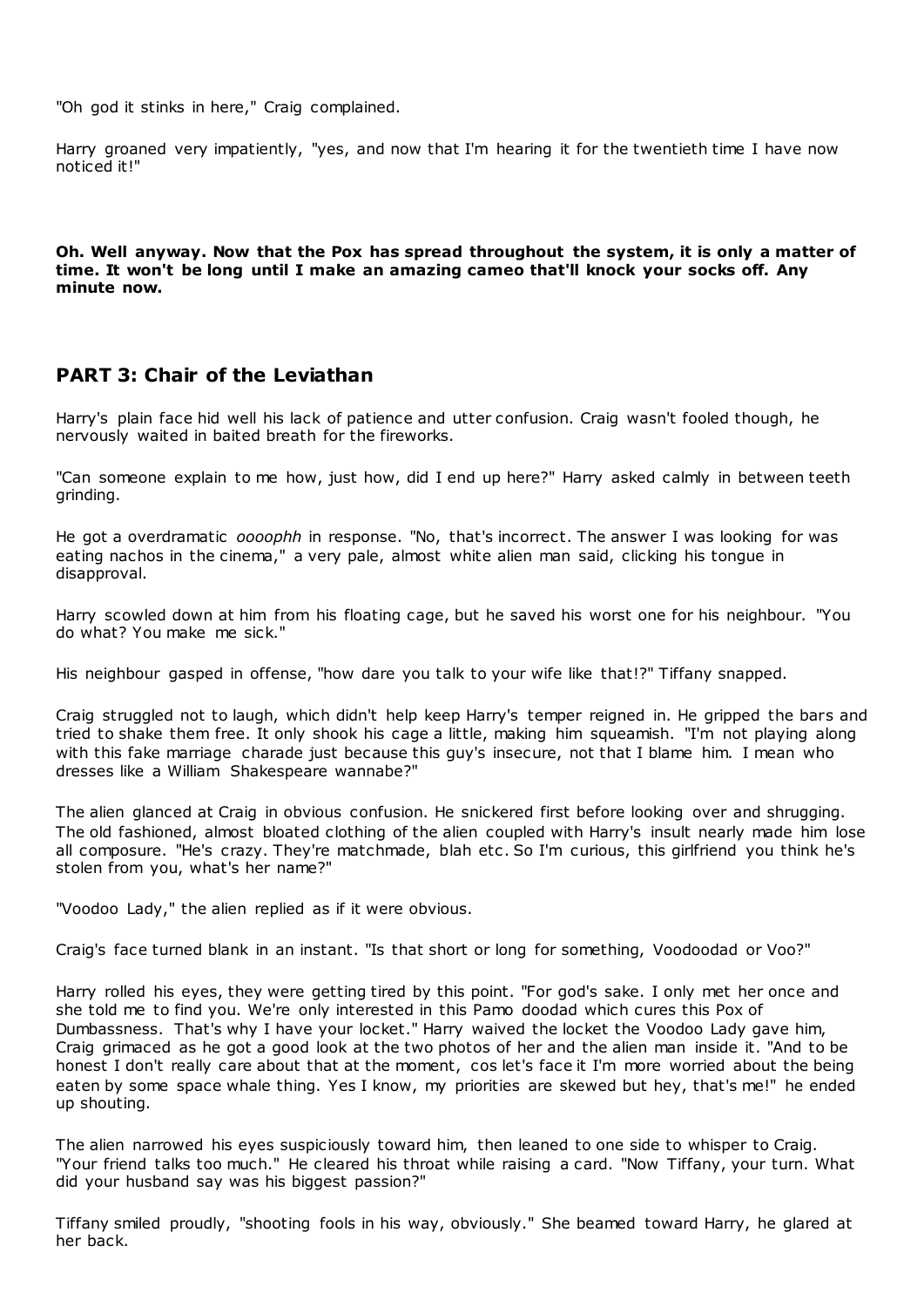Craig snickered again. "If only you knew the answer would probably be holo playdates with Tom."

Harry's scorn was directed at him instead. His arms gestured wildly around them to his surroundings; a gloopy, smelly and very brown fleshy looking *room* which occasionally groaned like anyone's bowels after eating Neelix's infamous broth. "Craig, focus! Big whale and ship being digested first, hypocritical making fun of sadness later."

"Hey, I have you know my social life and circle is just great, I have friends and..." Craig gloated badly.

"You're the pity friend of someone that hates and barely tolerates other guys, only because you fancy all of his girl friends who you never have a hope in hell with," Harry said equally as smugly. Then he turned to the woman in the neighbouring floating cage, "he also names his PADD Craigslist. No one has the heart to tell him."

The alien man shook his head as he pulled on a nearby lever. The two cages opened and tumbled to the ground at the same time, which was fortunately only a few feet below them. Craig looked on confused, but still more offended than anything. "What did you do that for?" he asked.

"You two losers are way out of my VooVoo's league," the alien muttered in disgust. "Don't get me wrong, I'm still keeping my eye on you boys. Fancy sending you two to do *my* puzzles. I bet she's only doing it to make me jealous as punishment for being away so long."

Harry groaned painfully from the floor but still managed to shakily put his fingers up at him.

"So wait, how long have you been inside this space whale?" Craig asked.

"Oh not long, not long," the alien replied with a friendly smile. "Just a few years, my boy. Now, we haven't been introduced. My name is Coco Decaff."

Craig bit his lip, "oh boy, Janeway would love you."

Harry stumbled toward them. "Hold the comm. You're mad at me bec ause we're doing all these stupid puzzles in your place? And this Voodoo Lady is the one behind this torture?"

Coco growled, which made his fluffy moustache flutter in the breeze. "Why of course. I was her knight in shining armour. She'd always tell me about some great evil, give me great tips on how to beat it, and we'd celebrate our victory with an evening of fine wine and fun..."

Craig and Harry shuddered in revulsion. While Harry was too sick to say anything, Craig managed to stutter out, "so what kind of puzzle got you into the belly of a ship eating leviathan, and how do we get out?"

"You expect him to know the last part?" Harry snapped through his dry heaving.

"Why, I was searching for the fabled Pamo de Plato," Coco replied proudly while puffing out his chest. "My Vooboo has longed for its cleansing power for quite some time. I thought I'd surprise her for her birthday."

"Which one?" Harry asked flippantly. Craig elbowed him and gestured his eyes as a hint. Harry clearly didn't get it and elbowed him back, but harder. "Fine, you do that. We're leaving."

He tried to hand the open locket over to the alien. As soon as Coco clasped it, his thumb pressed what Harry thought had been the locket's lock mechanism. It glowed purple and static shocked the alien. Strangely he didn't seem bothered by it, or so the pair thought. When he looked back at them they noticed the pupils in his eyes had grown freakishly huge. Then he spoke, which freaked them out even further. "Kim, Anderson," the Voodoo Lady's voice boomed from him. "Don't tell him what you're looking for or who sent you. He thinks of himself as my champion and will be very jealous of anyone I'm working with."

"Gee, thanks for the warning!" Harry groaned.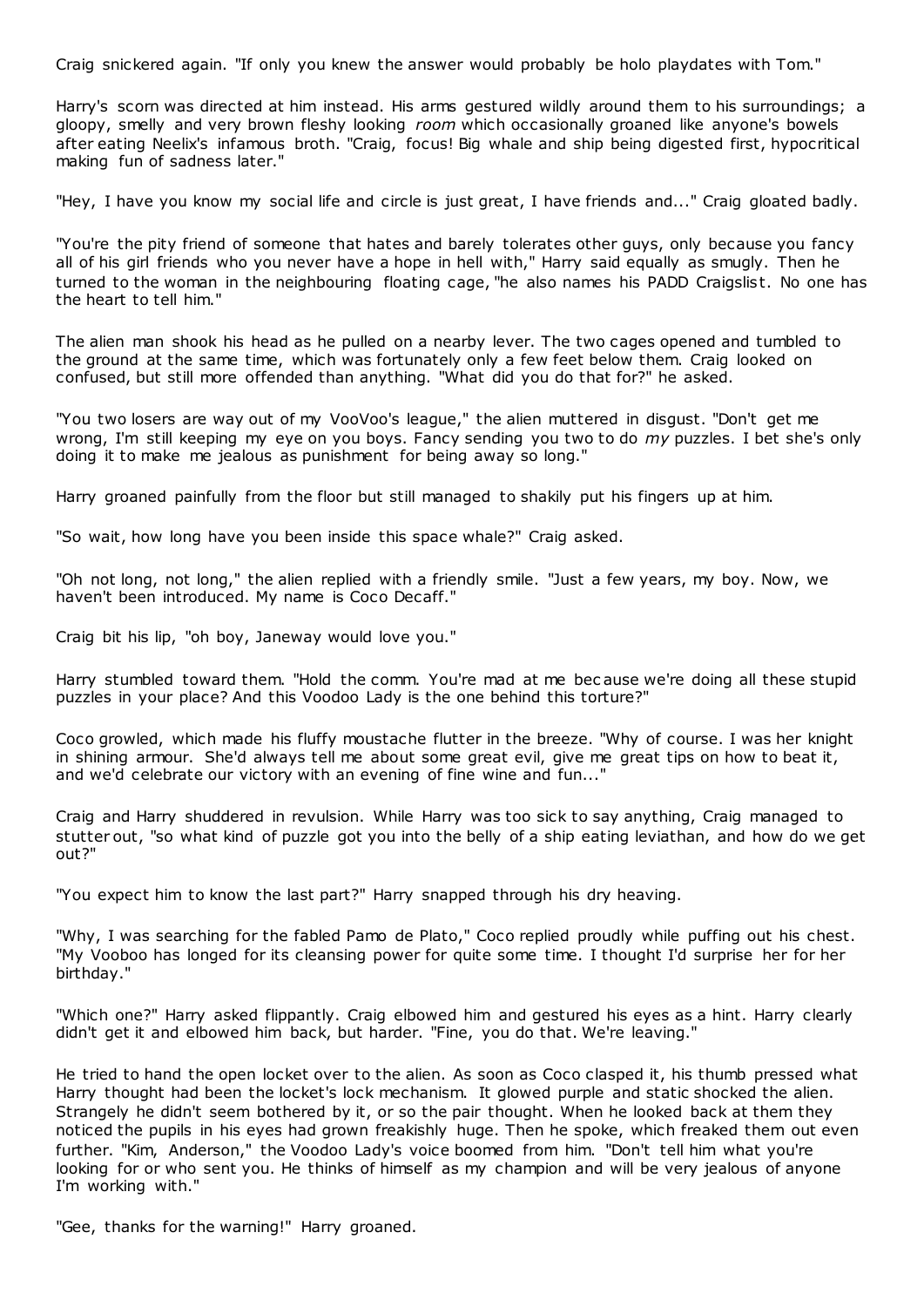Craig rapidly glanced between him and Coco/Voodoo Lady so much it made him a little dizzy. "What is happening? What is that thing?"

"Oh, you've told him already. This is bad. Here," Coco/Voodoo mumbled as he/she handed the locket to Craig. His bad hand decided it wanted it and shot out to snatch it. Coco then looked at him with a frown. "What's the matter?" he asked in his normal voice.

"Um er, nothing. Nothing at all," Craig badly improvised. He looked at Harry for help but he was still seething about the Voodoo Lady's very late warning. "If you'll excuse us, we need to figure out how to escape this whale."

Coco clicked his tongue twice and shook his head. "Why? We are nowhere near our destination yet."

Harry closed his eyes, the lids shuddered along with him. "Come again?"

"The mouth shall lead you to the plato," Coco said dramatically with a flourished hand flick. Neither men or Tiffany were impressed. Neither was he after seeing their reaction, he huffed impatiently. "Only this species knows where it is hidden, for its planet is its mating grounds."

"But you've been here for years! And why couldn't we simply follow it?" Craig whined.

His despair was clouded by Harry's painful laughter. "That's the part you focus on? Clearly this thing is a bachelor by choice. Now if you were the whale, we'd have been there and kicked out by now." Craig fake laughed in his direction. He tried to turn his back on him but the bad hand thought slapping Harry was more effective.

"Ohno, the poor mite has been flying in circles after he got an inner ear infection," Coco chuckled. Harry's hand instinctively went to his pocket. The motion brought him to tears. Coco nodded as if in agreement. "Yes it is very sad."

"Since this thing likes to eat ships, surely something in here can be used to treat it. Maybe some stomach juice olive oil substitute will clear it up," Craig said far from enthusiastically.

Coco grabbed him by the scruff of his shirt and pulled him over so the tips of their noses were touching. "You listen here boy, I'm the puzzle master. Get your own gimmick."

"Um okay," Craig squeaked once he was let go. "I can see why you work alone."

"Hmph, how dare you. I was aided by the finest hired crew money could provide," Coco snarled. "Show some respect for the dead."

"Dead?" Harry said with disinterest.

Coco glowered at him. "Yes. Devoured by the creature, along with the ship." He pointed behind them toward a gaping hole, which they then realised all the noises like the groans were coming from. Harry swore he heard a burp but shrugged that off as a weird alien whale thing. "I managed to slip away from that fate. I can still hear the screams. The beast hasn't been the same since then, one of them must've gave it the infection. What a way to die."

"Wait, this isn't the stomach?" Craig asked hopefully.

"Of course not. We're still in the mouth," Coco groaned.

Harry was about to say something but was momentarily distracted by what he thought were drums being played down the hole. No one else reacted to it so he assumed he was imagining it. "So, dead crew made the whale ill?"

"Yes. Dead, now stop poking the wound," Coco whimpered.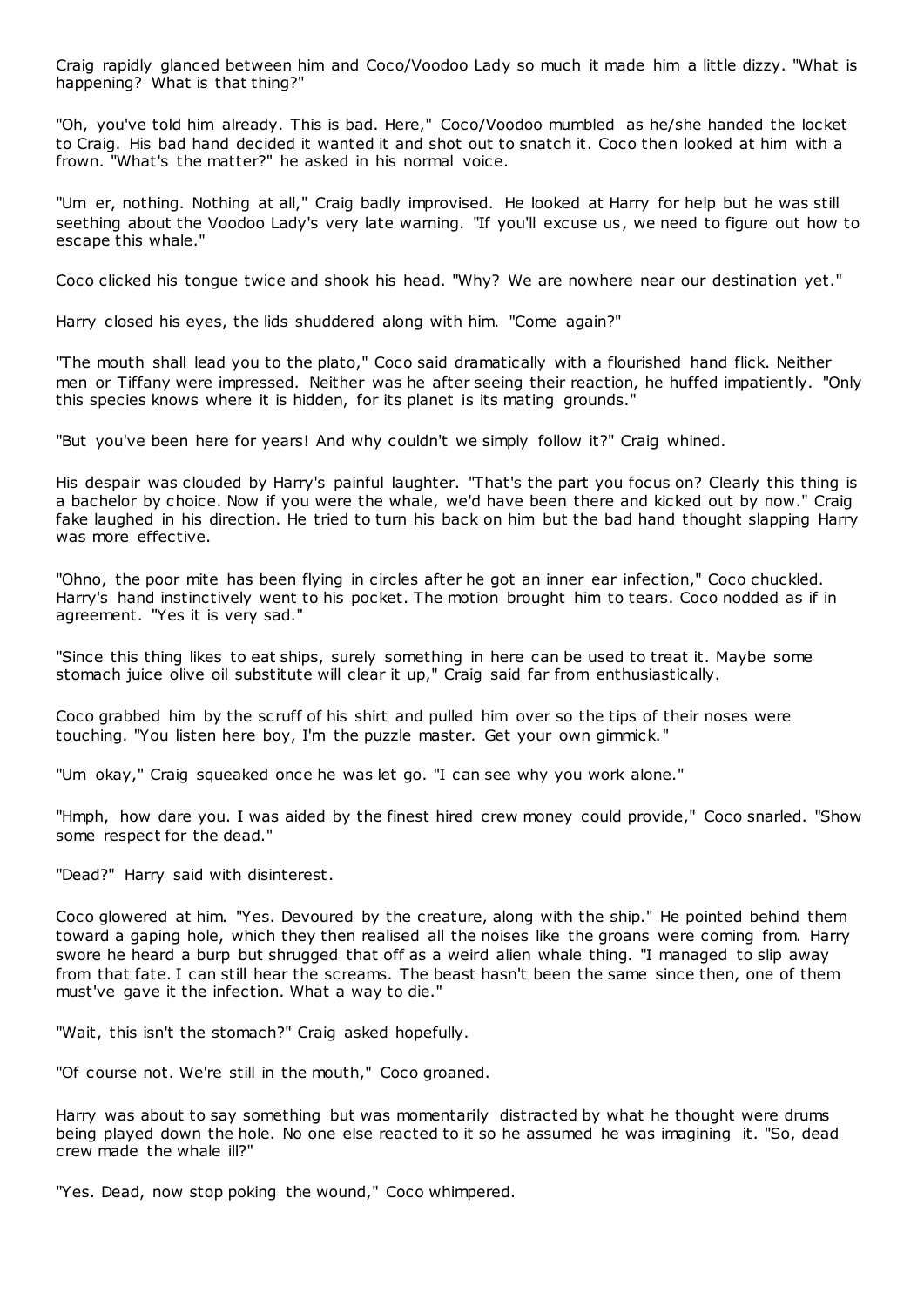Harry, Craig and Tiffany stared ahead of them, two out of three in disbelief. Harry though looked more amused than anything. "So, dead crew huh?" he muttered.

While there was nothing but a fleshy slope behind them, what lay ahead looked nothing like the stomach of a gigantic space whale. Most of it had been covered by parts of a spaceship, ripped into three room sized pieces. Three slobby men with overgrown hair were habiting each of them, seemingly blissfully unaware of where they were despite the stench of stomach acid.

"To be fair, one of them's dead," Craig said, pointing at the closest ship section. Harry and Tiffany looked and spotted the man there trying to toast to a skeleton sitting in a chair, somehow managing to grasp a pint glass.

"I thought the Escape part was supposed to be the weirdest," Harry said and sighed. "I'm going to have to look around for items, hopefully there will be a giant syringe sitting around. You two talk to the locals. We'll worry about getting out of the whale once it finds Makeout Point."

Craig stepped forward on his tiptoes with a cringe on his face. The squelching deepened his cringe. "Wait a minute. Since when do you volunteer for the item collection? You hate the puzzles."

Harry's eyes shifted nervously, they landed on Tiffany looking at him expectantly. "I'm not armed," he regretfully replied in a whisper.

"Oh," Craig laughed until Harry's narrowing eyes were almost closed. "Then as the Captain and the only one who bothers to do this right, might I suggest that you talk to the locals and I item hunt."

"Normally I'd tell you to shove off with this Captain crap, but... I do hate these increasingly stupid not harder puzzles," Harry said, instantly suspicious. "What's the catch?"

"No catch," Craig smiled, "I just thought that without a phaser, you're going to need muscle to convince people. She's your fan so..." He wandered off, still on his tiptoes and back to wincing with every step, leaving Harry behind with Tiffany.

Harry muttered insults under his breath until he ran out, then ground his teeth instead. Tiffany chirpily grinned at him, "so who do we shoot first?"

"I'm Kruked Gaw," one of the locals said in a gruff voice. Harry was already twitching since he didn't even bother to turn around and face them. Instead he was more interested in a makeshift punching bag which made a water shaking sound everytime he hit it.

"Yes well, I'm..." Harry tried to say diplomatically but his jaw was very clenched.

The man finally did turn around after a tenth punchbag smack. "Not welcome here in our haven. Get lost."

Harry's anger fizzled away, he burst into obnoxious laughter. "You call this pit haven? Okay. I'll tell you what, I'd be glad to get lost... even though we technically already are," he ended up muttering. "If you help me find a way to get this whale to its destination."

"Why would I want to do that?" Kruked snarled rudely.

The anger tide rushed in, leaving none of his amused mood left behind. "I just told you why," Harry trembled.

Tiffany folded her arms and rolled her eyes, "just shoot him, Harry."

"Nuh uh. We reach the Pamo de Plato and that lunatic up there will put an end to our blissful existence," Kruked said. Definitely on cue a hole in the stomach wall nearby spurted green liquid all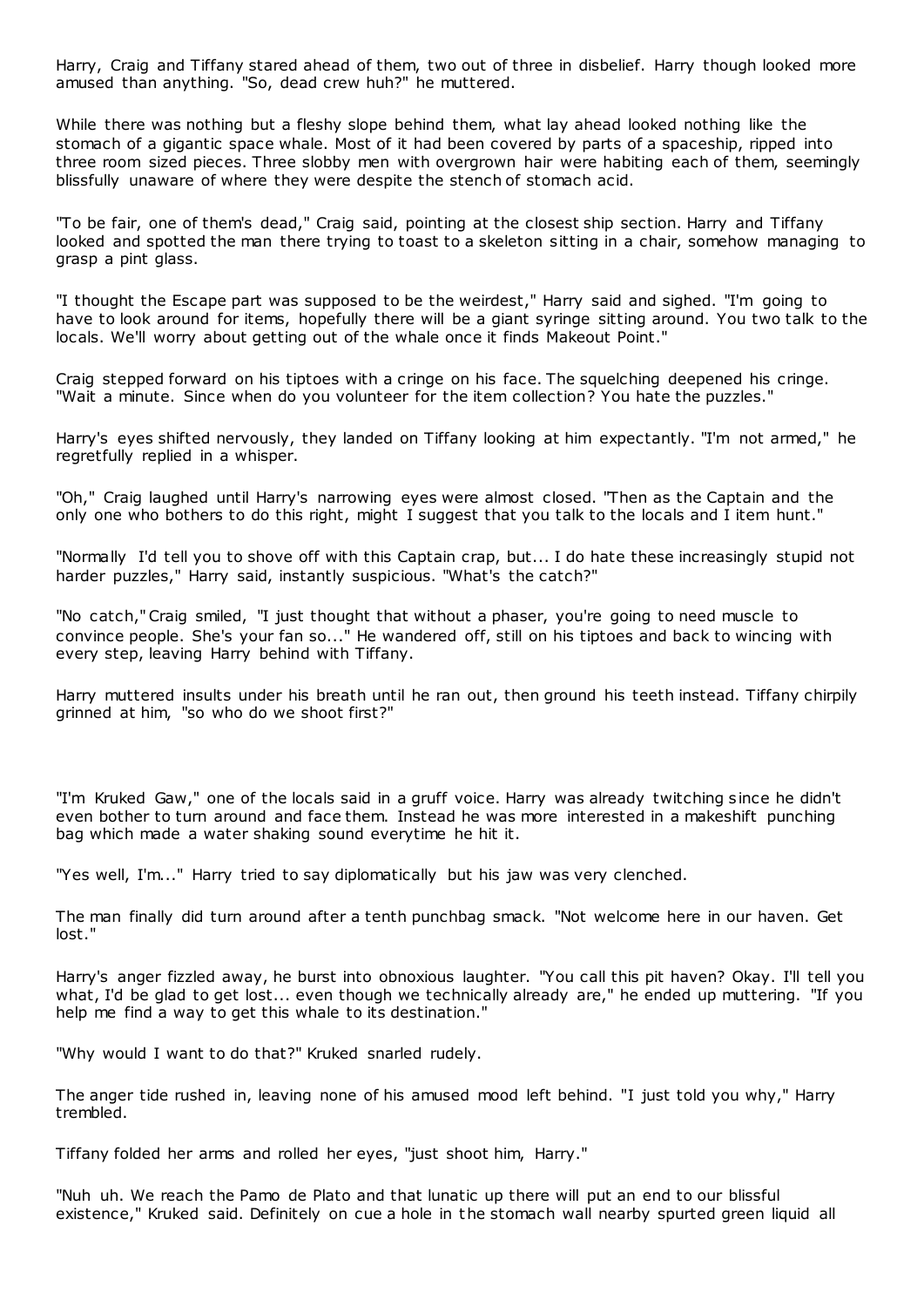over the roof of his shiproom. Of course sprinkles of it hit Harry in the face so he spent two minutes wiping it off with a grim look on his face.

"He thinks you're dead. If you want to be dissolved, believe me, nobody is going to get in your way," Harry grumbled.

"Oh here it comes," Tiffany giggled.

Harry looked over his shoulder at her in despair, then back again. "He'll leave, we'll leave and you can continue making this whale wonder why it always has heartburn."

"Yeah right. You think it's a coincidence that the whale got sick after it swallowed us?" Kruked sneered. Harry tried to calculate how in the minus his will to live was, since he swore he lost it already and yet felt it building up once again. Kruked then shoved a fleshy blob in his face, making him instead ready to lose his very little dinner. "Without its cochlea, the whale will never find the wretched plato. And only members of our crew are allowed to own it."

"Oh, I feel I know where this is going," Harry said in between gags.

"Wait, if you have a part of the whale's inner ear, how did you get it when you've only ever been to the mouth and stomach?" Craig meanwhile asked the guy bunking with a skeleton.

The man stared gormlessly at him for far too long. Craig took that opportunity to rob him of any items not glued down. Even then he still had to wait for him to answer. "Whale juice dude?" he said, slowly raising his pint glass as if to offer it. Craig's eyes widened as far as they would go, but still wanted to go further when the man downed the contents of the drink that smelled a lot like acid reflux.

"I'm just going to... um, go and go," Craig stuttered as he backed away. Doing so he didn't see a treasure chest behind him, he tripped over it and unfortunately landed in a small puddle. Despite the pain he jumped up to his feet again in a blind panic . He then struggled to get his now drenched jacket off as quickly as possible. Then he looked at what he tripped over and forgot all about it.

Harry meanwhile scrunched both his face and eyes, the latter drifted to one side. Tiffany stood behind him getting increasingly bored. Kruked stared intensely back at him with crooked eyes, a creepy forced smile with his tongue out. Several uncomfortable seconds later his face went back to normal. "Beat that if you can," he sneered.

"Oh, I don't think I can," Harry said.

"Hmph, all bark. If you can't beat me at Face Puller then you can not join my crew," Kruked snapped. He turned back to his punching bag.

Harry glanced behind him expectantly, Tiffany huffed in response. "Can I borrow your sword?" he asked.

"Can I borrow your phaser?" she retorted.

"Please?" Harry pleaded.

Tiffany scoffed, "you know, I'm starting to think the stories about you were exaggerated. And to think, I wasted all that money on Harry t-shirts. I'll never get my time at Planet Harry back."

"Uh..." Harry couldn't decide if he was angry or desperate, his face twitched from the confusion.

"Pfft, you'll have to come up with scarier faces than that to impress me," Kruked groaned.

Harry finally picked angry, "I'm not playing the poor attempt to surpass Insult Sword Fighting, cos with that face of yours I'll never win." Kruked made a hmph sound. "And can you regret fangirlling me after we're out of this whale?"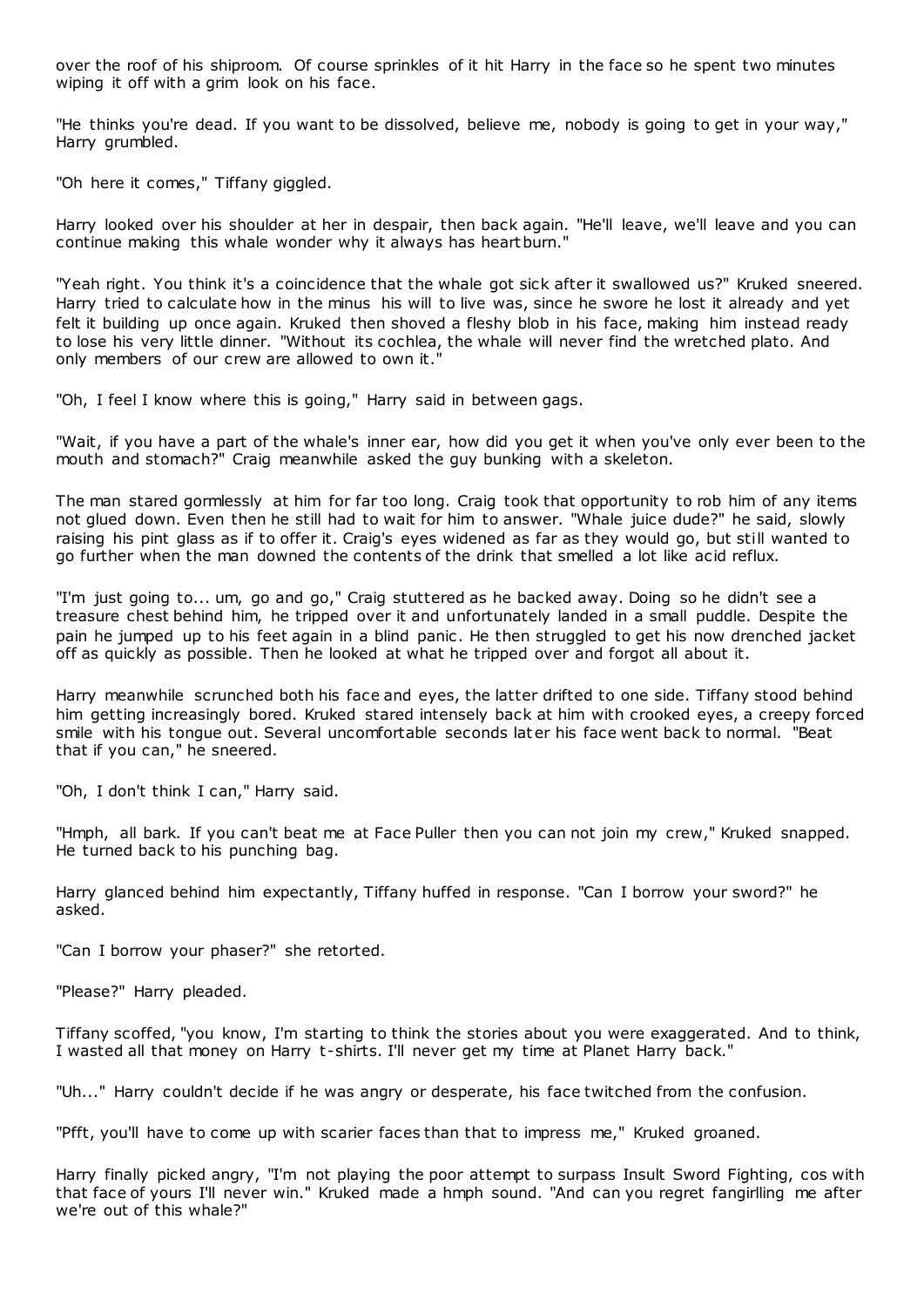Tiffany didn't answer, she merely stomped off in a huff.

"So this is what hell looks like," Harry mumbled. He shook his head, "no. Craig somehow manages to do this crap. I've got to think like him, but not too much." He wandered off to a quieter spot so he could get lost in his thoughts. His arms folded, fist by his chin, his gaze fell to the floor. Since the floor was a pulsing yellow mass, he sidestepped to a stiller spot and started again.

#### **One hour later**

Harry hadn't budged an inch. If it weren't for his gradually getting angrier expression, anyone would think he had frozen on the spot.

## **Five minutes later**

"Give me the (censored) cochlea you, (censored) fool!" Harry screeched, pointing his finger from inside his jacket pocket at Kruked.

He didn't even notice, he continued to punch the bag.

## **Another five minutes later**

Harry studied a hole in the ground like nothing ever happened. It looked to him like a tunnel.

## **Half an hour later**

"Nah!" Harry stomped off away from the hole to return to his thinking spot. Once more he adopted his thinking pose.

## **Twenty minutes later**

Harry twitched as he forced a smile onto his face. "Why... yes..." he struggled to say nicely. "Your drum playing is... super awesome," he gagged the last part. "I dig it."

The third local grinned at the forced and fake compliment. He proceeded to rapidly tap on swollen lumps on the stomach wall with sticks. The only noise that came from them was the whale groaning in pain. The holes Harry had been looking at earlier churned, something vibrated beneath his feet. Harry's own stomach churned at the implication. Reluctantly he wandered back over to them.

#### **Five minutes later**

"Better," Kruked said plainly.

Covered in slimy goop and his usually gelled hair falling over his tired face, Harry st ared at him with his eyes wide and sharp, his jaw visibly grinding from side to side.

"But you need to do more with the middle of your face, you look a little stiff," Kruked continued.

He was about to turn back around when Harry snapped and grabbed his arm to make sure he faced him again. Only that move ended up with him landing butt first into a green puddle. Kruked got back to his punchbagging.

"That's it," Harry said bitterly, on the verge of tears.

## **And then Kruked had a change of heart.**

Harry's attention darted up at the familiar voice echoing around the stomach, eyes once again wide but in shock.

**He thought it would be nice to expand his crew after all, and so allowed Harry and Craig to join them.**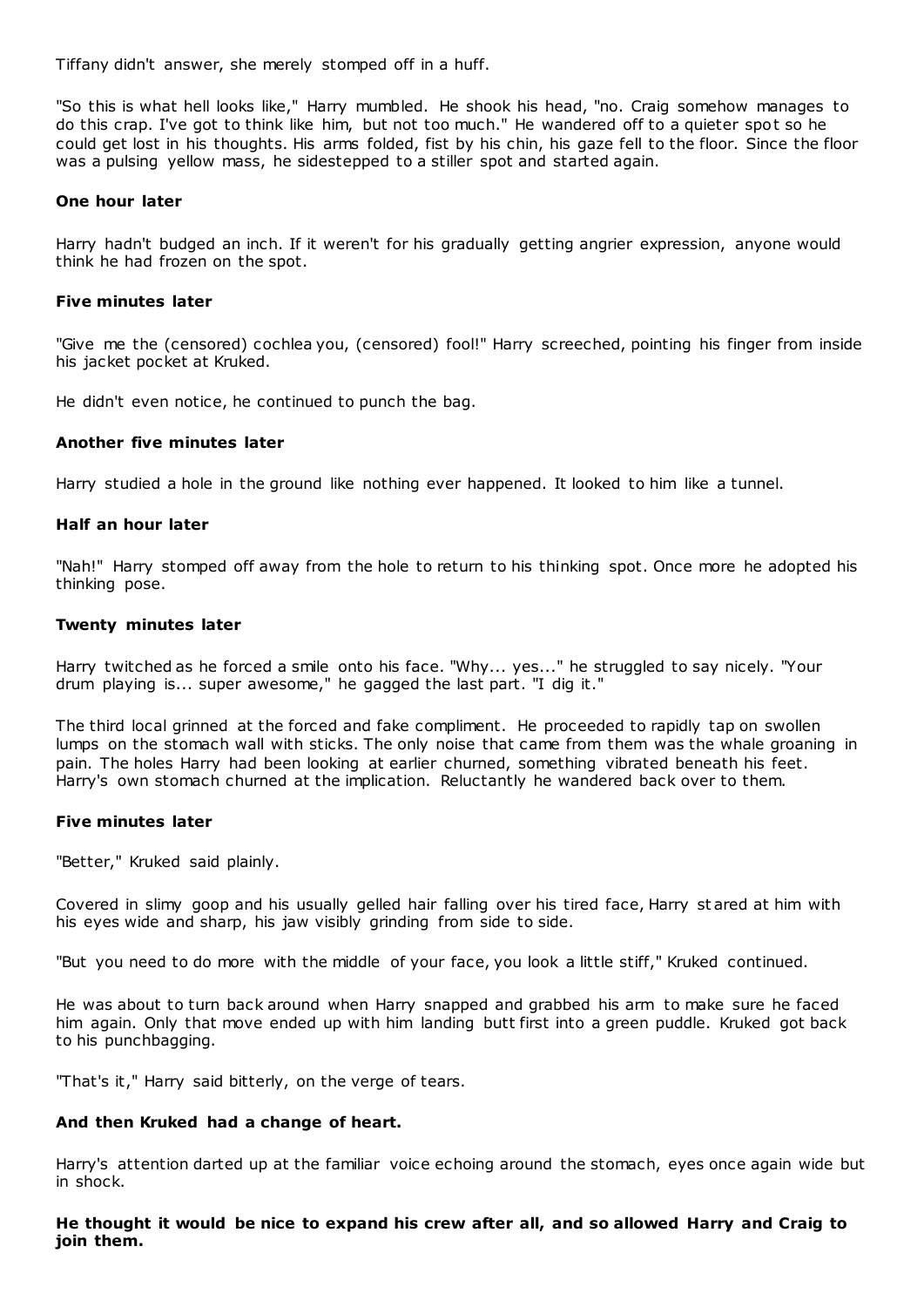"Wha... what?" Harry stammered.

"I suppose I can't argue with that," Kruked said. He walked over to help Harry back to his feet. He smiled broadly at him, "welcome brother to the crew."

"I said, what?" Harry said. "That sounded nothing like the Narrator. He wouldn't help us either. What's..."

Craig wandered over casually just in time to see Kruked's hand reach around his own back, cueing squelching noises. Harry looked on in disgust. Finally the strange alien revealed the pus dripping item he couldn't remember why he wanted. He had to avert his eyes to avoid gagging again. Before taking it he made sure to take his uniform jacket off first and use it as makeshift gloves.

"Oh so that worked," Craig said uneasily, also looking away from it.

"Wait, that was you?" Harry said in realisation, only it made him far more confused. "How did you do that?"

The Voodoo Lady looked around her little cabin awkwardly, whimpering helplessly. "I... she can't move," she, or rather he said in Craig's voice.

Then she/he spotted strange tarot cards with cartoon versions of him and the others in front of them. "Oh well, got some time to kill," she/he said.

Harry looked on, more than a little confused. Craig shuddered far too many times. "I've been places no one should ever," he said reluctantly.

"You know," Harry blurted out, then thought about how to finish the sentence. "This game makes about as much sense as Memories of Fury."

"Actually it does," Craig said, gesturing to Harry to follow him. "Let's go."

The pair turned around to head for the sloped section they entered the stomach from. They started to walk through the first ship piece with the dazed guy and his skeletal friend.

"I can finally see you soon Harry," the Narrator's voice snickered at them, startling the remaining life out of Harry. Craig was oddly calm about it as if he didn't hear or expected it. "With my own two eyes."

Harry waited for his heart to stop beating multiple times in a second before swinging around to where he thought he heard the voice. To his further confusion all he saw was the skeleton. "Narrat or, I thought... I thought we had a new one since they haven't tried to directly kill me."

The skeleton looked at him making him jump once again, it looked like it was frowning. "I know, it's a shame. The Voodoo Lady wench took my job and then dumped me into a chest where I've had to keep myself company for god knows how many years."

"Um, I have so many questions," Harry said tiredly. "Aren't you a disembodied voice, and you do know it's only been a few months since you last bugged me?"

The skeleton's jaw dropped a bit. "Well it certainly doesn't feel like it." He laughed sinisterly despite his mouth remaining in the same position, "do not underestimate the power of a narrator. No, actually do. I love watching you struggle."

"But..." Harry tried to object.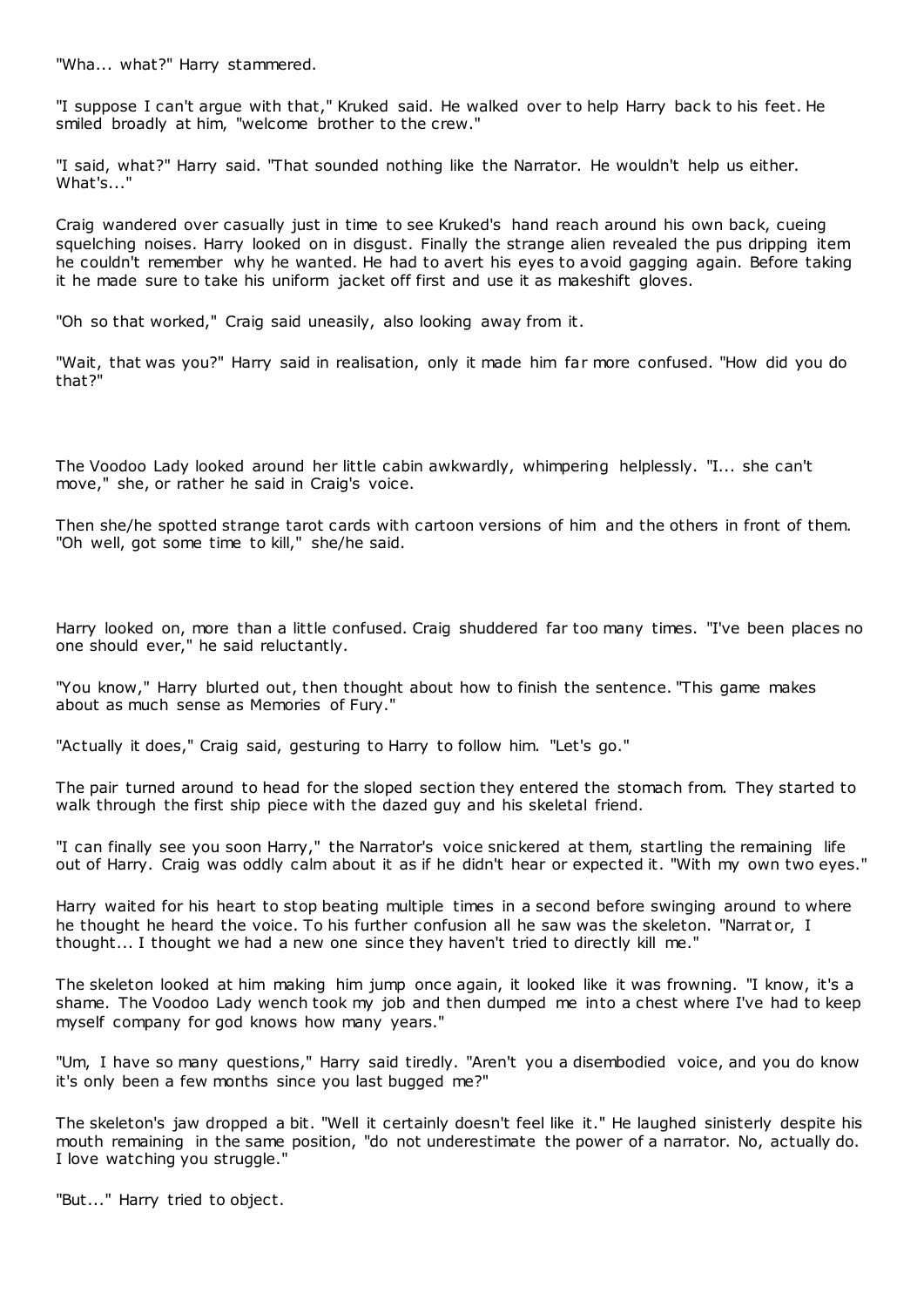"Not him though. That fella freed me from that chest and gave me a body. I owed him one," the skeleton narrator said.

Craig chuckled nervously while Harry's pained expression pointing at him screamed *traitor*. "The swapping bodies pocket watch," Harry grumbled. "How did you know it was her narrating? I couldn't tell or recognise the voice at all."

"Oh Harry, don't bother," Craig said flippantly. "We both know I'm the brains of this team, while you're the out of character hothead who contributes little other than comic relief."

"That's odd. When did we swap?" Harry said curiously.

Craig fished the pocketwatch out his pocket, more than a little confused. "We didn't..."

Harry snatched it from his hands. "Thanks for opening my eyes there, Craigy."

"Mine are always open," skeleton narrator snickered.

Harry shuddered while Craig awkwardly grinned at him. "Hey, at least he can't mess with you anymore," he said, prompting another glare. "So, now that we have it, how do you plan to do this really delicate marine life surgery?"

"Watch and learn," Harry grumbled in response.

With the loudest squelch, the fleshy blob was pushed into a narrow hole in the roof of the mouth. Harry smiled smugly at it. He was about to climb down from the roof of the Nowe when it dropped down to the ground in front of Craig's feet.

"Maybe we need to find something sticky. Shouldn't be too..." he meekly said.

Harry ignored him, his gaze fell to Windfast and Tiffany. His smirk made Craig very worried.

The blob once more was forced into the narrow tunnel, only this time the person doing so kept their hands on it. The rest of the Nowe crew and Coco waited for anything to happen.

Coco scoffed after a few minutes of nothing. "You bunch of rookies, don't you know anything about adventuring? It won't work unless you Use it with something."

"Um, am I the only one who knows you can't just shove a body part back and expect it to work as before?" Tiffany grumbled.

"Well, he is Pushing the item," Craig said.

"Please, the Push and Pull commands are only there for show," Coco rolled his eyes.

Tiffany's brow furrowed as she glanced between them, then she looked up at Harry wobbling on the roof of the ship. With a glint in her eye and a smirk of her own, she slipped inside the ship without a word.

The whale squealed so loud the interior trembled. Harry couldn't hold it any longer and tumbled onto his back, the cochlea joined him a second later.

"The mouth has arrived at the Pamo de Plato. Well I be damned," Coco laughed.

"Great. So how do we get out of the mouth?" Craig asked.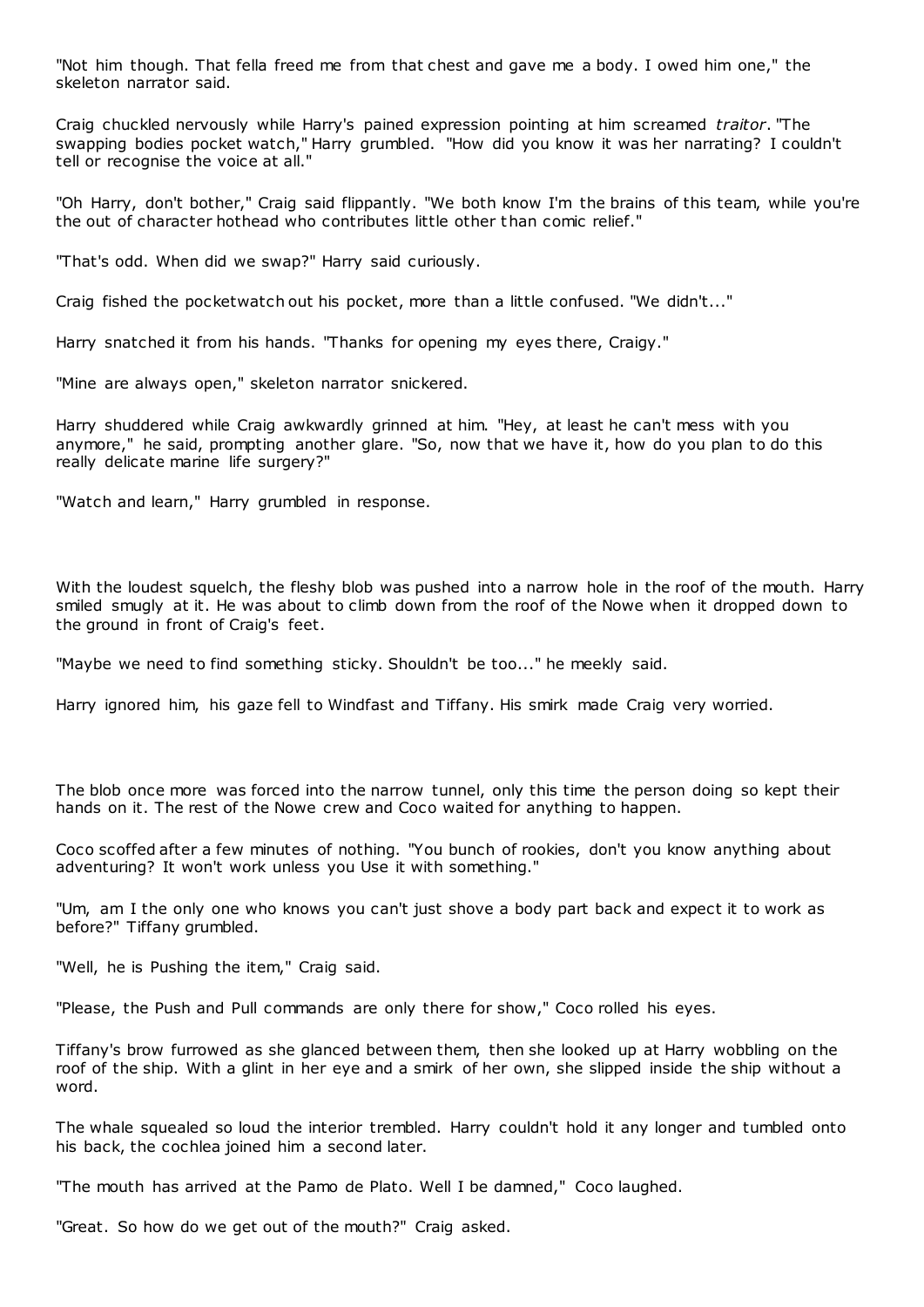#### **Ten minutes later:**

The Nowe drifted toward a massive gas giant, surrounded by a browny yellow froth dissipating into space. Behind them the whale that had swallowed them dove into the gas giant's clouds. The inertia began to lessen as the ship slipped out of the star's light and into the dark side of the planet.

"Let's never speak of this again!" Harry shouted while wiping similarly coloured slime from his uniform.

"Yeah but..." Craig protested until some slop was swung into his face.

"Never!" Harry burst into sobs.

Coco hurried toward the front window of the bridge, once there he giddily clapped his hands. "I can't believe it. So many weeks, I thought it was for nothing but we're here."

Harry glanced toward the same window. All he saw was black. "Oh of course we ar... wait, didn't you say you had been away for years?"

"Veruga did say it would be hidden in darkness. Maybe this is what she meant," Craig said. "Windfast, can you find anywhere to land?"

"I wouldn't recommend it. It looks a wee bit gassy down there," Windfast chuckled.

Harry shoved him out of the way so he could use the helm controls. That lasted all of two seconds when Windfast pushed him right back. Harry once more mourned his long lost phaser.

"I'll erm, scan for moons," Craig mumbled. The nearest console he could use had to be covered with slime thanks to Harry's frantic drying session. Nearby lay Harry's dirty jacket, so he grabbed that to wipe it down before using it while Harry was distracted. A quick scan brought a smile to his face. "I'm detecting a mass with its own atmosphere just ahead. That's got to be it. Windfast..."

"Aye aye Captain Anderson," Windfast eagerly said. Harry mocked him by miming his words and pulling a few faces.

It didn't take very long for them to hear the telltale sounds of the ship's landing struts touching solid ground. Harry made sure he got to the door first, and yet he was third to leave the ship and set foot on the surface of the pitch black moon.

"Out of my way boy, the Pamo is for my shnookie!" Coco screamed hysterically whilst tugging harshly on one of Craig's ears. Unfortunately for him he picked the wrong side and soon found a green backhand in his face before passing out.

"Oops," Craig flinched guiltily, "hopefully that's the last time that's going to happen." He looked around, hoping to continue forward like before. Everywhere he looked though was darkness. "Uhoh."

His worry was short lived though. A green haze rose a few feet ahead around a strange person shaped shadow. He hurried toward it and tried to grab anything that was there. Something moved, allowing him to see where the mist was coming from. A glowing uneven ball which looked to be floating. He reached to grab it.

"Good god Craig, watch where you're grabbing!" Harry's voice shouted at him from that spot.

Craig groaned quietly. "Is that it? I need it more than you."

"I have no idea. It feels soggy, I wasn't eager to rub it against my sword wound," Harry said.

"You're already wet, Harry," Craig smirked as he snatched the item. He heard a familiar annoyed grunt. As soon as his bad hand touched the object his entire palm was awash with pins and needles, heat radiated from it and the object. The green colour intensified, it was almost blinding. His hand gradually soothed, the otherworldly twitching settled down. The light dimmed once more though so he couldn't see how it looked, although it felt like it was his again.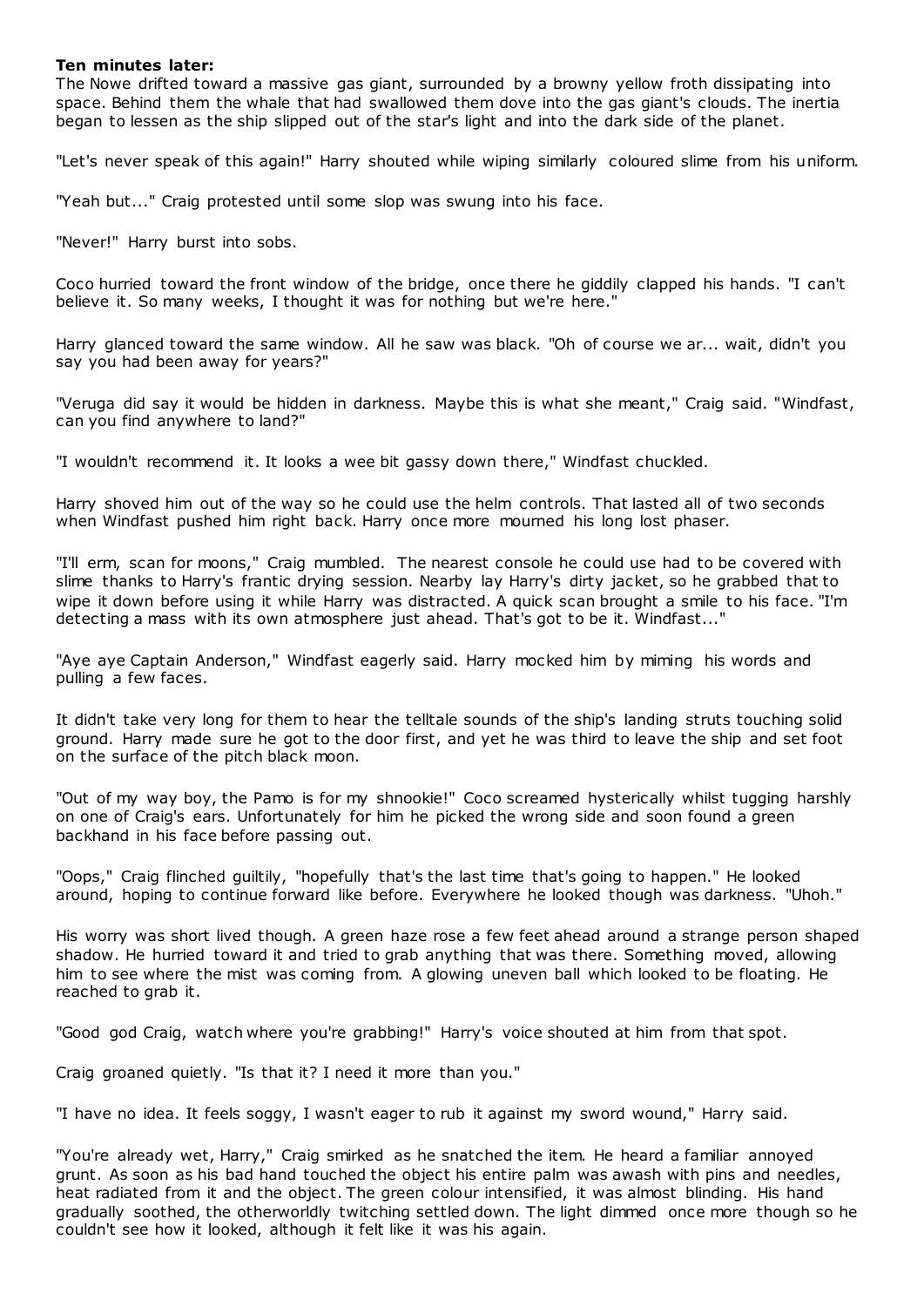"Well?" Harry said curiously.

Craig tried to clench his hand multiple times, it did as it was told. "It works. Amazing."

"Yeah yeah," Harry said, snatching it back to press against his stomach. Once done he raised the object to eye level, illuminating both his and Craig's face. He noticed a frown on his teammate's face. "So we can get back to the ship, sheesh."

"Oh that I figured, it's just..." Craig said reluctantly, his eyes fixed on their so called treasure which looked more like a green, crumpled cloth. "Never mind."

"You know, that was too easy. Expect badness," Harry said.

Craig nodded briefly, in the dark it made him dizzy. "Yeah, any puzzle where you didn't even need to shoot anyone must have a catch." He heard Harry grumble a few swear words under his breath.

The duo carefully headed back to their ship and to the bridge. Craig froze as soon as they entered, while Harry rushed to collect his jacket. "I suppose this is already ruined, what's a soggy wash cloth in a pocket?"

Craig took little steps towards the unmanned helm. The nerves got the better of him halfway as his eyes fell to the floor, where he quickly found Windfast lying on his side with a bump on his forehead. "Uh... Harry?"

"What?" Harry groaned without looking at him. He was more interested in wringing a sleeve which dripped goop.

"Aren't we missing someone?" Craig asked nervously.

Harry rolled his eyes, "you mean Choco de Latte? I'm sure he'll find his way back in."

"No but now that you..." Craig stuttered. Light footsteps behind him made him lose his trail of thought. He swung around just in time to see the hilt of Tiffany's sword before it bopped him on the head.

"What was that?" Harry said. He finally looked around in time to see pretty much nothing. "Craig? Windy?" he approached the helm slowly, the frown on his face tensed with every step. "Uh Loco? Teflay, Tiffy, Trin... Tiffany?"

Tiffany bolted back upright in front of the helm controls whilst gasping in horror. Having stepping directly in front of it a second earlier, Harry's heart leapt up into his throat.

"I'm last?" Tiffany's voice cracked, even a tear ran down her cheek.

"Uh?" Harry could only answer with.

"Hmph," Tiffany tried her best not to cry any further. Smacking Harry over the head with the blunt side of the sword helped a lot with that.

## **Ok, I swear I put the Craig and Tiffany cards together. And... wait, what? Where's mine gone? Oh, ohno is that it there in the bin...**

Hack Doc sighed impatiently, then shrivelled his nose in disgust at the sound of the Voodoo Lady's groaning as she strained towards a nearby bin. "Will you turn that microphone down or off. I can't concentrate on my lobotomy's over this noise."

#### **Nope that's the Buck card. Why ever would I throw it in there? Why is it so echoey in here?**

"Seriously, it's playing over the whole island," Hack Doc complained.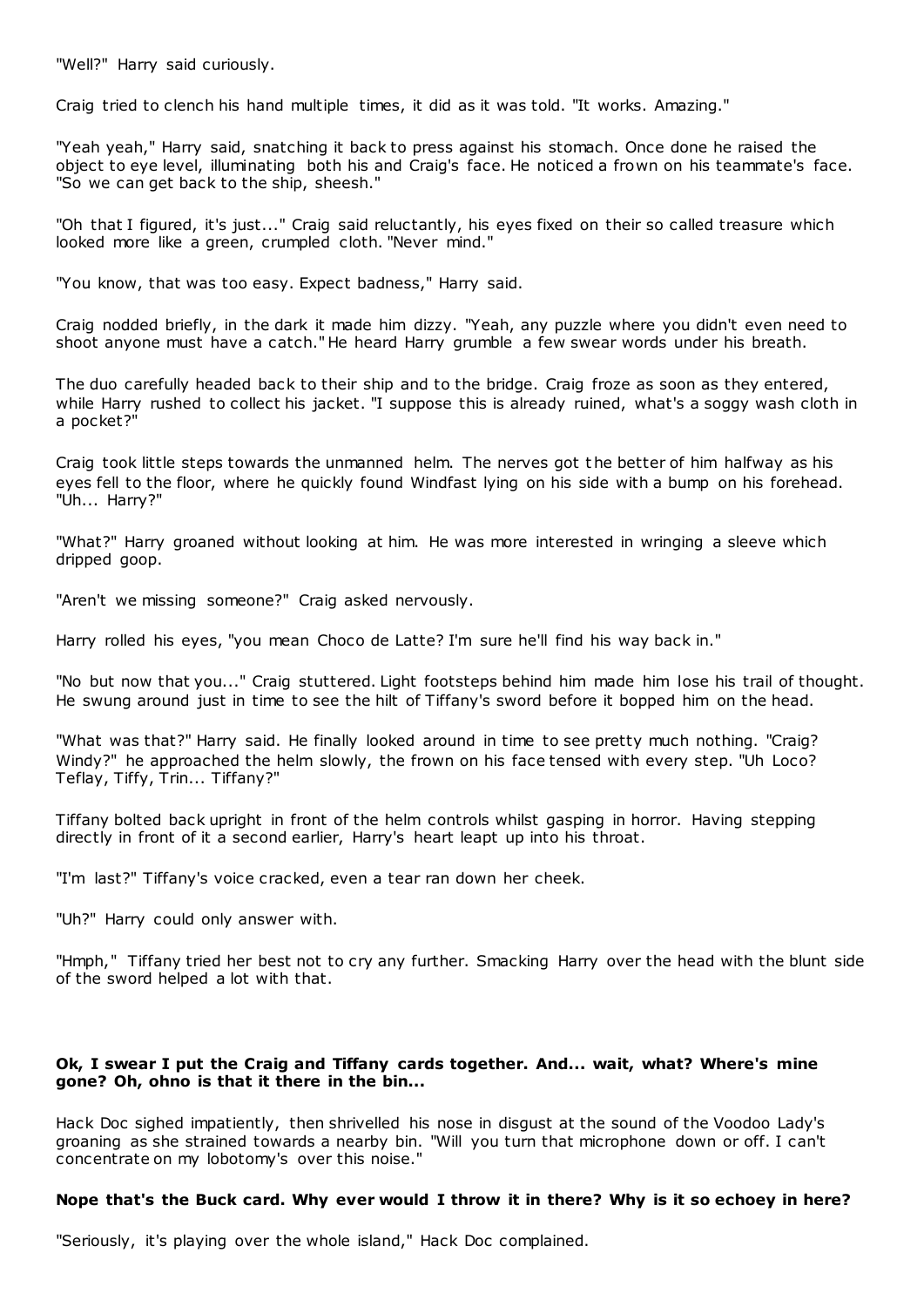The Voodoo Lady spotted the button on her desk was compressed. Nervously she slapped it to bring it back up. "Well that's embarrassing," she said. Then she noticed her company, "what are *you* doing in here?"

A device in Hack Doc's pocket bleeped. He excitedly fished it out to look at it. "Gotta go. Specimen's arrived." He ran out of the cabin cackling sinisterly.

"Ugh, I lost my place. Where was I?" the Voodoo Lady grumbled as she focused on her character tarot cards. Once she was satisfied she reached for the button once again.

## **When we last joined our zeroes, they had become fishfood for a space dwelling leviathan. With no choice but to poke the shippers, Craig and Harry...**

## **PART 4: The Trial and Humiliation of Harry Kim**

## **I wasn't finished!**

The Nowe came in for a landing right where they started; on the shore of the first island. Inside was an awkward silence as Tiffany stood at the helm watching over Harry and Craig sitting back to back on the floor near the viewscreen. Their hands tied together and to one another. Windfast snored nearby, lying mostly face down.

Tiffany tried in vain to avoid the piercing glare Harry had kept on her the whole time. Craig had no choice but to stare out the window.

As soon as they landed they heard a knock on the airlock door. Tiffany walked over to point her sword unenthusiastically at the pair. It took them a couple of tries to stand up without wobbling. Once at the door Tiffany pushed them the rest of the way, they toppled hard onto the harbour's wooden platform.

Standing nearby someone counted money notes aloud. "Twenty eight, nine, thirty. Well done my pretty shoe shoe."

"My what?" Tiffany snarled.

Hack Doc pouted, "I flunked French, no need to draw attention to it."

"What's French?" Tiffany asked. Hack Doc didn't look too sure either. He handed her the money he counted. "This better be legit. Human hunting is so last week."

Craig tried to shuffle into a sitting position. Harry's wriggling didn't help matters. "Listen, whatever he's paying you, we'll double it."

"What? We have no..." Harry hissed. Craig shushed him.

"You're right. It should be double. You only asked for one, I brought two," Tiffany said.

Hack Doc did a triple take at the pair on the ground. "Which one's the one with the beautiful hand? I only want that one. The other you can keep."

"Now wait a minute," Harry protested. Craig looked over his shoulder with a *really* look on his face.

Tiffany instantly brightened up, "deal. I'll just untie them." She crouched down to tend to the ropes. While she was doing so hundreds of people descended on the beach carrying torches and pitchforks.

"There he is!" one shouted. The crowd's pace quickened. Both Tiffany and Hack Dock scrambled out of their way to avoid being trampled.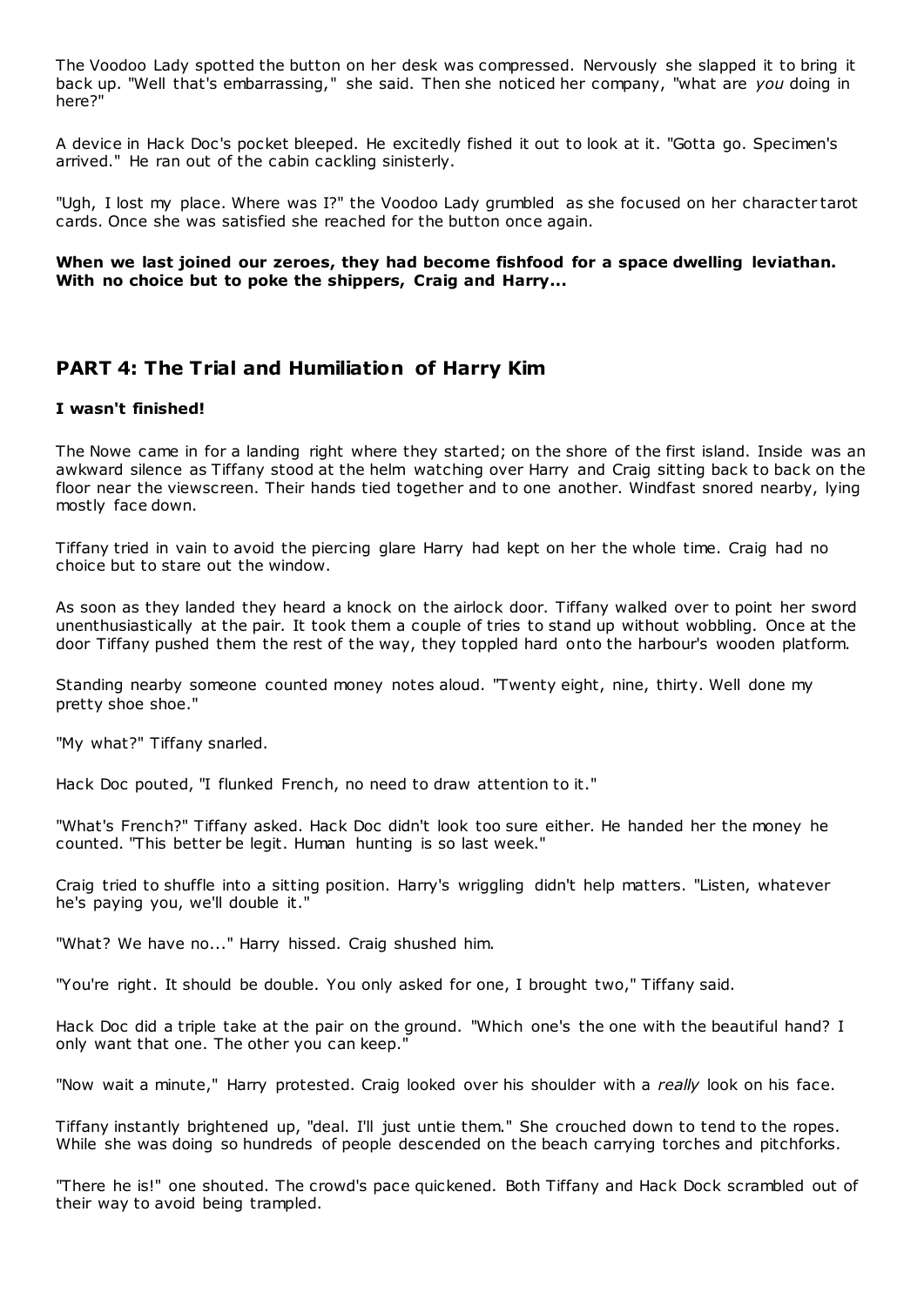"What is this?" Hack Doc snarled.

Craig chuckled to hide his nerves, "oh this always happens when Harry returns anywhere."

"Ha ha," Harry groaned.

He and Craig were dragged to their feet by the leaders of the crowd. They immediately noticed the green patches on their skin. Harry noticed the man holding him was dressed in a frilly pink dress and wig that didn't suit his warty bearded face.

"Harry Kim. You are under citizens arrest by the good people of Sumflot Isle, and will stand trial for great crimes against its community," the same man snarled, then coughed in his face. Harry nearly passed out from the stench of his breath.

"Let me guess," Craig snickered.

Harry stomped on his foot, which he quickly regretted since they were still tied up. Craig hopped on one foot, nearly bowling the two of them over.

"Will you... god, shut up," he said quietly through gritted teeth once they recovered.

"Huh, there's two of them?" another member of the crowd pointed out. The rest stared, flummoxed at the two Human men.

The man in the pink dress shrugged dismissively. "Bring them both. We'll figure it out later."

"What? No!" Hack Doc screeched.

He had little choice. The crowd swarmed around Harry and Craig to drag them away towards the small town. Harry panicked when he recognised exactly where they were heading.

*"Okay, I wonder if I'll get some items from in here like some booze," Harry said as he went for a saloon door. Instead of walking through it, he slammed into it.*

*A woman nearby walked passed, she stopped as Harry fell backwards onto the floor. "Oh yeah, we only had a month to build this. That door's just decoration, maybe try again in three chapters ey?"*

"Oh, you think you're clever do you?" Harry grumbled.

Hack Doc watched helplessly as the pair were bundled inside the now functioning doors. Tiffany stood behind him with her shoulders slouched and her face downcast. The mad scientist swung around to shout at her, "get them back!"

"Hey, I did my job. Not my problem," Tiffany said as she walked away.

"We'll see 'bout that," Hack Doc snickered.

Once they were untied from one another, Harry and Craig were shoved into a courtroom podium and forced to sit down. The angry mob filled the seats behind them. Straight ahead of them sat a very imposing largely built man in a much higher podium, glaring fiercely with green blotches all over his face.

"Harry Kim!" he barked. "You have been found guilty of all charges. You will be sentenced to the gallows first where you will spend two days *keeping the local kids entertained*. This will allow the community time to vote for their favourite method of execution..."

"Hang on, guilty of what?" Harry asked in a blind panic . He dared Craig to say anything with an annoyed eye roll in his direction.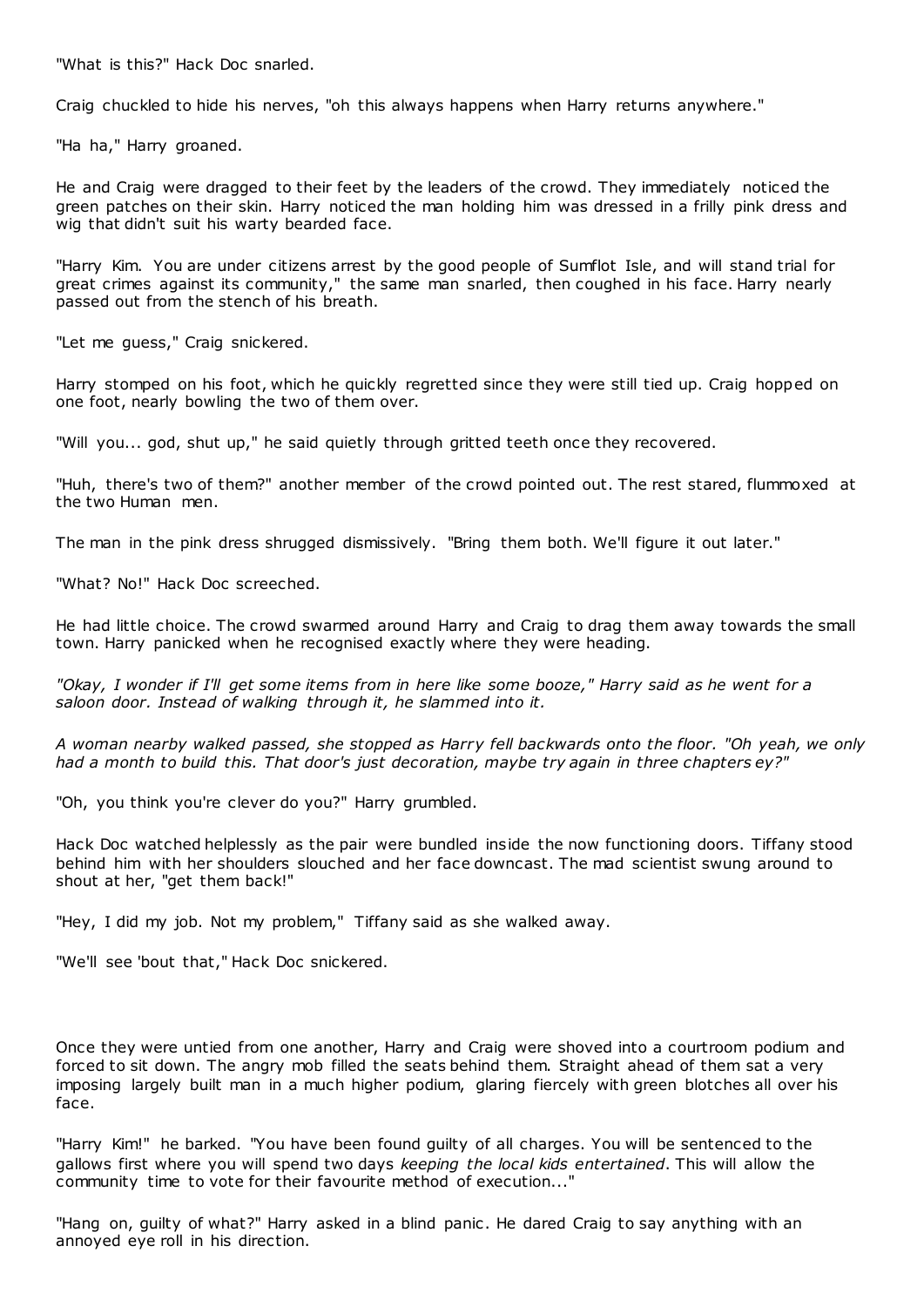The judge grunted, "what do you mean what? Has nobody read him the charges yet?"

"We haven't even had a trial," Craig reminded him.

"Wise guy huh, aren't you Kim?" the judge snarled.

Harry nodded, "yes, Harry's always been a smart arse."

"Hey, are you serious? Can you really live with yourself if I die because you couldn't keep your phaser in your pants?" Craig snapped.

"I didn't shoot anyone while I was here," Harry protested quietly.

Craig laughed, "yeah sure. What about Windfast?"

"That doesn't count. He was with us," Harry grumbled.

The doors to the court opened. A short greying man with a knee long beard wearing only a thankfully long tatty shirt and boots hurried to the parallel podium to the pair. "Sorry I'm late, your honour. Thought I heard a buzzing sound in the jungle so took the wrong turn. Ended up in the Lotsa Coffee on the south beach."

Harry face palmed while Craig stared blankly in disbelief at the new arrival.

"Enough of your stories, TH. We're waiting for the charges," the judge snapped. He didn't get any response, it took him a while to understand why. "You old man, you're TH."

"I am? By golly," the new arrival chuckled. He turned to Harry and Craig, then his face brightened up with familiarity. "Oh look, it's my two favourite ladies. I haven't seen you since my racing monkey days."

"We're doomed," Harry almost cried.

Craig nodded, "yes you are."

The judge growled, "has anyone got anything to throw at him?"

The person typing the minutes threw their empty coffee cup at the hermit the judge called TH. Fortunate for him it was only made of a Styrofoam like material and it took him a good minute to notice it happened.

"Oooh right, the trial. I best pick up my evening jo before I go," TH said, about to walk off. The judge cleared his throat to get his attention. "Oh I'm here already. Shame. Okay. Men and gentle ladies, I'm here to convince you that Harry Kimberley is guilty of four truly ghastly crimes. Number one; the poisoning of the beloved poochy, Prettyugly."

He gestured to an evidence table off to the side of the room. Harry and Craig looked, recoiling at the alien cat frozen in a compromising washing itself position. It had been placed next to the Pamo de Plato, which thanks to the decent lighting looked like it had been used to c lean Neelix's kitchen the once and discarded into a bin.

"His name is Cutey McPie!" a man shouted from the audience. Everyone heard him burst into sobs.

TH sighed sympathetically. "How cruel. Feeding a cat some meat combined with flowers. How cruel must one man be?"

"What?" Harry laughed in disbelief.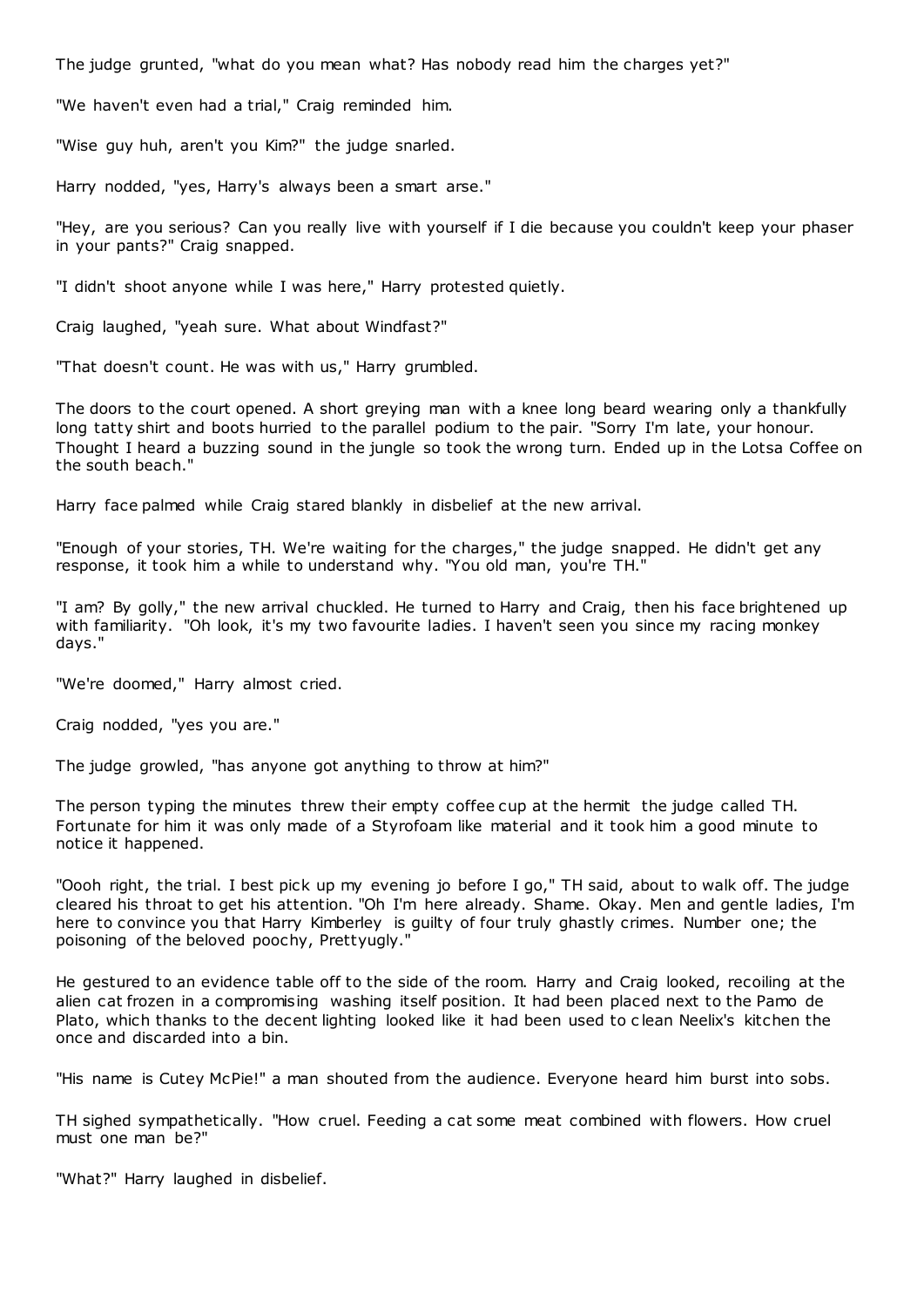"Second!" TH bellowed as he raised his finger into the air. He got confused for a brief second, cured by raising a second finger. "Cheating." Everyone gasped in horror. "Getting so intoxicated on his own cocktails, he mistook a dart's championship for a spitting contest. Truly the lowest of low."

Harry glanced at Craig who was struggling not to laugh. "Oh come on. That one makes no sense!"

"Third. Shooting at karaoke contestants because he couldn't remember the lyrics," TH continued, tutting afterwards.

"That one I can believe," Craig commented.

Harry elbowed him repeatedly. "Shut. Up!"

"And finally, destruction of private property. Kim dropped woodlice onto a man's walking cane..." TH said, overwhelmed by the crowd gasping even louder than before. Shouts to hang the flummoxed ex-Ensign followed. The judge shushed them so TH could go on. "All so he could follow him and eavesdrop on a business transaction."

Harry's face twisted in disgust. "Okay, I can sorta understand the other three. The theme seems to be puzzles I managed to skip. However I don't..." He noticed Craig's eyes sheepishly veering off to the side. "That puzzle was yours? And you give me grief for shooting people."

"No. The narrator was invisible, so how could I follow him?" Craig said, coughing afterwards on purpose.

"How do you plead to these wicked crimes... er, whichever one is Kim," the judge demanded. Harry and Craig pointed at each other. "Very well, you'll both be sentenced."

Craig lowered his hand, Harry didn't though so he glared at him fiercely. "Really?" Craig snapped, "enough of the spiteful hate everyone act, Harry. It's getting very old."

"Talking to himself. That explains a lot," Harry smiled. TH leaned on their podium, staring with narrow eyes. Harry started to sweat, then wonder if he ever introduced himself to the man. Little did he know TH was only supporting himself while he scratched his bare leg. "Okay, okay. I'm Harry Kim but I'm absolutely not guilty."

"Even to the shooting karaoke contestants? Cos I remember the babe guy like it was yesterday," Craig smirked. Harry didn't answer, he simply glared.

"Very well. Who do you wish to represent you?" the judge asked.

Harry briefly glanced at Craig who was shaking his head frantically. "Since he so has my back, I choose this guy. Craig Panderson."

"Who's this Craig, my name is er, James... er Chakotay. That's it, James Chakotay," Craig stuttered. Then he realised what he said and he frowned. "Oh haha, Panderson, how original."

"Wow so when you're done with pretending to be better men than you, can you give us a recess or something so we can figure this out," Harry whisper snapped at him.

Craig narrowed his eyes in his direction. "You know the saying, don't piss off your lawyers ." He turned his attention to the judge. "Um your honour, can I request a reset so I..." Harry elbowed him. "Recess with my client."

"Fine! Bailiff, show the defendant to his cell," the judge commanded.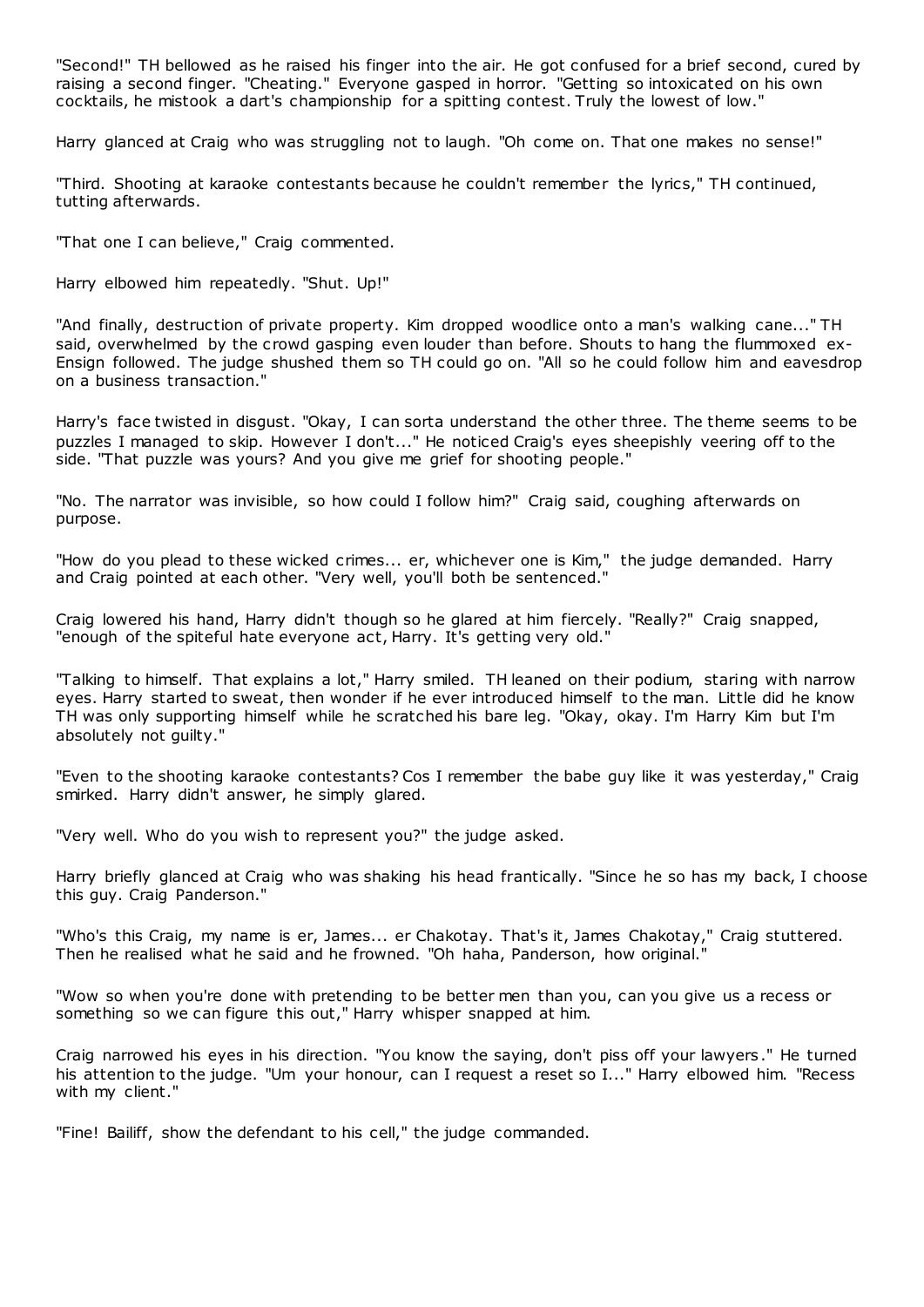Anyone passing by the courthouse were treated to a glimpse of Harry peering out from behind the bars of his cell, pouting angrily towards no one in particular. The door to his cell opened so the guard could let Craig inside.

"Five minutes counselor," the guard told him.

"Counselor?" Harry muttered, turning away from the window.

Craig shrugged meekly. "Don't worry I've got a plan."

"I don't like it," Harry said.

"I haven't even said it yet," Craig sighed impatiently. Harry nodded and smiled. "One of us is free to move around town. I'll have to solve a few puzzles to get my hands on the Pamo again. Once I do I'll take the Nowe to find Morgan and Tani. Together we could probably think of a Pamo mass distribution system. I'm sure once they're all cured they'll be reasonable and let you out. I mean think about it, they're all Pox of Buck'd and he's not the brightest and..."

"Craig," Harry butt in. To his relief Craig did stop yammering, but didn't look happy about it. "You have as much chance at solving this entire game without me as you do at getting both Morgan and Jessie to not only date you, but catfight over who gets to marry you and have your kids."

Craig started to tremble, he clenched his fists to try and stop it. It didn't work, when he spoke his voice cracked, "you don't know what you're talking about."

"I do, and I'm not done. What also has the same odds is Janeway declaring every day as No Coffee Day, which Neelix helps celebrate with an awesome buffet and no one is ill the next day," Harry said, the right side of his lips curling.

"You know what. I was joking around, I was going to help you out of here first but..." Craig grumbled.

"Did I mention space turning purple and the Borg organising a Universe Peace parade?" Harry's half smile turned into a smirk. Craig's face twitched before he lunged for him. The two exchanged some pushing and shoving, as well as the occasional slap, before the guard came in to drag the closest one to him out of the cell.

"Wait!" Craig cried out as he tried to push forward.

The guard locked the door to stop him getting through. "Wow, I'm sorry Mr Panderson. These prisoners can get a little rowdy."

"Don't worry about it, it happens," Harry smirked. He and the guard walked off, leaving Craig clutching the bars of the door.

On his scout around the town, Harry made sure to pass the courthouse to *check* on Craig. To his disappointment he didn't even give him a first glance, he even looked away and huffed through his nose.

"Oh come on Craig. Be more original. We've already done the I'm locked up so you solve puzz les on your own gimmick," Harry smiled. He didn't get any kind of response which disappointed him again, so he continued on his way.

Two hours of getting lost in the jungle again later, Harry returned to the town looking very frazzled. Thinking he earned the break, Harry strolled into the bar without a care in the world. That was a mistake as he not only recognised the barman, but also two of the patrons arguing nearby.

"Ah, Mr Anderdaughter was it?" the judge said cheerfully all while polishing a pint glass.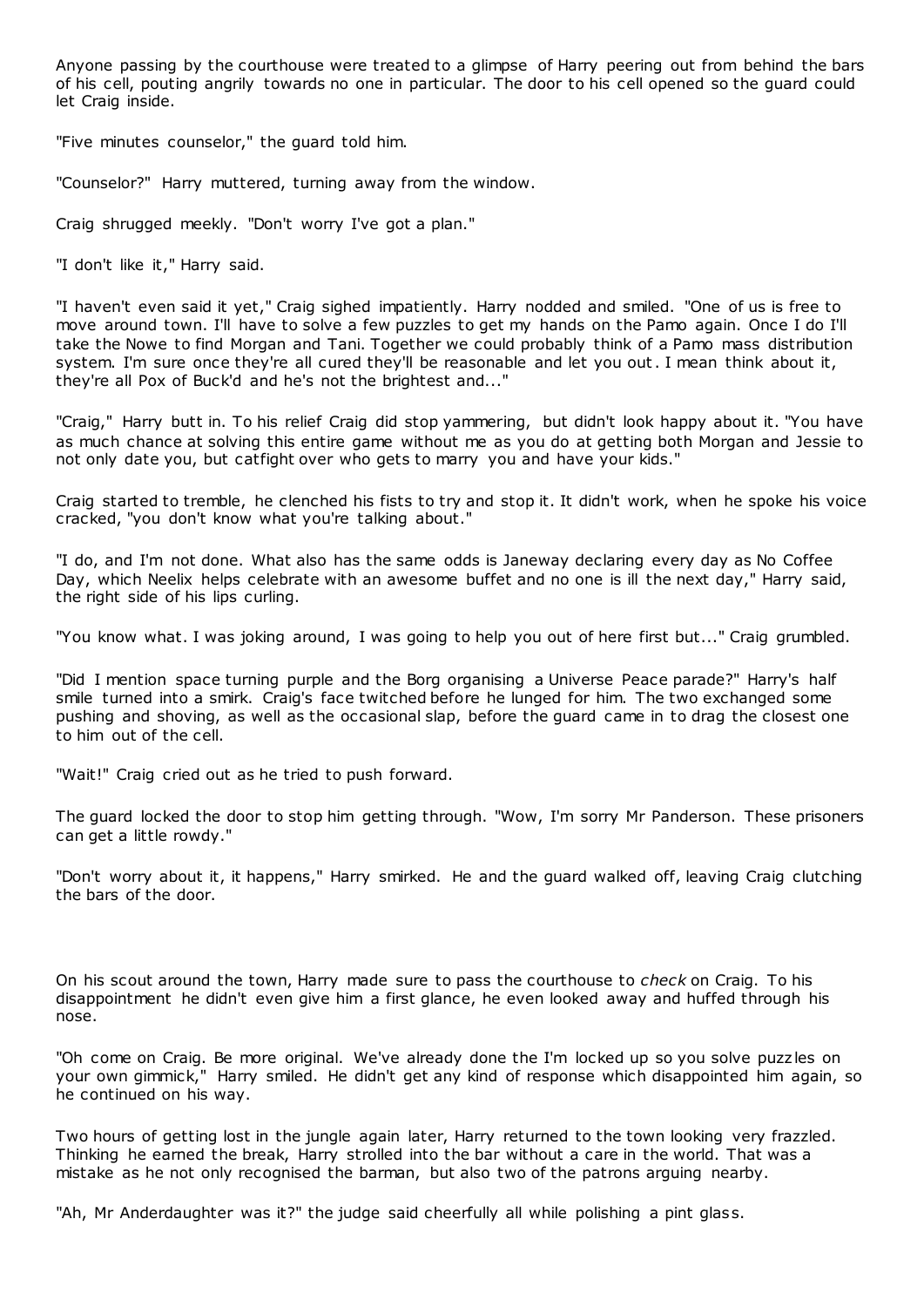"Uh... sort of Judge er, Judge..." Harry stammered nervously.

The judge laughed his confusion off. "Please, Judge Stumpy is my day job. Here I'm the friendly barman Winer."

"Right," Harry shakily said, his attention drifted toward the two arguing only a few bar stools away.

"Oh come on, break him out," Hack Doc whined like a child.

Tiffany groaned as she sipped on her drink. When done she bluntly responded with, "nope."

"Pleeeeeaaase. I need that white haired boy's fantabulous hand if I'm going to find the secret to eternal life," Hack Doc whimpered. Tiffany stared at him with a steadily rising curious eyebrow. It made him stutter, "I mean the secret to er, anti-wrinkle formulas."

"Is that what you were chasing him for?" Harry couldn't help but laugh. The pair turned around to look at him. "The only thing that hand will be doing later is wiping away his rejected tears. Or if you want to go for a more rude joke approach..."

"Whatever do you mean, scruffy black haired one," Hack Doc grumbled.

Harry bit his lip briefly. "Well when a boy and his no one really like each other..."

"Ugh, he means Craig's been cured of the Pox," Tiffany said.

Hack Doc gasped overdramatically, "impossible!"

"Not really. What is impossible seems to be reaching the ending of this bloated, thinks it's clever excuse of a game," Harry muttered. "If Tani wasn't infected as well, I'd have already hijacked the Nowe, picked her and Morgan up, and hi-tailed it back to Voyager. I'm sure they can beam Craig..." His eyes widened and darted around. "Er I mean Harry up out of jail."

"Who is this Tani?" Hack Doc's ears perked up.

Harry stared at him blankly for a second or two, then his eyes rolled up and remained there. "Ohno."

"You, find this Tani for me," Hack Doc barked towards Tiffany. She laughed in his face and returned to her drink. "But I need her. She's the only one left with the perfect strain of the Pox."

"Yeah about that, there's a whole village..." Harry said, interrupted by a palm nearly slapping him in the face.

"Hush!" Hack Doc hissed without even looking at him.

Tiffany swivelled around on her bar stool once her drink was finished. "If it's that important to you, kidnap her yourself."

"I mean yeah, it isn't hard to," Harry commented.

"I don't think you understand your place in this. You are the hired muscle, or lack thereof. I am the brains. I hire barbarians like you to take care of my dirty business to not sully my hands. Don't make me find another to *get* you," Hack Doc obnoxiously smirked. That expression was still fixed to his face while he lay twitching in pain on the floor with a bleeding nose.

Harry looked on, a little impressed, while Tiffany gestured for a refill. He then remembered their predicament and shook that off so he could scowl at her instead. "So how much is the going rate for screwing over people you admire?"

"Roughly thirty gold a piece," Tiffany flatly replied.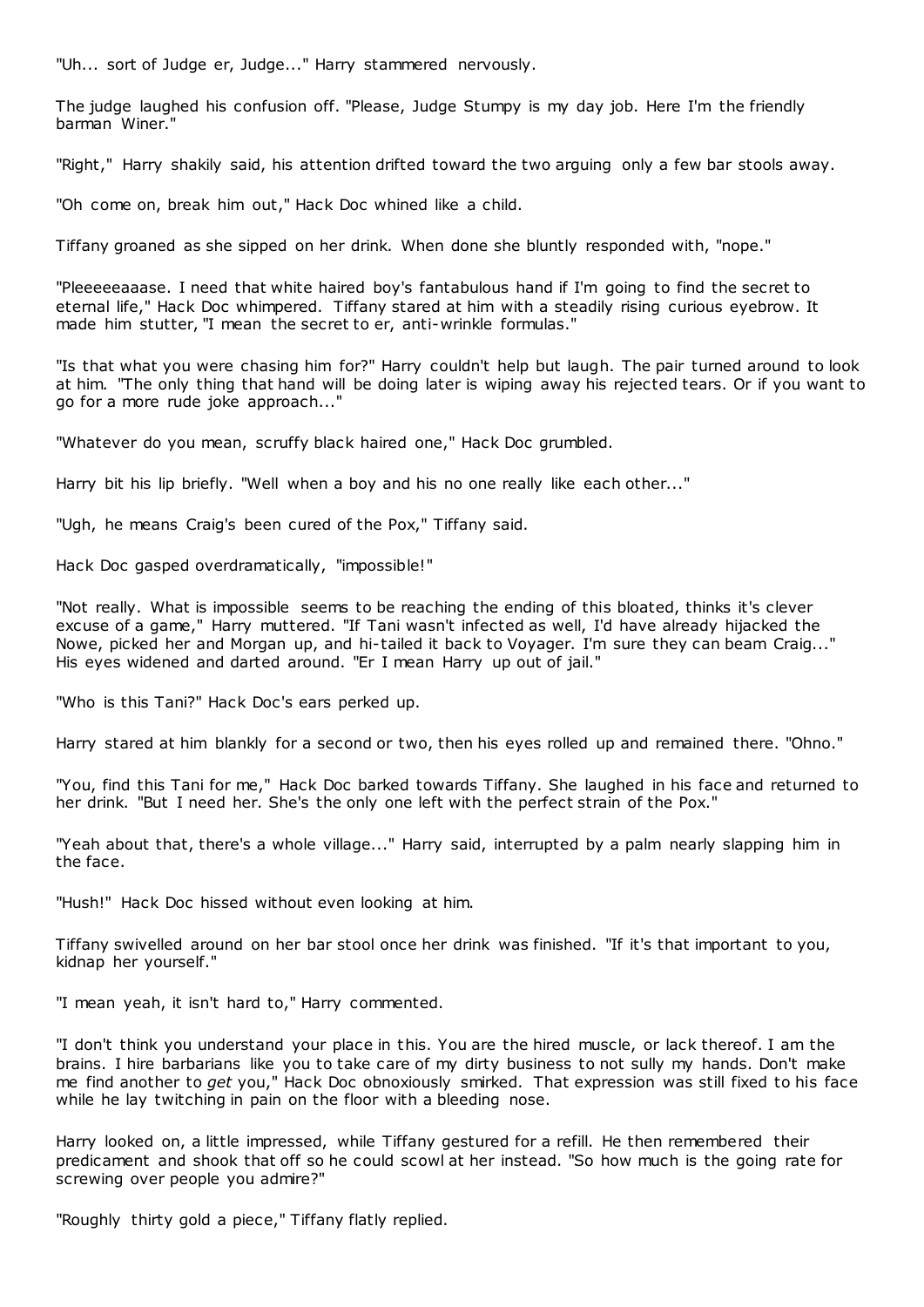"So, not enough to buy a cheap conscience at Goldstretcher," Harry grumbled.

Tiffany glanced toward him over her shoulder looking almost bored. "That's rich coming from the guy who killed a bunch of puppies outside someone's house."

"They were sleeping," Harry quickly said.

"What do you want, you got out didn't you?" Tiffany yawned into her hand.

"Yeah but Craig's still locked up for stuff we didn't do," Harry said. He spotted a slight curl in her lips. He huffed impatiently, "he has far more patience than me and I'm phaserless so..."

"My mistake, I thought for a second you were worried about your friend like a normal person," Tiffany chuckled.

Harry firmly ground his teeth before replying, "you dragged us back here to be dissected by a mad scientist, while a system wide illness is turning people into gross green zombies with pink tutu fetishes. That's what's really rich."

To his surprise Tiffany flinched at that. She looked away so he wouldn't see anymore hesitance.

"You're supposed to be hired help, right? Help us prove we're innocent and you might get an autographed phaser," Harry said.

"But you're not innocent. You were infected first and brought it with you to this planet, then fixed the gravity here so it'd spread into the atmosphere and further," Tiffany said, leaving Harry speechless for an uncomfortable five minutes. "Yeah it was an accident so I agree the death penalty is OTT but..."

"I'll be right back," Harry squeaked. He ran out of the bar, double backed to grab whatever was lying around, and ran out once more.

Harry plonked his breathless self down beside Craig in the podium, ignoring all the stares everyone was giving him. "What... did... I miss?" he wheezed.

"Oh not much," Craig replied bitterly.

Judge Stumpy slammed his gavel on the podium twice. "In the case of Ohemge and Cutey McPie versus Kim, the jury of Sumflot Isle finds in favour of the defendant, Harry Kim."

The crowd gasped and jeered in response. Harry stared slack jawed toward Craig who smiled a little too smugly. "How...?" Harry stammered.

"Well, it seems like you've been successful in clearing your name Mr Kim. All four civil charges have been dropped," Judge Stumpy announced to further jeers.

"How the hell did you do that?" Harry demanded.

Craig turned his head so he could get the full view of his smile, "oh I'll tell you later. Whether it'll be at my double wedding, or the Peace Parade or even No Coffee Day, I haven't decided."

"There's no way in hell you proved we didn't do those crimes on your own, in jail. You're full of it," Harry snapped.

"What can I say, I'm the puzzle master," Craig snickered.

#### **Two hours earlier**

"And then he said I had as much chance as going out with Jessie and er... Tani, as I did solving this on my own," Craig whined pathetically at the person on the other side of the bars.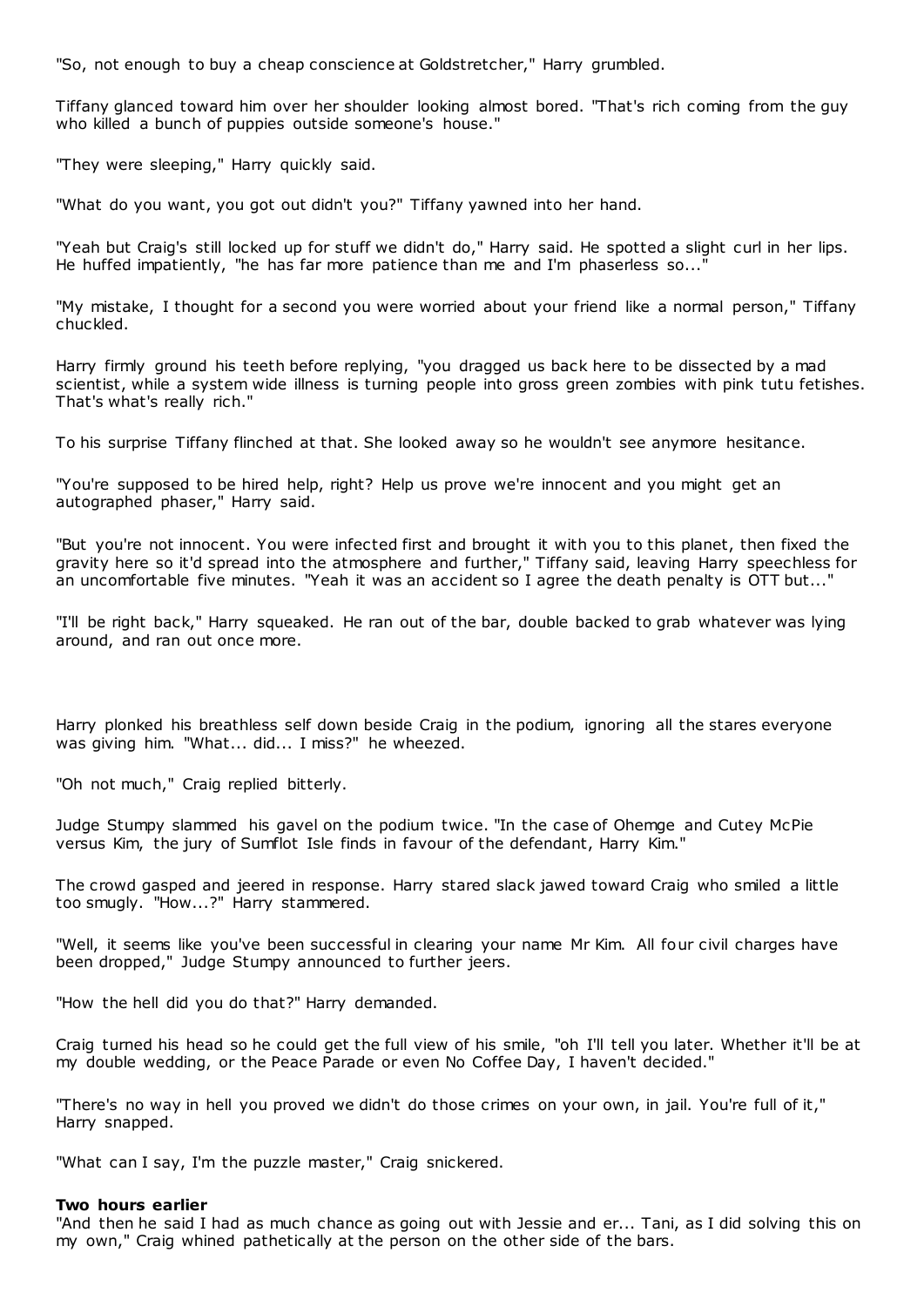"Uh huh," they said with disinterest.

Craig didn't notice though, "he was just trying to get me angry. I smacked him around and the guard assumed because I won, that he was me and let him out. So..." Laughter interrupted him. "What?"

"You still haven't learned to sum up, have you? Great story though, but a bit unbelievable at times," Morgan snickered.

Craig's sad face turned into a full blown pout. "But, we did get eaten by a whale."

Morgan giggled as she sipped on the straw sticking out of her drink. "Oh I know."

"Did you see it?" Craig wondered.

"No," Morgan shook her head. Another sip made her pull a face and shimmy the drink a bit. Disappointed she plonked it in between the bars. "Look, it's easy peasy. I'll break you out," she said while reaching for the bars.

Craig panicked and reached out to stop her, earning him a fierce glare when he brushed her hands. He quickly pulled his own back to his side. "No no, we can't. They have the Pamo de Plato on the evidence table. We need that to cure Tani and the others."

Morgan's face scrunched up and turned a shade paler. "Yeah we do. Last I saw her she insisted I help her carry the entire frumpy dress aisle into the dressing room. No one has suffered like me."

"Um yeah," Craig mumbled, his mind reminded him of his time as the Voodoo Lady. He decided to keep that to himself. "So Tani and Buck are dropping off more aliens here?"

"I don't know," Morgan bluntly replied. She looked annoyed at Craig's confused reaction. "I told you, I haven't seen her since she ran into a dressing room with Disney costumes. I waited outside until they closed the store. I haven't a clue where she went."

Craig's face and shoulders fell. "And Buck?"

"Same. At the very least they're not here. I've looked all over," Morgan replied, her own shoulders tensing. "Though I did only spend a few seconds in the woods. I'm not doing that crap again."

"Okay, okay, don't panic ," Craig stuttered. Morgan stared at him blankly. "Buck kidnapping Tani is hardly new, so we can worry about that later. First, I need to prove that I, or rather Harry, didn't poison a cat, spit on a dart board, or ruin an old invisible guy's walking stick. The hard part is the shooting karaoke singers."

Morgan's eyes rolled to one side, mouthing a long drawn out *okay*. "How are you going to do that?" Craig tried to smile cutely at her, hoping she'd get the hint. Instead she squinted at him curiously. "How much of that whale juice did you drink, you look a bit gross."

"No, I mean I didn't," Craig stammered and blushed furiously. "I can't do anything in here, the only item I can use is used chewing gum. Please, you've got to do the item collecting and negotiating with people. I can't count on Harry."

"Or, I can *negotiate* with people," Morgan smirked deviously.

## **Present Time**

Craig's smile had managed to grow, "you're welcome."

Harry was far from impressed. "So it's okay when a cute girl does it, but when I threaten people; *ohno Harry, you've gone too far*."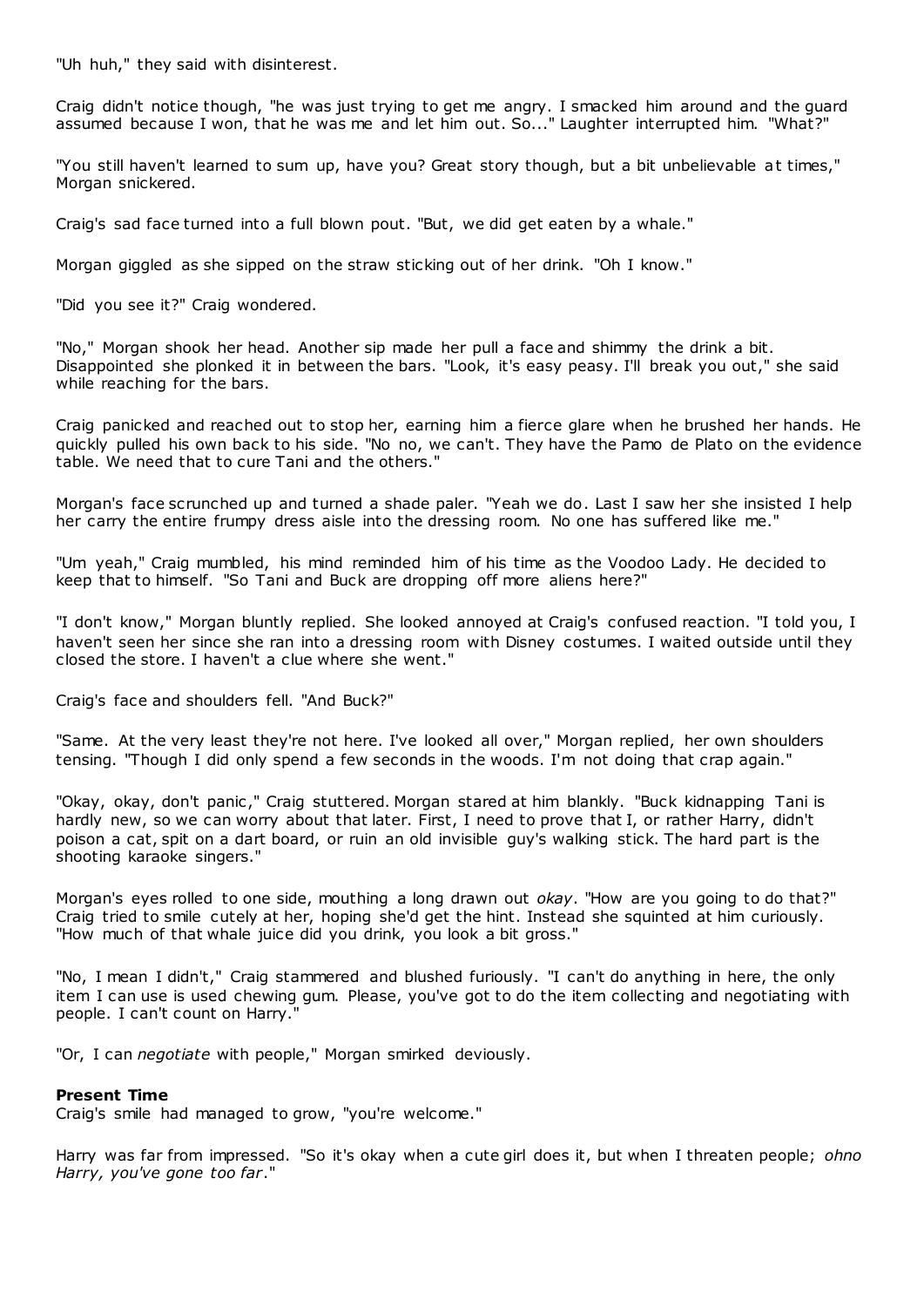He felt a weight press on his backrest, almost tilting him all the way to the ground. He grabbed the table to steady himself. Then he noticed the presence hovering over his shoulder and the smile Craig had pointed towards them.

"Now you're getting it phaser boy," Morgan giggled. She let go of the back of his chair, allowing it and him to slam back onto the ground.

"None of this matters anyway. We're not out of the woods yet," Harry said.

Craig stared toward the evidence table and the strange cloth, dread suddenly washed over him. "You're right."

"Why? You'll see..." Harry said, then he realised what Craig had said. "Wait what?"

"Someone took the Pamo from us, multiple people have handled it. You know what this means?" Craig answered with a slight quiver in his voice.

Harry struggled to form a coherent sentence, two were meshing in his head.

"What's this? Page 1 of 2," Judge Stumpy said as he flicked a piece of paper over. "Who duplexed this? Imbeciles. Let's see."

"What?" Craig looked on, more worried than before.

Harry wasn't surprised, "and there it is."

"There's a singular charge for a Mr Craig Anderson. For the creation, distribution and making fun of, of spreading an airborne virus. A class one crime here on Sumflot," Judge Stumpy grumbled in disgust. The entire courthouse erupted into various different chants, all of them with the same execute them theme.

"Well... um, shoot," Craig stuttered.

"Yeah, about that *you're welcome*. Thanks for clearing my name," Harry said a little too smugly. Barely a second later guards rushed up to handcuff him, wiping any smugness away in a blink of an eye. "Wait, I'm not Cra..." he blurted out, but it hit him at the same time. "Oh."

Morgan sniggered behind her hand. Craig only shook his head with a disappointed look in his eyes.

"Do you wish to represent yourself counselor?" Judge Stumpy asked.

Harry slouched in his chair into a puddle of giving up goo. He shook his head meekly. The judge and Morgan looked at Craig expectantly.

"Yeah right, not again," he scoffed.

Morgan groaned impatiently, raising her hand. "we'll do it."

Despite being nearly horizontal in his seat, Harry continued to slouch further on hearing that. The only sounds that came from him were tiny squeaks.

"Very well. How do you plead?" Judge Stumpy growled.

"Not Craig," Harry whimpered so quietly only Craig and Morgan really heard him. Craig's jaw clenched and his arms folded tightly.

"He said not guilty," Morgan said.

Judge Stumpy grunted. "On what grounds?"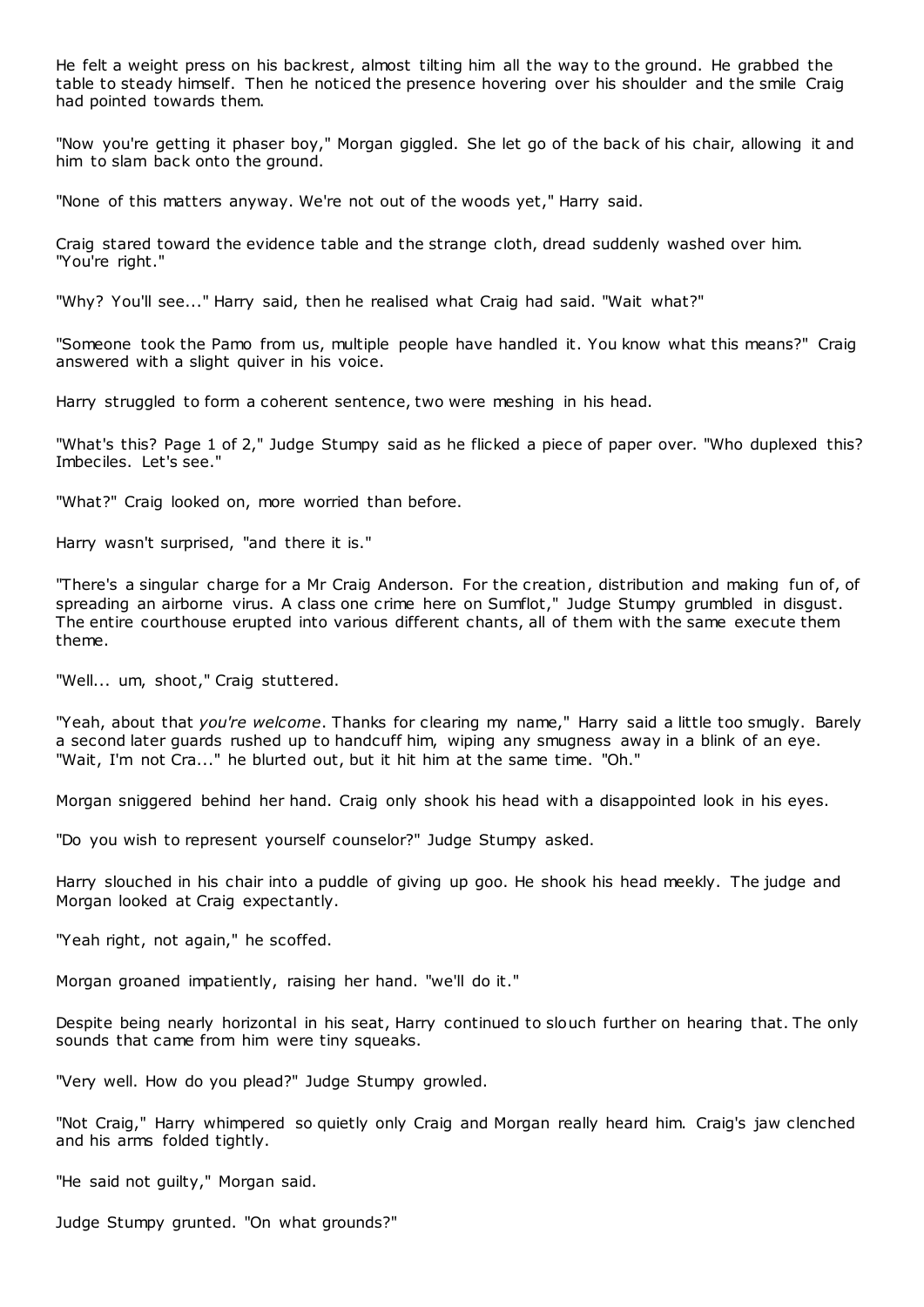"It's not my fault," Harry whimpered from now under the table. Morgan groaned as she reached down to drag him back up to a sitting position. "Ow, really? I didn't need my spine anyway."

"Suck it up," Morgan spat back.

"Again, on what grounds?" Stumpy snarled.

Harry winced at the further jeering from the stands behind them. "Okay well, it all started at the asteroid belt Jello, or something. Buck was doing something evil with these kidnapped aliens," he said gesturing down to his knees. "Which we only knew about because he has a habit of kidnapping underage girls. We were told this magic sword would kill him, but turns out he's already quite a bit dead so it undid that. Craig's hand..." Morgan kicked the back of his chair, briefly making him facepalm the table. It took him a few seconds of seeing stars before he could speak again. "What chapter are we on Tom, I'm sure we did the Arachnia one last week."

Craig struggled not to laugh while Morgan winced through her gritted teeth with an innocent glint in her eye. "Um, his hand had a mind of its own. The sword went flinging about, landing in a ship separator. Then boom! So, not really my...his fault. The blame lies on the sword and whoever recommended it, and Buck I guess," Craig finished the story while Harry mumbled incoherently and wobbled side to side.

"I see. Were there any witnesses to this unlikely tale? Her perhaps?" Stumpy questioned, pointing at Morgan.

"I was in the next room," Morgan answered sheepishly.

Harry looked around all confused. Seeing the entire court room and his teammates reminded him. "Oh," he groaned, disappointed. "So where was I? Oh yeah, Craig's hand went all wonky..."

"Well, Tani and the kidnapped aliens," Craig answered the judge hesitantly. "But they're..."

The doors to the courthouse burst open. Everyone looked to see a very sickly green looking Tani stride down the aisle in a long flowing pink dress, swaying her hips far too much. Morgan covered her face with both hands, the secondhand embarrassment making her cheeks flush bright red.

"Who is this?" Stumpy shouted.

"What do you think, did that look natural?" Tani asked with a flourished wink.

Morgan's head lowered so much it bumped the dividing wall between her and the podium. "Oh god."

Craig laughed very nervously, "this is Tani. She's..."

Tani gasped and ran over to the podium. "You!" she gushed. He meanwhile ducked down. "My Snugglepuss."

Harry snickered, "snuggle what? I was wrong, you can get ladies... ill ones but..." Tani grabbed him by the arm and yanked him to his feet. He was far too shell-shocked to do anything but let her cuddle into him.

"You were saying?" Craig smiled.

"Aaw, my dear Craig. Let's find a nearby church and tie the knot. You shall become my undead bride for all eternity," Tani purred.

Harry squeaked, "I'm not Craig."

Tani pulled away from him with a shush noise, her finger pressed into his lips. "Shush my darling. You're mine and only mine. Now, where does a man find a tiara in his size around here?" She sniffed the air, grimacing after a couple. "Who is that?"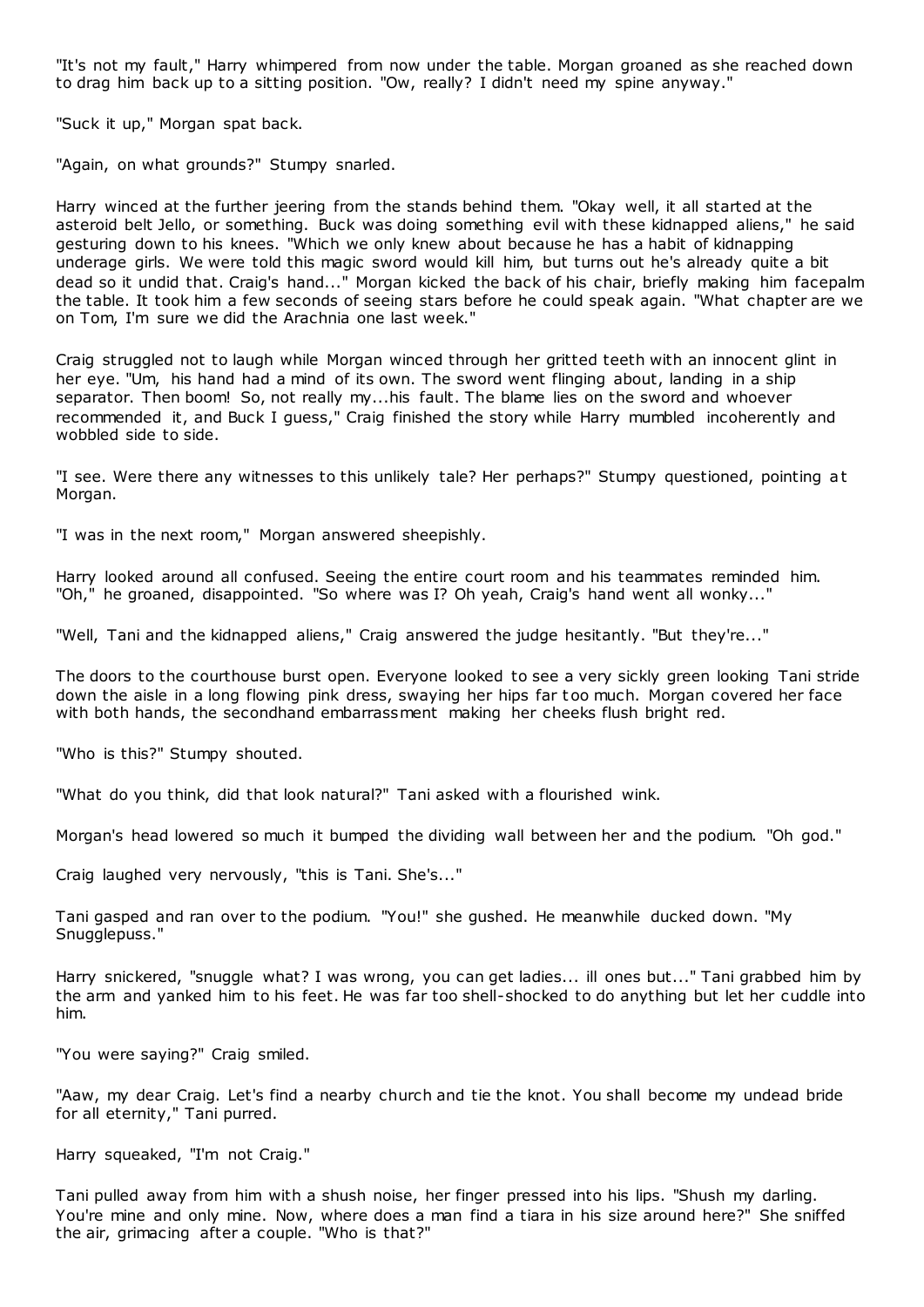"Probably Craig and the whale juice," Morgan replied.

"I didn't..." Craig protested.

Tani gasped and shoved Harry roughly to the floor. The courtroom reacted with a studio audience style *ooooooh*. "Who is this whale wench?"

"What?" Harry asked tiredly.

"I'll teach her to try and steal my sugar bunny!" Tani screamed as she stomped back the way she came. The doors slammed behind her.

Morgan wanted to laugh but she was still a little too wigged. "Who on earth is she whining about?"

Harry and Craig glanced at one another knowingly. Harry tried to laugh it off, "if Tiffany didn't regret betraying us, she's gonna."

"Enough!" Stumpy yelled at them all. "You girl, bring that witness back here or I'll haul the lot of you into the gallows."

"Hey, why me?" Morgan complained, her hands folded stubbornly. The two boys looked at her expectantly. "Does she have to be conscious?"

"Eventually," Stumpy replied.

Morgan rolled her eyes and dropped her hands down to her sides. "Fine."

Once she was gone as well Stumpy hammered the gavel a few times, "in the meantime, back to your table."

Harry shuffled back to his seat beside Craig.

As soon as she stepped into the bar Morgan looked on trying desperately not to laugh, or at least too loudly. Tani stumbled around in front of her with the lower half of the dress wrapped over her head, bumping into a few tables in her struggle. Tiffany huffed in disgust and sat back down at the bar, gesturing to the new barman who was busy wiping the counter to get her a drink.

"What happened?" Morgan had to ask.

Tiffany didn't glance back at her, only shrugged her shoulders briefly. "She called me a one off guest star trollop. Normally I'd let that sexist crap go, but she screamed I was trying to poison her and bitch slapped over my beer."

"That's it," a muffled voice groaned, followed by a tearing sound. Morgan and Tiffany looked towards Tani, who's face they could now see framed by a hole in the dress and dishevelled hair. "You've bought yourself a ticket on the Doom Coaster." She flounced out of the bar with her nose in the air.

"Great," Morgan groaned. "Sorry about that. Even with Buck's stupidity, how did she mistake you for a love interest? Did Harry threaten to shoot you more than once?"

Tiffany sighed dreamily to Morgan's confusion and disgust. "If only."

"What? That was a joke, eew," Morgan complained.

"You're a friend of his?" Tiffany asked her. Morgan replied by placing her hand out flat and shaking it with a scrunched up face. "Tell him I'm sorry, I had him all wrong. He really is the cool headed, phaser slinging, Buck fighting, anti-hero the stories describe him as."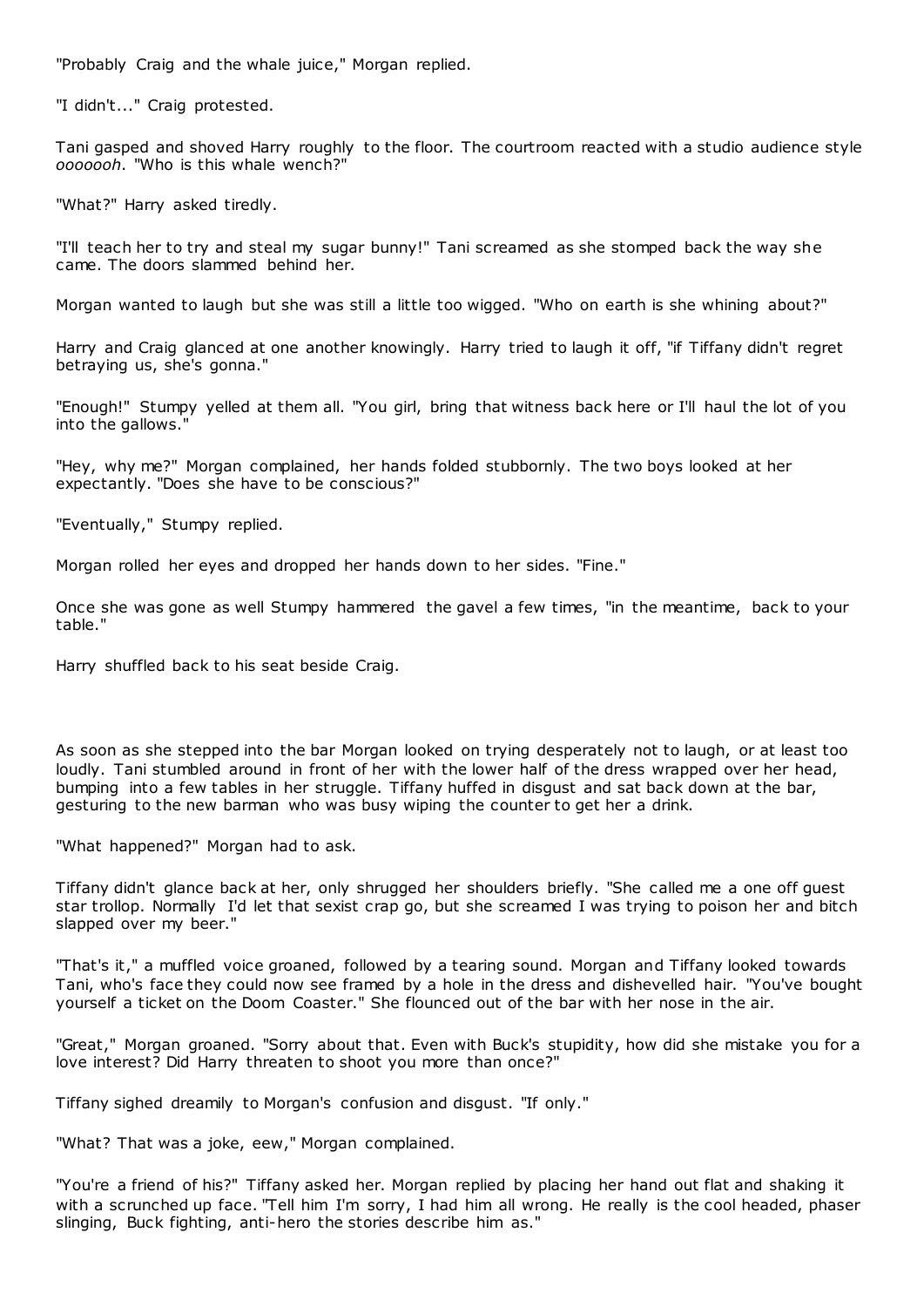"How many of those have you had?" Morgan asked, pointing at the woman's drink.

Tiffany grasped her drink with a frown, "I dunno, how many glasses are in a pitcher?"

Morgan stared at her blankly, then turned on her heel to follow Tani out of the bar. "Wow, crushing and fangirling on Harry. What's next, a dramatic death scene?"

Harry raised a hand, "while we're waiting, I'd like to make a motion."

"What is it Anderson?" Stumpy groaned.

"The piece of evidence labelled exhibit 2," Harry said. Everyone looked at the cat. Harry groaned impatiently. "No! Why is that still here?" The stares moved to the Pamo de Plato sitting beside it.

Craig stared wide eyed at him, "what are you doing?" he muttered behind his hand.

Harry ignored him. "That is the famous Pamo de Plato, the fabled cure of this totally not brand new disease you all have. Touching it cured Cr...arry here, and me of my nasty heartbu...hand burn."

The crowd were once more buzzed after hearing this. Even the judge seemed intrigued.

"Anyone infected, simply pick it up. You will be cured and you'll see that everything we told you is true," Harry said. For a reason he didn't understand Craig buried his face in his folded arms resting on the table.

"Very well. We'll humour you," Stumpy said, gesturing to one of the bailiffs. They wandered over to the table to pick up the mouldy looking cloth, very reluctantly.

Harry smiled and waited, meanwhile Craig shook his head behind his arms. They waited quite a while but nothing happened. Harry's smile faded away gradually the longer nothing went on.

"I tried to tell you before," Craig whimpered. He lifted his head only slightly enough to turn it towards Harry. "Everyone here has the Pox, someone would have confiscated it, and someone else would've put it on the evidence table. Only we were cured, no one else. It doesn't work anymore."

"Oh," Harry said, now ghostly white.

The jeers from the audience echoed around the chamber, the judge tried to quieten them down with multiple gavel strikes.

"I've heard enough!" Stumpy shouted, shutting most of them up. "It is by my better judgement that you, Craig Anderson, are guilty of unleashing the Pox of Buck on this entire planet. Thanks to the poll we ran earlier, your punishment will be hanging by the neck over a cooking pot, since there was a tie." The members of the crowd wearing dresses and wigs chuckled deviously. "We all have bets on which one will kill you first, so..."

"I object!" Buck bellowed from the doorway. Everyone in the stands gasped in shock. As he charged down the aisle he pointed towards the judge. "That's no bride, it's just two monkeys in a dress."

"What?" everyone but Harry said. He just face palmed.

"Wrong game," he groaned.

Buck looked a little flustered. "Oh, I thought this was a wedding."

"Oh god, I'm doomed," Harry muttered.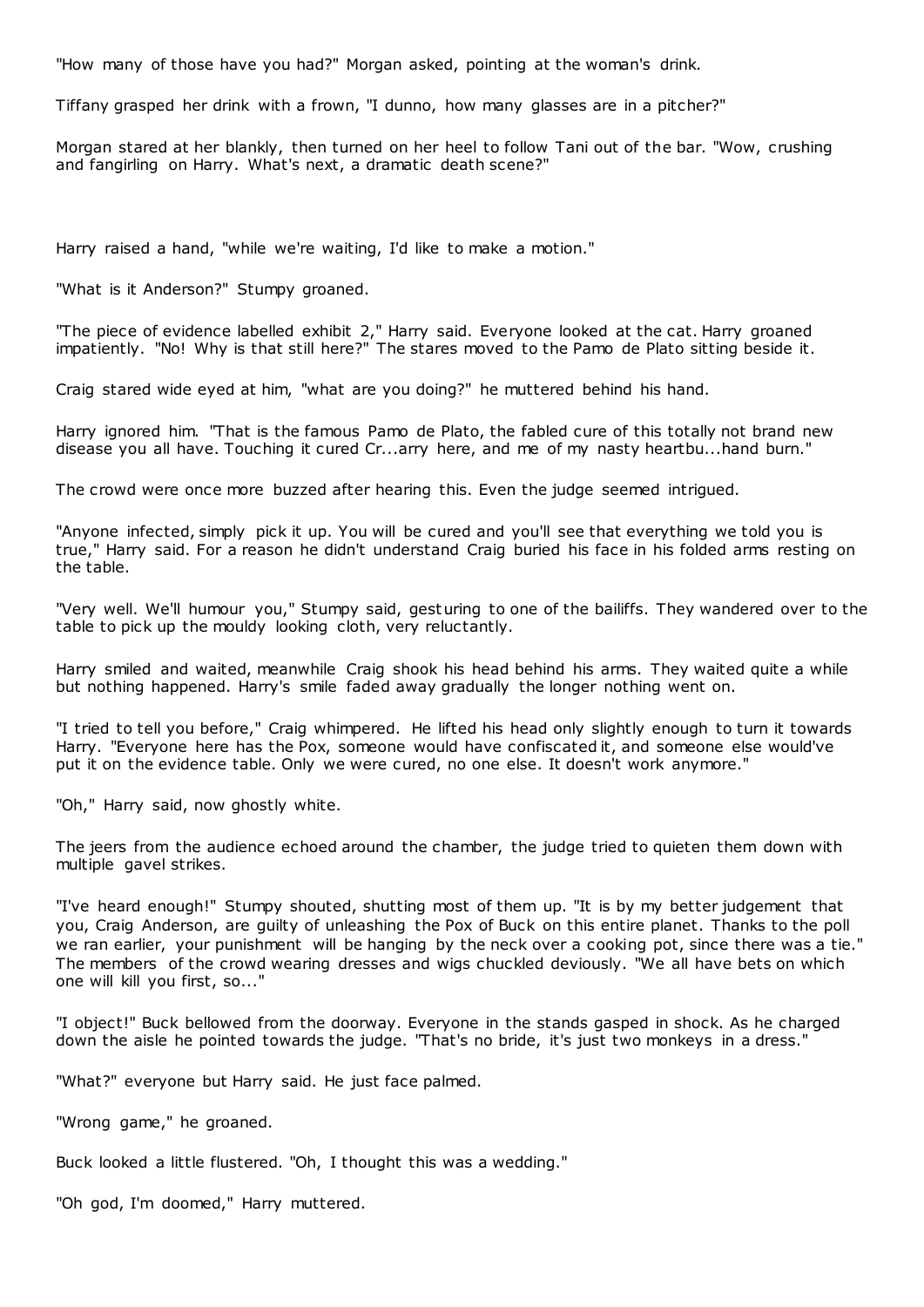"Order, order!" the judge screamed yet again.

Buck's embarrassment soon faded. "Ooh yes, can I get in on that? I'll have the pepperoni."

"Obviously that pox didn't drain his stupidity," Harry groaned to himself. "This is a trial, my trial."

"Oh yes, that's what the news said. Now I remember," Buck said. "Ahem, Mr Kim is innocent, this was all my fault." Everyone gasped again.

"I object, this new witness is clearly an idiot," TH butted in.

The judge broke his third gavel. "Denied, get on with it before I get a new one."

"Well, first of all I was the bad guy. Then Craig over there stabbed me in the gut..." Buck explained. He pointed at Craig in the audience who was trying to hide. "There he is, that human fellow with the fake blonde hair."

"I think he's talking about you," Craig said to his black haired neighbour.

"Instead of destroying me, it sucked the bad guy stuff out of me and into his hand. The ship separated, and then things went boom... I have no idea how that happened, but it turned my badness into a big poxy cloud, infecting people," Buck said.

The judge's face went an interesting shade of red, mixed with the green. "That's even stupider than his explanation!"

"Um, but that's not all. During these episodes it has felt like something or someone's been pulling my strings, pushing me down the bad guy path," Buck explained.

Harry groaned, "oh no."

Buck held up a book, "this journal proves that I wasn't crazy. It details everything, my obsession with Morgan and getting mixed up with Tani, my plans to have undead soldiers, even the dresses. It describes luring Harry and Craig regardless of what's happening, to play the heroic role."

"I knew it seemed forced," Craig commented.

"Guess who it belongs to," Buck said.

Harry shook his head, "how can a body-less or skeletal character like the narrator write a journal?"

"The Voodoo Lady!" Buck dramatically announced. Crickets started chirping, everyone fell silent and stared blankly.

"Who?" Craig whispered.

Harry snatched the book off Buck, who didn't seem pleased. "Are you sure it isn't the narrator, that's just his MO."

"Are you trying to tell me that you were only evil and wore tutu's cause somebody told you to?" the judge grumbled.

"The second one was just a joke suggestion," Craig commented.

"Well not told to, more like lured, or convinced to, you know in a voodoo-y way," Buck said.

"Or wrote... to," Harry muttered.

"Who is this Voodoo Lady anyway?" Craig asked.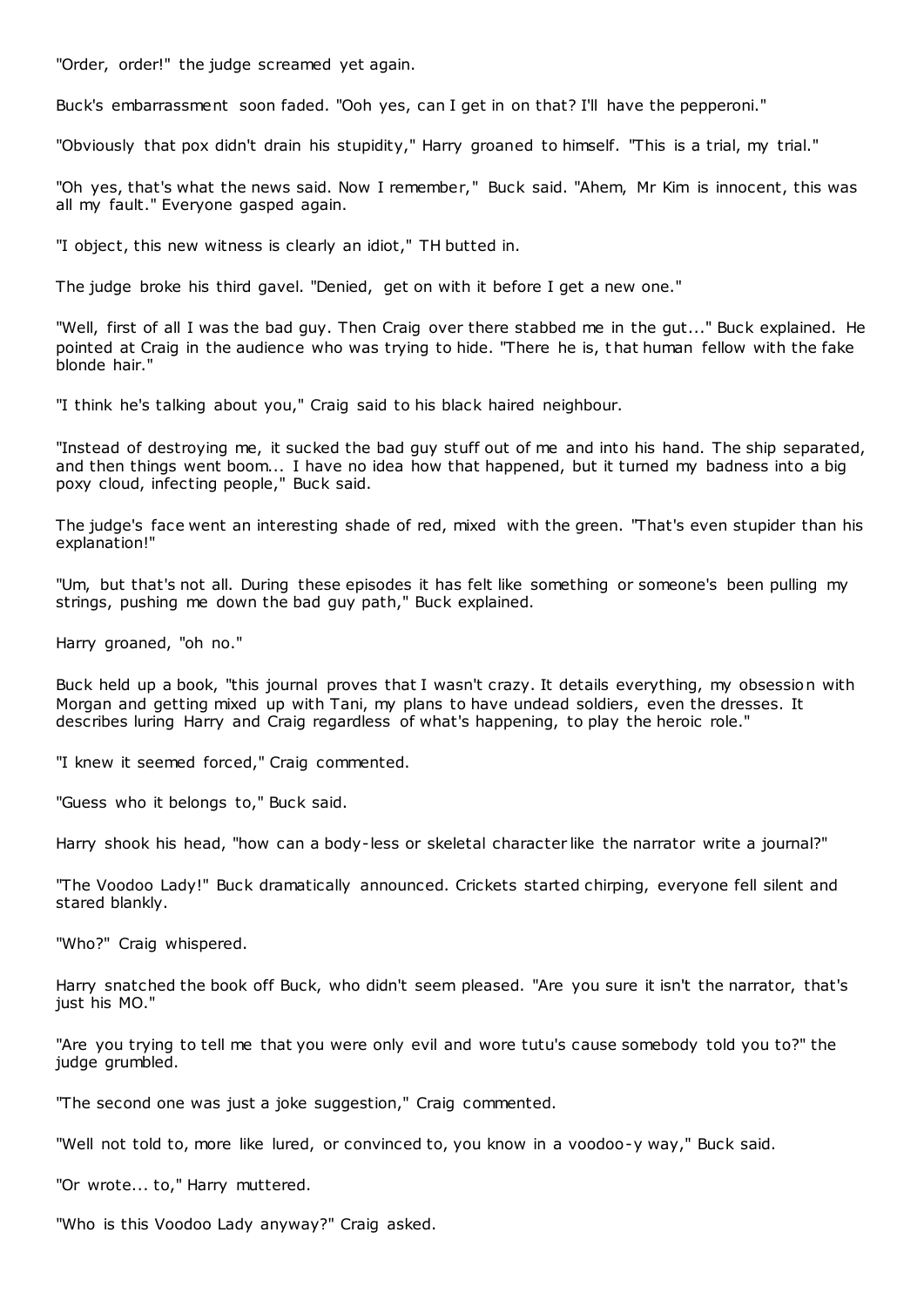Harry skimmed through the journal. "Those fools think I'm useless, ha, ha, ha. That chicken with the pulley in the middle will send them on the path of fate. The fate I made for them, ha, ha, ha." He looked up, "what chicken?"

"She means the one you tried to use to save me from the hole," Craig answered. "I don't remember seeing another woman then."

"Enough! Order, order!" the judge snapped. "I've heard enough. I hereby sentence the Voodoo Lady and Buck to be hanged at dawn. Now get the hell out of here!" The people in the aisles listened to him, quickly.

Buck meanwhile was getting cuffed, he looked over and smiled at them. "Don't worry about me, boys. You must cure the pox."

Craig shuddered, "he still gives me the evil creeps."

"Ugh, you're so paranoid. He just saved me from the noose, so I'm convinced. He's right though, we should get to work on the cure," Harry said.

"How? The dishcloth we took two parts to find was useless. We have no leads," Craig muttered. "It's not like we can shoot this problem away."

"Maybe we should ask the person who lead us on that errand," Harry said.

Harry and Craig stood outside one of the jail windows, both looking a bit confused. On the other side of it was the Voodoo Lady. Next door to her was a cheery looking Buck counting the bars.

"You were the one who told us about the cloth?" Harry asked.

"Yes," she replied.

"It didn't work," Harry said.

"Yes," she said.

"Why are you in jail?" Craig asked.

"Yeah, there are only two jails. They need to leave some room for the voodoo woman," Harry commented.

The Voodoo Lady sighed. "I've helped you boys out in every game so far, I am not useless, and you should remember who I am by now."

Harry and Craig glanced at each other, hoping the other would know what she was talking about.

"For the love of..." she groaned. "I lead you to the Pamo de Plato."

"Didn't work," Harry said.

"I told you about the violence sucking staff," The Voodoo Lady continued.

"I think the Monkey Island fans have all agreed that they don't know what that is," Craig said.

"Didn't happen," Harry added on.

"When Tani turned to gold, I told you how to cure her," The Voodoo Lady said.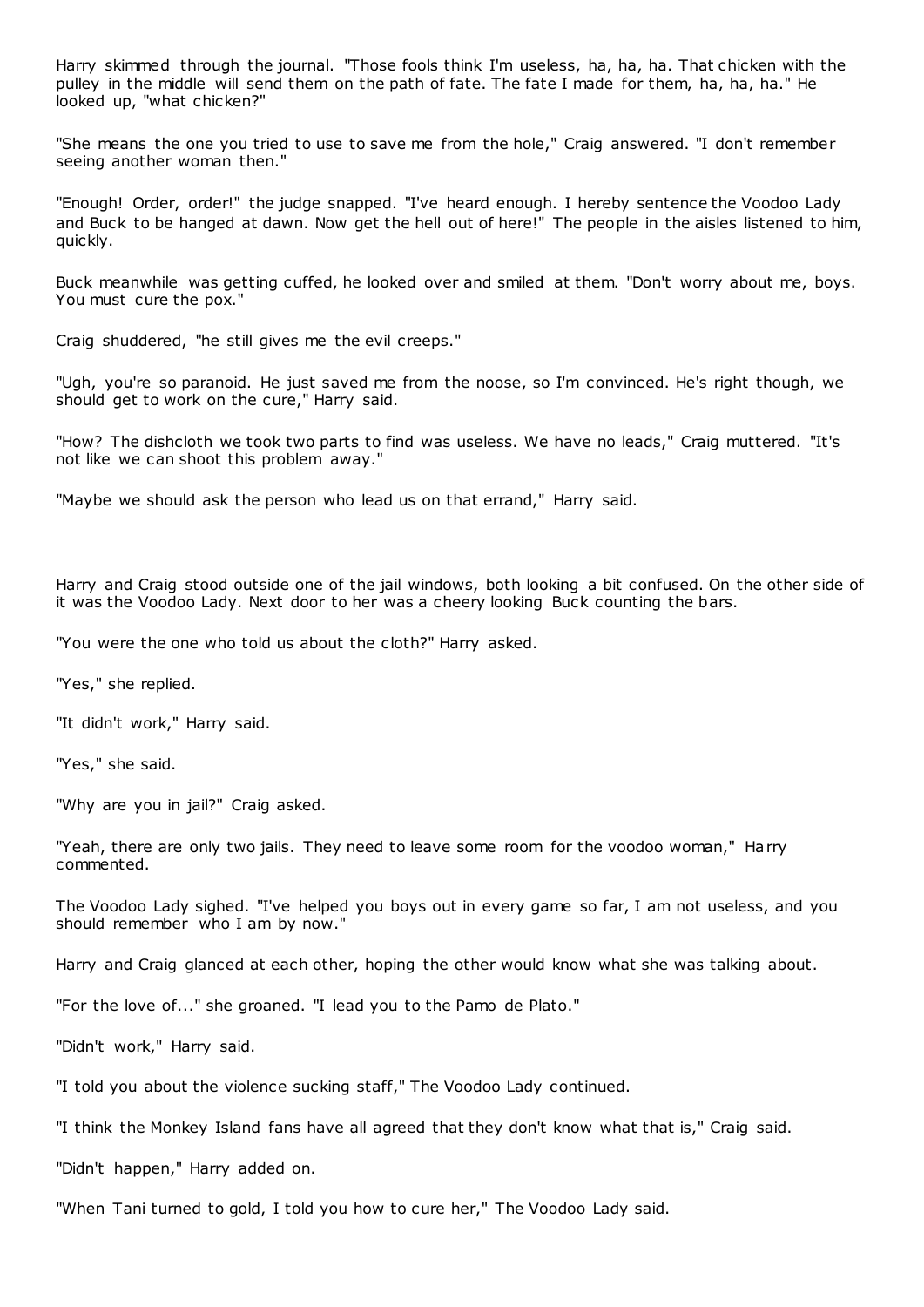Harry raised the journal and read from it, "ha, ha, that ring doesn't even do anything. I knew the diamond would attract Tani. As soon as she grabbed it, I cast my gold voodoo spell to push the fates forward. They will come to me for help, as I've locked out everything in the game until they do, LOL." He closed the book. "You laugh way too much in your journal."

"Um, that's obviously forged. I did have a big part in the second game, you can't deny," The Voodoo Lady said.

Harry opened the book and was about to read again, but Craig stomped in front of him to point accusingly at her. "You had a box outside your lair addressed to Buck, with voodoo supplies . I've suspected you guys have been in league since I saw that, and that was the 90's."

Harry stared at him with a raised eyebrow. "Channelling the writer, Craig? You didn't even remember her before."

"No... I mean, I was suspicious of whoever's lair that was. Now I know it was her," Craig stuttered. "90's, it's slang."

"I only did that so you guys could hide in the box to get to Buck," The Voodoo Lady protested.

"Yeah to deliver us to our fate or some bull, right?" Harry said.

"Yes, er... no," The Voodoo Lady stuttered.

"Why didn't you tell us that was there? It would have saved us the four pieces of star chart misery," Harry grumbled.

Craig shook his head, "so what was the point of the kitchen wipes errand then? I doubt it was to find Harry a girl." Harry turned to glare at him.

"It did cure your hand, didn't it? It just needs a pick me up, so to speak," The Voodoo Lady answered.

"Does it need some soap, or water?" Craig asked.

"No," The Voodoo Lady sighed. "It's full, it needs more room until it can absorb anymore."

Harry sighed despondently, "can't we just wring it out over a sink?"

"The Pamo's power has been left to fade in a godforsaken rock in the dark. It needs to be sought after like any other treasure. That is the key to the cure," The Voodoo Lady ignored him.

"Just when I thought the puzzles couldn't get any weirder," Craig muttered. "Seriously, I thought the tell a story to get prosthetic skin so we could break into the bank, was the limit."

Harry face palmed again, "ex-nay on the Escape From Monkey Island nay."

"All right, the whale dating service," Craig groaned.

"We didn't even do that," Harry said.

Craig shrugged, "exactly."

"I feel we are getting side tracked," The Voodoo Lady said.

"What I don't get is if she's behind everything, why did she make her villain good?" Harry asked Craig.

"You have the wrong idea. Things are not what they appear," The Voodoo Lady said.

"Really?" Craig sarcastically said. He walked off, giving Harry an I told you so look.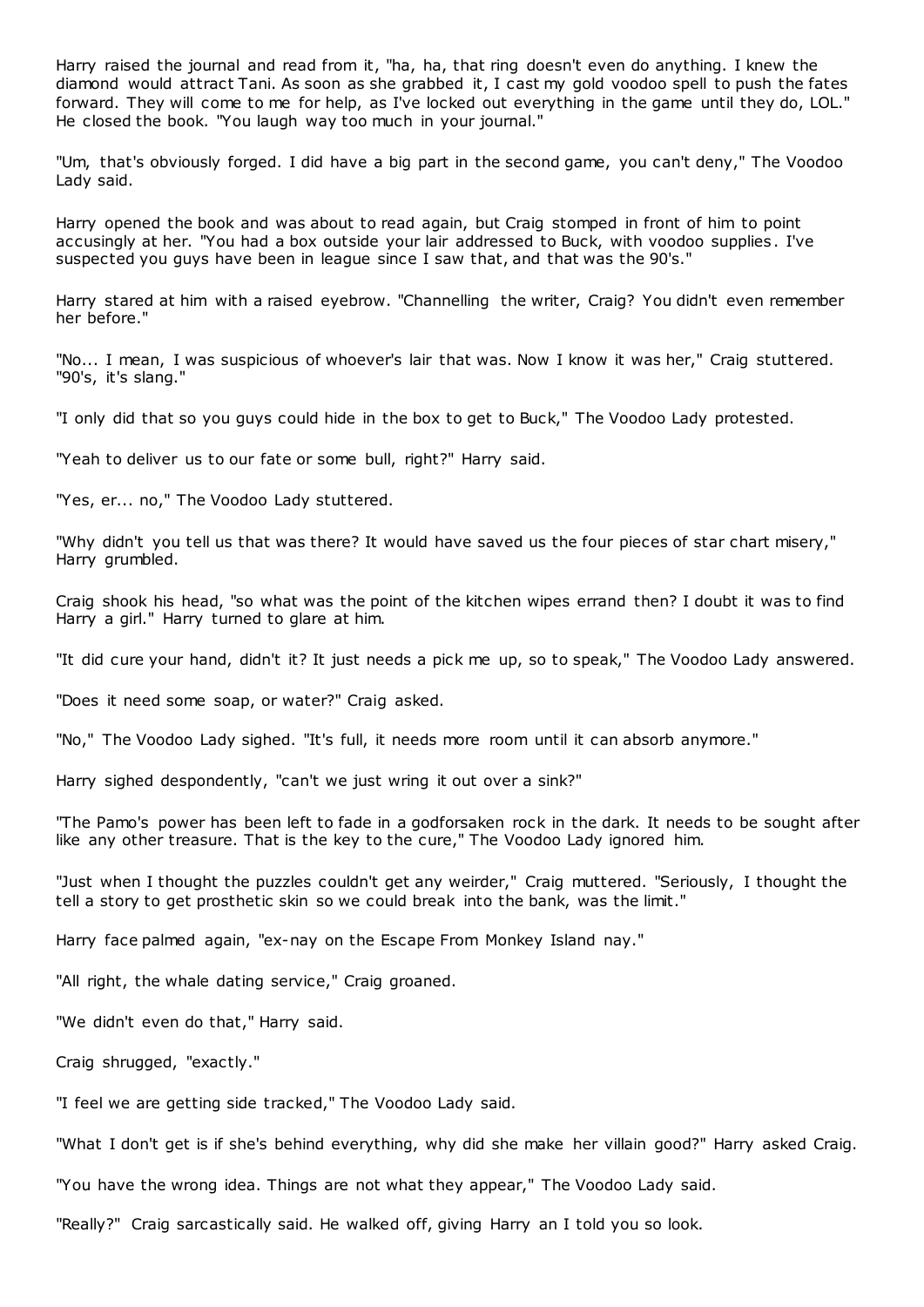"Ignore him," Harry muttered. He side stepped to talk to Buck. "He's still probably jealous about the whole Morgan thing."

"It's all right, it's nothing I don't deserve," Buck said, smiling in a charming way.

"We'll get you out somehow. You're just as much a victim of these rubbish parodies as we are," Harry said.

Buck looked on sadly, he even looked a little sorry for himself. "If only it were that red and white."

"Black and white," Harry said.

"That seems very bigoted but alright," Buck chuckled. "If I had been a stronger man, I wouldn't have been prodded so easily. It's also my fault that Tani got as bad as she did."

"How?" Harry asked.

"She asked me to get the red dress in a bigger size," Buck cringed as if he were expecting a slap. When nothing at all happened but Harry blinking a couple of times he relaxed slightly. "That's when I lost her. I overheard the reports that the Pox's spreader had been arrested while I searched for her, but I could not find Morgan either. Those crafty gals must've stolen my ship right under my nose. I can't really be mad at them for such sneakiness."

Harry glanced to his side expecting Craig to be nearby. Since he wasn't he focused on Buck once more. "That's odd. Morgan got here long before Tani. She arrived minutes before you did."

"Ho..." Buck stammered, then stopped to think. "Now that I think about it, on my first stop there were these nasty little buggers who locked me in a cabin. Hours later they begged me not to shoot them and they let me out. I did think it was a little odd but I was in a hurry, so I moved onto the next planet."

Harry's eyes narrowed suspiciously. "So Tani has my phaser then."

Buck's eyes widened briefly before laughing derisively, "what's that got to do with anything I said, my boy? What would Tani want with your phaser?"

"Okay, it wasn't a suggestion," Morgan said a tad impatiently while averting her eyes toward the ceiling.

Craig crouched down to check on the body lying amongst broken beakers and testubes in the middle of a science lab. Just as his fingers were about to check the pulse, they stirred and lifted their head weakly. He jumped out of his skin.

"Craig?" Tiffany wheezed, her hand rushed to her stomach wound which looked a lot like a phaser burn. "I was trying to help. To make up for..." she groaned in pain. "He told me..." she then wheezed and coughed.

"Who's he?" Morgan wondered quietly to herself.

Craig heard her anyway, he looked back over his shoulder up at her. "I dunno, Hack Doc maybe. This is his lab." That was when he spotted movement coming from the broken window nearby. He looked directly at it, spotting a tiny alien head peering in from the outside.

"Eeep," they squeaked as they ducked down back out of sight.

Tiffany grabbed his arm, making him jump higher than he did before. "He told me..." she wheezed again.

"Um we got that part. Told you what?" Craig asked as delicately as he could.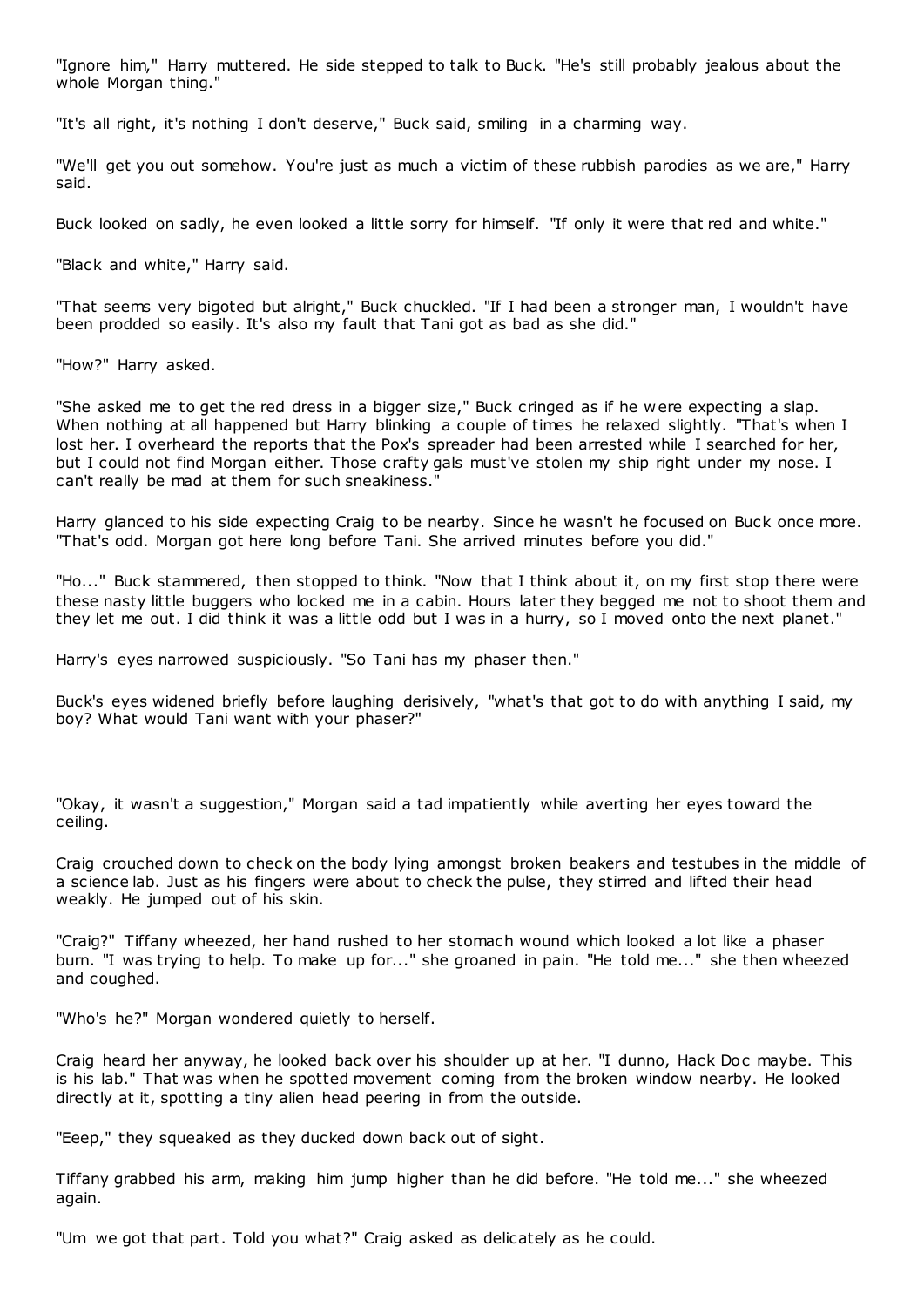"He..." Tiffany groaned as she pulled him closer. "Told me." She mumbled something quietly before falling limp on the floor.

Morgan turned her head to one side, shuddering all the while. Craig's head dipped, his eyes closed.

"What did she say?" Morgan asked carefully. "And don't say he told me."

Craig slowly stood back up, his brow furrowed. "I dunno, the only words I understood were part five."

Morgan rolled her eyes. "Oh of course."

"What the hell?" Harry's voice stuttered. The pair's attention darted toward the door to the lab where he stood. "How the hell is she dead, what's going on?"

"Other than a massive genre shift, I haven't a clue," Craig replied.

Harry looked around, noting all of the white boards filled with strange formulas and cartoonish drawings of people. He ground his teeth, eyes flashed with rage. "Hack Doc!" he growled, stomping back out of the room.

Craig and Morgan shared a bemused look. She wandered off after Harry, Craig quickly followed. "So erm, you were saying before we walked into Who Shot Tiffy?" Morgan asked.

"I was thinking about what the Voodoo Lady said about restoring the Pamo," Craig said.

Morgan's face fell, "you're still going to listen to her? I thought she was a doll master."

"Puppet," Craig smiled. Morgan saw it more as a patronising smirk and rolled her eyes. "I mean yeah, she's probably screwing us over for laughs, but we really need this pox cured so." Morgan shrugged and mouthed a fine. "She said it needed to be sought after like a real treasure to regain its full strength."

"So it's a needy little whiner with delusions of grandeur," Morgan said thoughtfully. "Okay, Harry will know what to do."

"Actually, we don't need him. I think I got it," Craig said.

Morgan's eyebrow raised, she smirked slightly. "Yeah you're right. Harry doesn't have a cure for that yet."

"True. It seems like where we found the Pamo wasn't its original hiding place. Someone hid it there and it lost its mojo. We need to re-hide it," Craig said.

"What?" Morgan muttered, blinking faster than usual. It made Craig feel a little unsure, he tried to bat that away. "Oh fine, it can't be any crazier than making out with a ghost to get her engagement ring."

Craig's entire face turned bright red in an instant. His voice also raised two octaves higher than normal, "we didn't... she..." Morgan smiled coyly. "You're never going to let me live that down, are you?"

"Would you prefer I bring up the dress and boots combo?" Morgan asked sweetly with a cute smile.

As usual that left him a withering mess and unable to argue with her. "Okay um, trust me. I think this will work. We'd best find somewhere obscure."

He hurried off back into town. Morgan followed curiously until she noticed he was heading back into the jungle. Her pace slowed considerably.

Neither of them noticed Tani at the far end of the street peering into a clothes shop window. "Hmm, I wonder if that will go with my skin tone," she mumbled.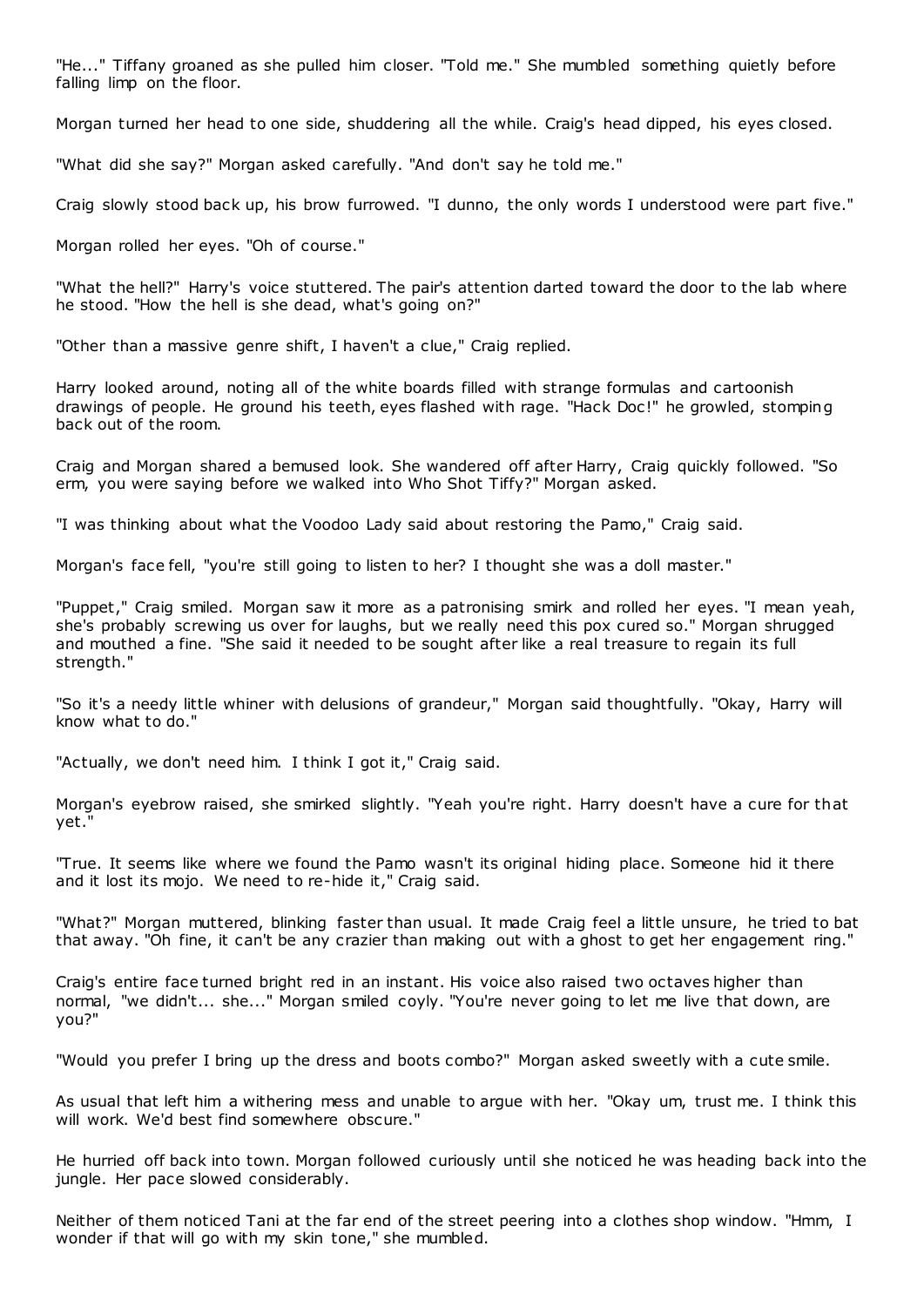A beady pair of eyes and a forehead with a fluffy white wig on the top peered out from a nearby alleyway. They were no where near discreet about it, various passersby watched him with similar looks of disgust, until they spotted the same dress in the window that Tani did. Pretty soon she was completely surrounded by Pox infested islanders, which made him huff and reluctantly step out into the open.

"Oooh, I will get my hands on that girl. My immortality depends on it," Hack Doc snarled.

"There, all done."

The sudden voice pried Morgan's drifting eyes apart, slapping her almost upright. The hand she had been resting her chin on, its elbow slipped off her knee. "Wha... what?"

Craig stepped back to admire his handiwork whilst leaning on the handle of a shovel.

"Oh," Morgan yawned and stood up. She walked over to take a look for herself, only to see that he was staring at uneven patch of soil which stood out enough but grass and flowers surrounded it. "Yeah um... maybe you should've put an X marks the spot in the middle."

"I dunno," Craig tiredly sighed. "We're trying not to make it seem too easy."

"Wow," Morgan mimed and looked away. "Now what?" she asked so he could hear her.

Craig absentmindedly started to sway, the shovel too. "Isn't it obvious?" Morgan quickly snatched it from him before he ended up stumbling on the floor. "Wait," he stuttered.

"For what?" Morgan groaned.

"It won't work instantly. We should give it a chance before digging it back up," Craig replied.

Morgan stared at the shovel in her hands, squeaking sadly as one hand went to her stomach. Craig watched her walk back over to her stump and sit back down.

Immortality didn't seem like it was worth it. Hack Doc trailed after Tani with so many bags he wasn't even carrying them anymore, but merely trailing them along the ground, hunched over to half his height from the weight.

Tani stopped a few metres in front of a dead end and scanned around at the many trees all around them. "Hmph, there's no more shops here. Are you sure we've gone the right way?" she grumbled back at her bag carrier.

"Yes, it's a..." Hack Doc wheezed in reply, then coughed up a lung. She looked at him in contempt. "It's a hidden secret of Sumflot Isle. I just forgot that it's the bee path before the boar."

"Fine," Tani cheered up considerably. She turned to go back the way they came.

It took him a few seconds longer than usual for Hack Doc to react. All of his energy was spent letting go of the bags so it was especially difficult for him to turn around on the spot.

"No, you'll reset the..." he coughed far too late. Tani was no longer anywhere in sight. He whined pathetically over it, then his eyes fell to the bags at his feet and so he whined even louder.

Meanwhile Tani ended up back at the entrance to the jungle. She didn't seem to notice and so followed his instructions to listen out for buzzing, which lead her down the right path. The very second she stepped over the threshold of that *screen*, Hack Doc hurriedly for him appeared at the entrance as well, just missing a glimpse of her. Another whine echoed through the trees.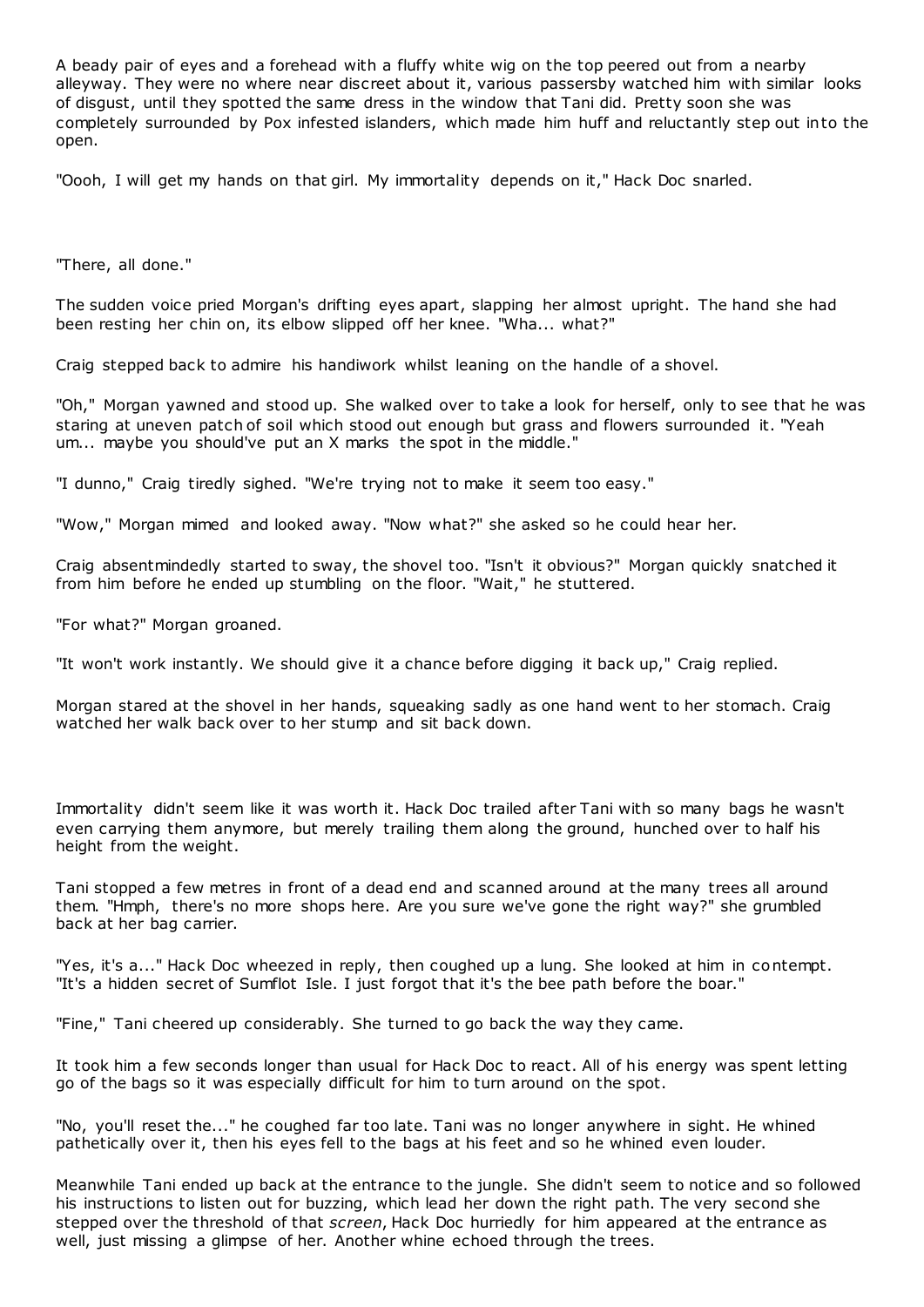He quickly noticed though despite that he wasn't alone. "Oh you," Hack Doc groaned in disappointment.

Harry's already tensed eyebrow twitched. "Yes me. I owe you quite a bit for what you did to Tiffany."

"Well I'm glad someone remembered. The running rate for a Human is thirty gold, plus five for the interest," Hack Doc said brightly, bringing out his hand.

"Is that why you shot her? She didn't do what you asked or gave you what you wanted," Harry snapped furiously. His face turned blank for a moment, eyes glazing over. "Oh," his voice slowed down to a near croak, "oops?"

"Hmph indeed, that's your thing you vile creature," Hack Doc sneered. He burst into high pitched giggles, "you really think I killed her? What a fool. I already told you, I don't resort to that barbarity. I also have no reason to, I'm out of pocket now and rather busy so..." He wandered off to the same path Tani picked.

"But..." Harry protested while his mind raced. "You're the only villain left. One's cured, the other's in jail, who else would've done it?"

"Aaaw," Tani whined as she ran into another dead end and into the backs of two people backing away. "Hey watch it, creases."

Morgan and Craig glanced over their shoulders toward her, allowing her to get a glimpse of what they were backing away from. Protruding out of a hole in the ground, the cloth that had previously been small enough to sit in a palm of a hand, had bloated to the size of a shuttle and it was still expanding. The pair had to step back again to avoid being shoved. Tani didn't move though, so Morgan swiped her arm in front of her to push her to one side.

Hurried footsteps and giddy screams approached as well. "What now?" Craig groaned.

Realising they couldn't back off any further without accidentally triggering the jungle maze's reset, the pair side stepped towards some trees, dragging Tani along with them. Just in time too for Hack Doc to come charging in, practically giddy with his eyes sparkling.

"It's beautiful, the secret to eternal life!" he screeched once he was within hands reach.

"No!" Craig tried to warn him as he reached for it with both hands. The mad scientist pretended not to hear him.

"Actually now that I think about it," they all heard Harry ranting in the background, his voice getting loud quickly. "She was shot and so whoever did it has my phaser. So it couldn't be..."

Harry continued to ramble without paying any attention to his surroundings, he bumped right into Hack Doc , bowling him over face first into the gigantic Pamo de Plato. As soon as his nose brushed against it, it hissed so loud and piercingly they all had to cover their ears. Well all but Hack Doc, who couldn't since his head was stuck inside of the thing.

A thick green mist quickly descended on the area, thinning as it surrounded the Plato. The hissing lessened to the group's relief. The first thing Morgan spotted when she did was the Hack Doc's legs kicking frantically, the rest of him had sunk into the pulsing green blob in front of them. She grabbed his foot and pulled him to freedom.

"Oh god. What the hell is this I'm wearing?" Tani complained, her fingers picking at her dress as if she was picking pineapple of a pizza. The others noticed she no longer looked green or warty, they breathed a sigh of relief.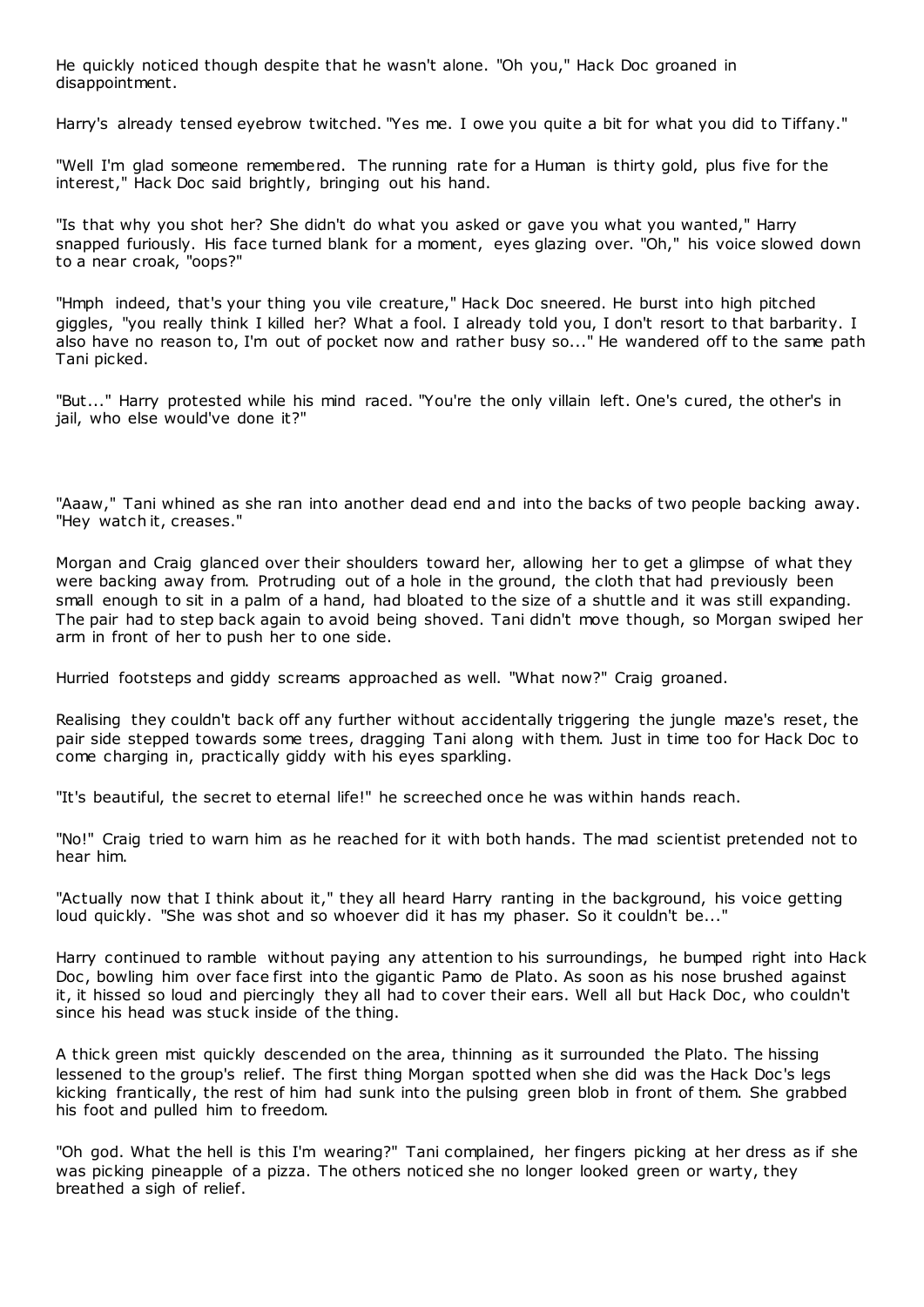"Leave this to me, my new friends," Buck's voice echoed toward them, cueing groans from all but Harry. Hack Doc's though was more painful than annoyed though. They looked around to see him dashing over.

"So what part of this spot was supposed to be hard to find?" Morgan directed at Craig. He laughed meekly.

Buck pouted, disappointed. "Oh I'm too late?"

"Wait, how did you get out of jail? You had no one to trick into your place," Craig asked.

Harry sighed for once not out of impatience. "Okay, about that..."

"The guard was okay with it after I explained that I had a wedding to go to," Buck answered on further approach.

Morgan and Craig stared at him suspiciously, Tani meanwhile was still picking at her dress. "What wedding?" Morgan asked.

"I've been having some trouble lately, taking it out on people," Harry continued as if no one spoke over him.

"Prepare for the distraction!" Buck shouted as he brandished a phaser in Harry's direction.

"I'm sor..." Harry said as the phaser rang out. It struck him in the chest, knocking him into a tree. Craig and Morgan rushed over to his side.

Tani only heard it and so gasped in shock at him lying on the ground, "Harry!" She ran over to kneel beside him.

"Chuck, haha!" Buck laughed, then frowned, "that's not right."

Craig crouched down to tend to Harry, groaning in pain, his eyes weakly trying to keep open. Morgan instead chose to stomp over to Buck armed with a Janeway deathglare. He hurriedly sidestepped toward the Pamo de Plato, gesturing to it in a grabbing motion.

"Ah ah, we don't want this spilling all over again, do we?" Buck taunted her. Morgan hesitantly stopped, her arm went to her back. "This undead power belongs only to me, thanks for cleaning it up for me."

Harry weakly rolled his head over towards Craig. "What was I saying?"

"Huh?" Craig frowned. He thought about it and only got more confused. "Don't worry, just take it easy. We'll get you to a doctor." Hack Doc giggled in his sleep. "A sane doctor."

"Oh that's right," Harry groaned. "Do me a favour."

Craig glanced up with worry towards Buck and Morgan, seemingly in a stalemate with him yammering at her. "Sure."

"Tell Craig I'm sorry I've been so on edge with him lately," Harry said, prompting a tiny smirk from Tani.

Buck grunted, "aren't you dead yet? I've got the perfect idea for a wedding reception. Funeral buffet. Two for one." Morgan shuddered in response.

"He's a good guy, a little weird and that PADD thing is creepy," Harry slurred, his head slouched against Craig's shoulder.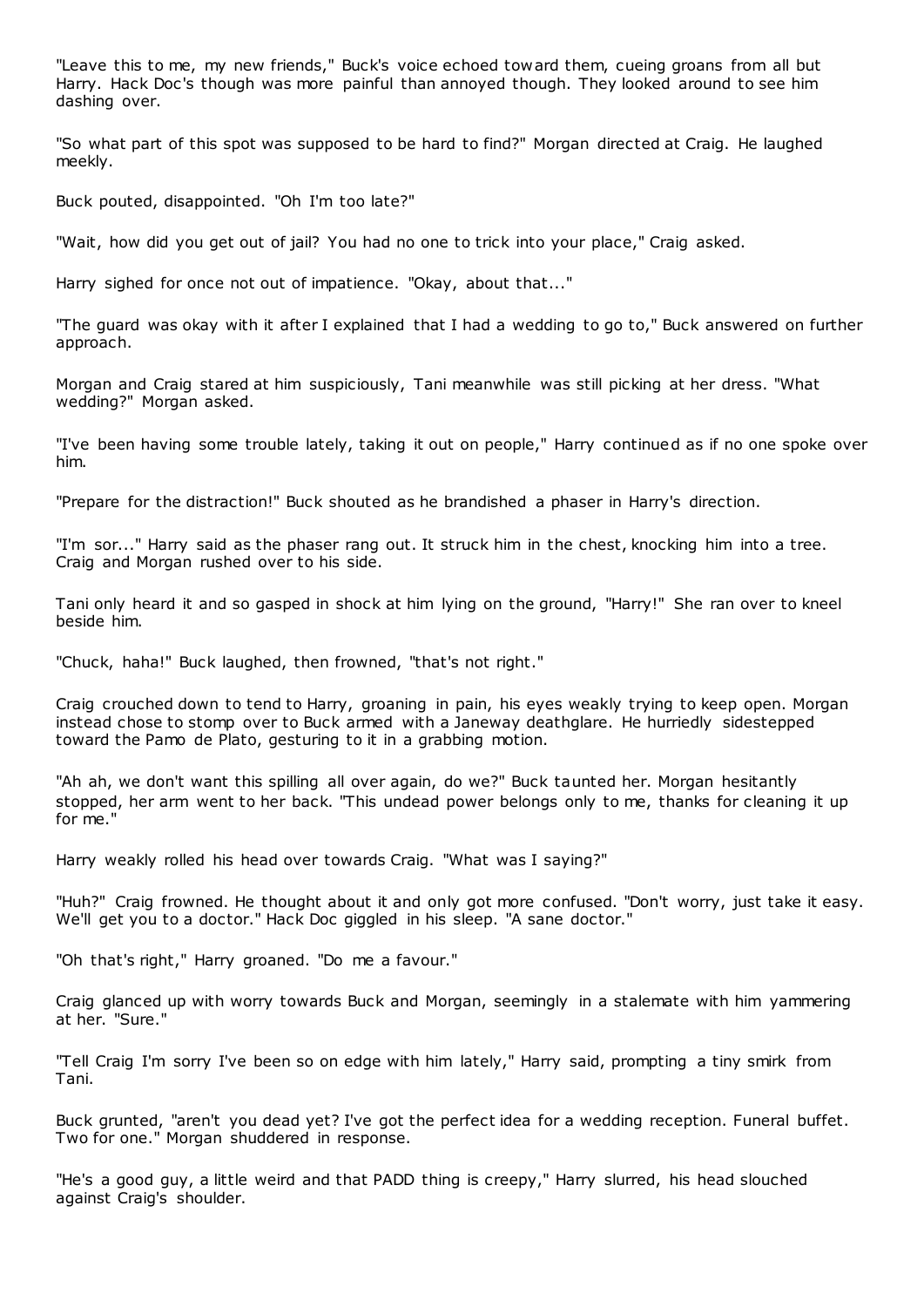"Uh I hate to encourage Craig here into thinking he has a shot with Morgan but..." Tani said. Craig shook his head at her, pleading her to stop. "But if Morgan's still your goal, you really shot the wrong guy."

Buck stared at her like she was stupid. He laughed it off, "oh my dear, you always know how to make me laugh. Silly, just like a little girl."

Morgan's eyes narrowed, "excuse me, like a what?"

"Now stand back, I will absorb all of my power back into this renewed body. You..." Buck bellowed, pointing at Tani. "Will be my demon bride and we will lay waste to this quadrant. Maybe pick up my dry cleaning on the way, my old jacket still smells of that beer from the first wedding. First, we will marry to the thunderous applause of..."

Morgan shook with rage, unable to take anymore. "Oh marry this!" she lunged forward while bringing her arm out from behind her back, revealing a curved sword.

Craig panicked as he recognised it as the one he used in the beginning, "no wait, that is the revival sword, it won't..."

He was more than too late, Morgan plunged the sword through Buck's torso, cutting him off mid speech too. He stared at her sadly like she betrayed him, then she recoiled the sword and backed away from him.

"Owee," he said, tending to his new bleeding wound. "How?"

"How? You're alive now aren't you, you doofus," Morgan groaned.

Buck's face went blank. His shoulders slouched, "oh."

Craig looked on in shock, Harry passed out and landed on his lap shocking him further. Tani giggled behind her hand. Craig shuffled backwards a bit, blushing a little. "Wait, what? Is that it, but..."

Morgan glanced toward him, smiled and shrugged. His already blushing face brightened even more. The exchange enraged Buck enough to make him forget his pain for all of two seconds, he stumbled forward one step and grimaced in furious agony.

"You. How could you? My plan was flawless, brilliant. I tricked you all and..." Buck stammered, his throat throbbed as he tried to stop himself from bursting into sobs. "What about Part Five, that was so cool, so full of callbacks and..."

"The ending sucked," Morgan retorted with a sc off.

Buck's jaw dropped, "how could... That's it, you're not invited."

"Good, I wasn't planning to go to my wedding anyway," Morgan smirked.

"What? You're...?" Buck said, pointing at her. He fell face first onto the ground.

Tani looked on nodding in approval, "not bad."

Craig rubbed his wide, shocked eyes. "Wait, that's it? That was anticlimactic ."

"Still a lot less abrupt and dumb than the original," Morgan smiled. She walked over to help Craig lift Harry up. "My ship's closer."

"Wait," Tani said. She gestured to the Pamo de Plato, which had thankfully stopped growing but it was still taking up a lot of jungle. "What do we do about this?"

Craig shrugged, "lets worry about Harry first. We can come back later."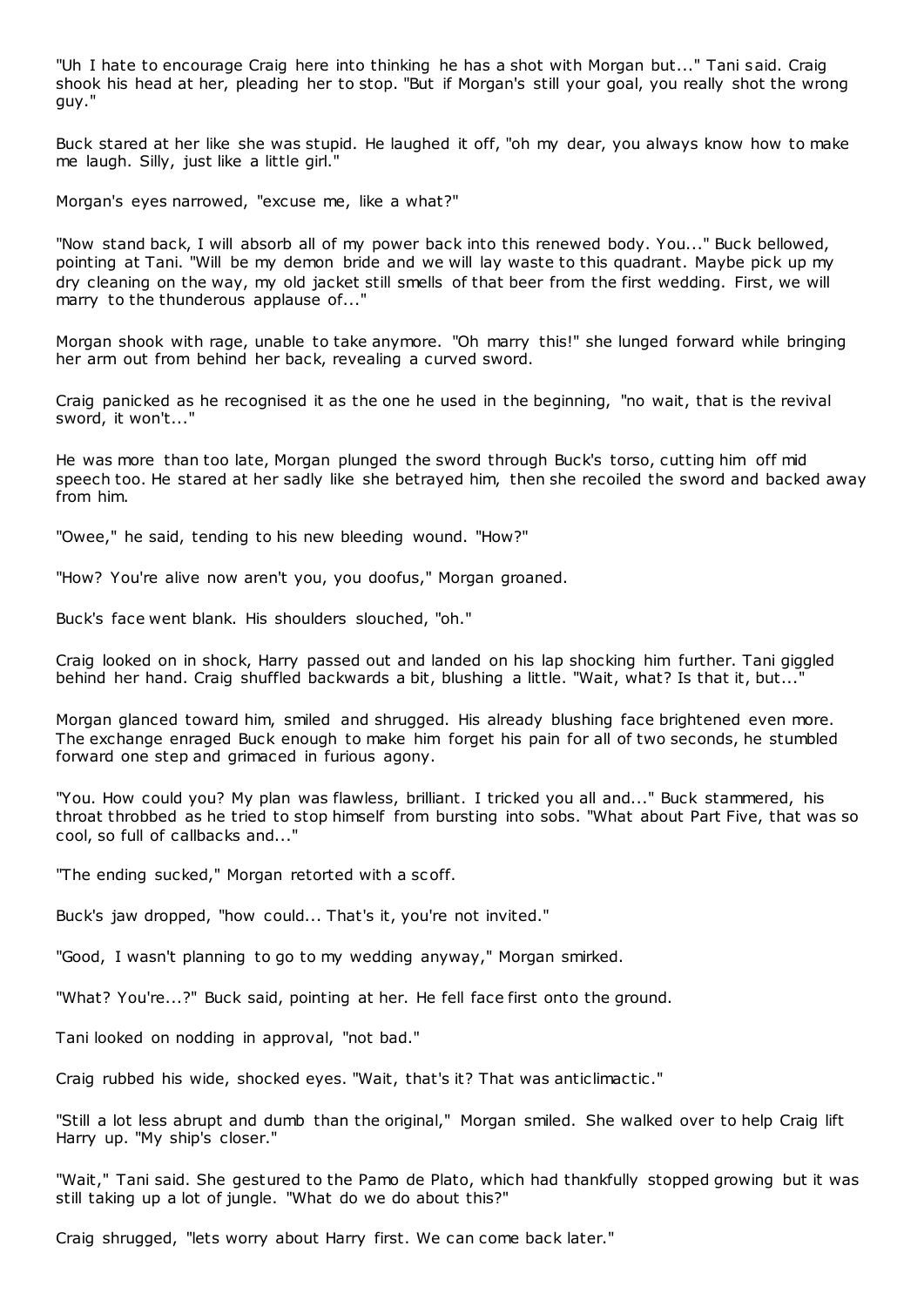"Yes because no one will be able to find it," Morgan said with a smirk pointed at him.

No sooner had they left, a swarm of the little aliens emerged from the trees. A couple walked over Hack Doc with little care, he responded with a giggly, "oooh." They looked at the gigantic green blob in awe. Some spotted Buck lying face down on the ground with his arm sticking ahead of him, still pointing his finger.

One of them chuckled deviously, "he played right into our hands. What a fool thinking he'd become more powerful by re-absorbing his own power."

A chorus of laughter agreed with him. Another decided to poke the body with a stick.

"Now, lets get to work," the first alien smiled triumphantly, gesturing his arms wide. The aliens surrounded the Plato, creating a circle around it. "Finally, we can de-clog my drains."

Inside a dark little cabin, the Voodoo Lady squeezed herself into a smaller chair, accidentally reclining it nearly horizontal. She quickly fixed it during a knock at the door. "Come in."

A shadowy figure approached holding something large. The light from the candles on the table illuminated that first, revealing to the Voodoo Lady a gigantic glass bottle with green mist swirling around in it. One more step and she could see the figure's face.

"Ah Tiffany, my child. I see the Play Dead spell worked. Did you bring me what I asked for?" the Voodoo Lady asked.

Tiffany grimaced as she looked down at the bottle, Buck's pained voice echoed from it. "I'm not sure, let me double check." The Voodoo Lady chuckled, she tried to reach over to grab it, the only thing she achieved was lowering the seat. "Your end of the deal first."

"Yes, your actions have influenced your fate," the Voodoo Lady tried to sound mysterious while shimmying up her chair back to normal. Once done she opened a drawer and picked something up. That something slid across the table to Tiffany, her eyes widened in delight. "Mr Shooty, the original in... kinda mint condition."

"Score. I'm going to frame this bad boy," Tiffany giggled. She dumped the bottle on the table, which made an *ow* groan, and ran out.

The Voodoo Lady reached for the bottle, smiling deviously. "There is much work to be done before the tides of destiny shift again." Evil laughter rang around the cabin.

#### **Voyager:**

The turbolift doors opened for an excited B'Elanna. She ran around to the front of the bridge. "Captain, great news."

"My new coffee pod machine has arrived?" Kathryn almost bolted out of her chair.

Chakotay frowned, "why would you need that, we have replicators."

B'Elanna stared at her blankly. "No. That half ship Harry brought back, the Tolg guy's. It still had one functioning transwarp coil in its engines. It's compatible, we'll get another couple thousand lightyears before it overheats and we have to throw it out."

"Oh," Kathryn seemed disappointed for a moment. Then it hit her, "oh! Go ahead, let us know when you're ready." B'Elanna nodded and ran back the way she came.

Craig glanced across at opps from the back stations, then decided to walk over to a smiling Harry. "What?" he asked.